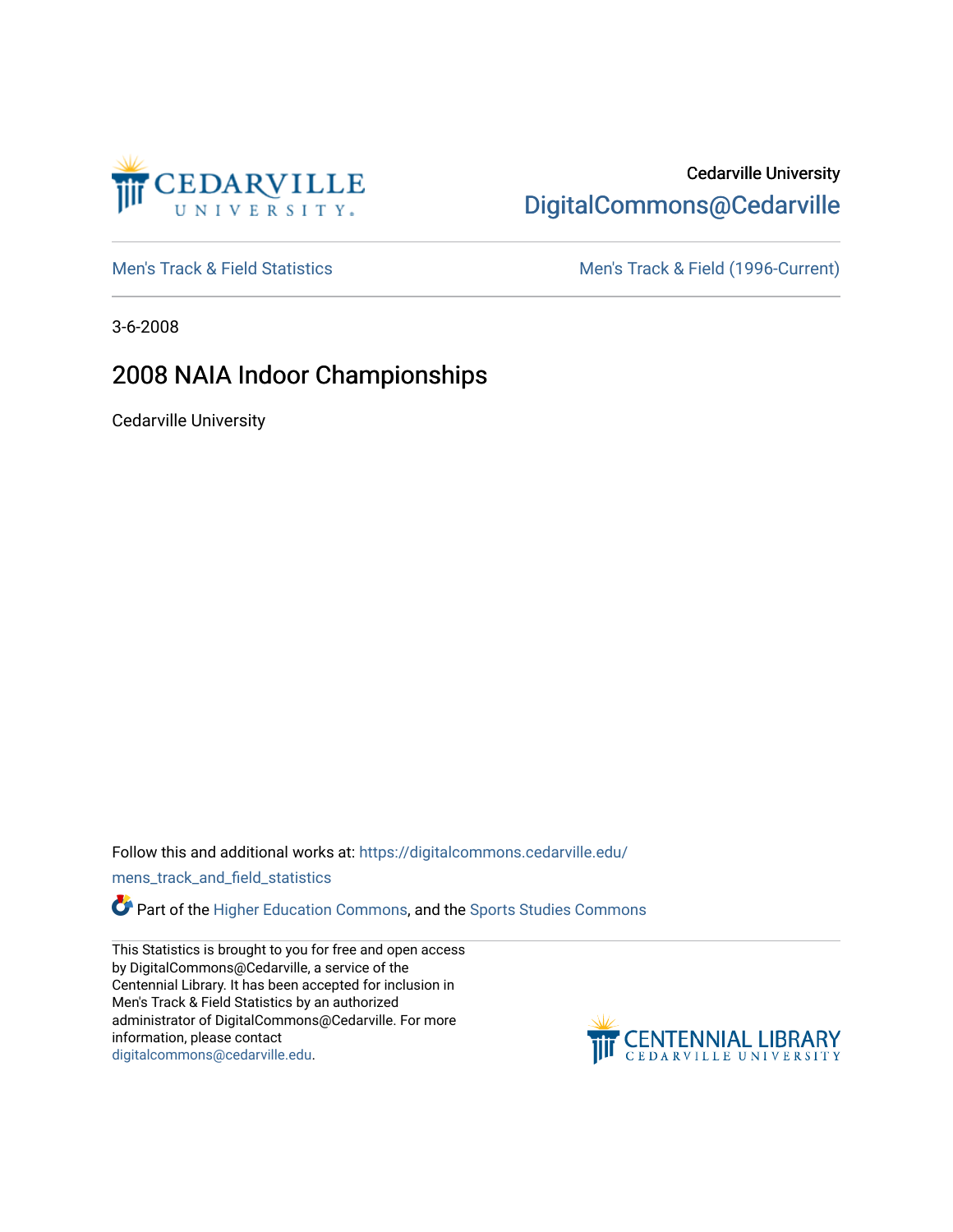#### **Cedarville University**

http://www.cedarville.edu/2007-08/mtrack/mtr \_naia030808.ht<sup>m</sup>



1B. 75

## **NAIA Indoor Championship**

**March 6-8, 2008** - **Johnson City, Tenn.** 

#### **MEN'S RESULTS**

Men -Team Rankings - 21 Events Scored

|      |                                                                                                                                                                                                              |                                                   | ren - Team Kankings - 21 Events Scored                       |                  |
|------|--------------------------------------------------------------------------------------------------------------------------------------------------------------------------------------------------------------|---------------------------------------------------|--------------------------------------------------------------|------------------|
|      | 1) Azusa Pacific                                                                                                                                                                                             |                                                   |                                                              |                  |
|      | 3) Dickinson St.                                                                                                                                                                                             | 64.75                                             | 2) Oklahoma Baptist                                          | 64               |
|      |                                                                                                                                                                                                              | 55                                                | 4) Doane                                                     | 42               |
|      | 5) Black Hills St.                                                                                                                                                                                           |                                                   | 6) McKendree                                                 | 27               |
|      |                                                                                                                                                                                                              |                                                   | 8) Cedarville                                                | 21               |
|      | 9) Langston<br>9) Langston 19<br>11) Southern-NO 18<br>13) Indiana Wesleyan 17.75<br>15) Oklahoma Christian 16                                                                                               |                                                   | 10) Siena Heights<br>11) Malone                              | 18.75            |
|      |                                                                                                                                                                                                              |                                                   | 11) Malone                                                   | 18               |
|      |                                                                                                                                                                                                              |                                                   | 14) Concordia (Ore.)                                         | 17               |
|      |                                                                                                                                                                                                              |                                                   | 16) Hastings                                                 | 15.75            |
|      | 17) MidAmerica Nazarene 15<br>18) Lindenwood 14                                                                                                                                                              |                                                   | 18) Bryan                                                    | 14               |
|      |                                                                                                                                                                                                              |                                                   | 20) Bethel (Ind.)                                            | 10               |
|      | 20) King College                                                                                                                                                                                             | $\begin{array}{c} 10 \\ 10 \end{array}$           | 20) Shorter                                                  | 10               |
|      | 20) Simon Fraser                                                                                                                                                                                             |                                                   | 24) St. Gregory's                                            | 8                |
|      | 24) Concordia (Cal.)                                                                                                                                                                                         | $-8$                                              | 24) Olivet Nazarene                                          | 8                |
|      | $24)$ Union $(Ky.)$                                                                                                                                                                                          | $-8$                                              | 24) Wayland Baptist                                          | 8                |
|      |                                                                                                                                                                                                              | $8 -$                                             | 30) South Dakota Tech                                        | 6                |
|      | 30) Embry-Riddle                                                                                                                                                                                             | - 6                                               | 32) Midland Lutheran                                         |                  |
|      | 33) Cumberlands                                                                                                                                                                                              | $\frac{4}{ }$                                     | 33) Huntington                                               | 5                |
|      | 33) Eastern Oregon                                                                                                                                                                                           | $\overline{\mathbf{4}}$                           |                                                              | $\boldsymbol{4}$ |
|      | 36) Indiana Tech                                                                                                                                                                                             | $3 -$                                             | 36) Bethany (Kan.)                                           | $\mathbf{3}$     |
|      | 38) Baker                                                                                                                                                                                                    |                                                   | 38) Roberts Wesleyan                                         | $\mathbf{2}$     |
|      | 38) College of Idaho                                                                                                                                                                                         | $\mathbf{2}$                                      | 38) Vanquard                                                 | $\overline{z}$   |
|      |                                                                                                                                                                                                              | $\overline{2}$                                    | 38) Southwestern                                             | $\overline{a}$   |
|      | 38) Central Methodist                                                                                                                                                                                        |                                                   | 2         44) Jamestown College<br>1        44) Dakota State | $\mathbf{1}$     |
|      | 44) Cornerstone                                                                                                                                                                                              |                                                   |                                                              | 1                |
|      | 44) Southern Nazarene                                                                                                                                                                                        | $\mathbf{1}$                                      | 44) Houghton                                                 | $\mathbf{1}$     |
|      |                                                                                                                                                                                                              |                                                   |                                                              |                  |
|      | Men 60 Meter Dash                                                                                                                                                                                            |                                                   |                                                              |                  |
|      |                                                                                                                                                                                                              |                                                   |                                                              |                  |
|      | 12 Advance: Top 2 Each Heat plus Next 2 Best Times                                                                                                                                                           |                                                   |                                                              |                  |
|      | World: W 6.39 2/3/1998 Maurice Greene, USA                                                                                                                                                                   |                                                   |                                                              |                  |
|      |                                                                                                                                                                                                              |                                                   |                                                              |                  |
|      | American: A 6.39 2/3/1998<br>Collegiate: C 6.45 2/20/1999 Leonard Myles-Mills, B.Y.U.<br>Championship: N 6.65 3/9/2007 Mike Rodgers, Okla Baptist<br>2007 Champs: 7 6.65 3/9/2007 Mike Rodgers, Okla Baptist |                                                   |                                                              |                  |
|      |                                                                                                                                                                                                              |                                                   |                                                              |                  |
|      |                                                                                                                                                                                                              |                                                   |                                                              |                  |
| Name |                                                                                                                                                                                                              | Year School                                       | Prelima                                                      |                  |
|      |                                                                                                                                                                                                              |                                                   |                                                              |                  |
|      | Heat 1 Preliminaries                                                                                                                                                                                         |                                                   |                                                              |                  |
|      | 1 Bashorum, Olasubomi JR Oklahoma Baptist                                                                                                                                                                    |                                                   | 6.BBQ                                                        |                  |
|      |                                                                                                                                                                                                              |                                                   | 6.950                                                        |                  |
|      | 2 Wells, Charles<br>3 Adebayo, Deji                                                                                                                                                                          | so southwestern<br>In Lindenwood<br>JR Lindenwood | 6.96                                                         |                  |
|      |                                                                                                                                                                                                              |                                                   | 6.97                                                         |                  |
|      | 4 Hawkins, Kieth<br>5 Hawkins, Kenny                                                                                                                                                                         | SO Bethel (Tenn.)<br>FR Bethel (Tenn.)            | 7.08                                                         |                  |
|      | Heat 2 Preliminaries                                                                                                                                                                                         |                                                   |                                                              |                  |
|      | 1 Obuon, Paulvince                                                                                                                                                                                           | SR Doane                                          |                                                              |                  |
|      | 2 Lee, Kesonn                                                                                                                                                                                                | SO Indiana Tech                                   | 6.810                                                        |                  |
|      | 2 Lee, Kesonn<br>3 Ingraham, John                                                                                                                                                                            | JR Dickinson St.                                  | 6.89Q                                                        |                  |
|      |                                                                                                                                                                                                              |                                                   | 6.93                                                         |                  |
|      | 4 McMillan, Albeyon FR Shorter<br>5 Anderson, Cortavious 50 Missouri Valley                                                                                                                                  |                                                   | 6.94                                                         |                  |
|      | Heat 3 Preliminaries                                                                                                                                                                                         |                                                   | 7.08                                                         |                  |
|      |                                                                                                                                                                                                              |                                                   |                                                              |                  |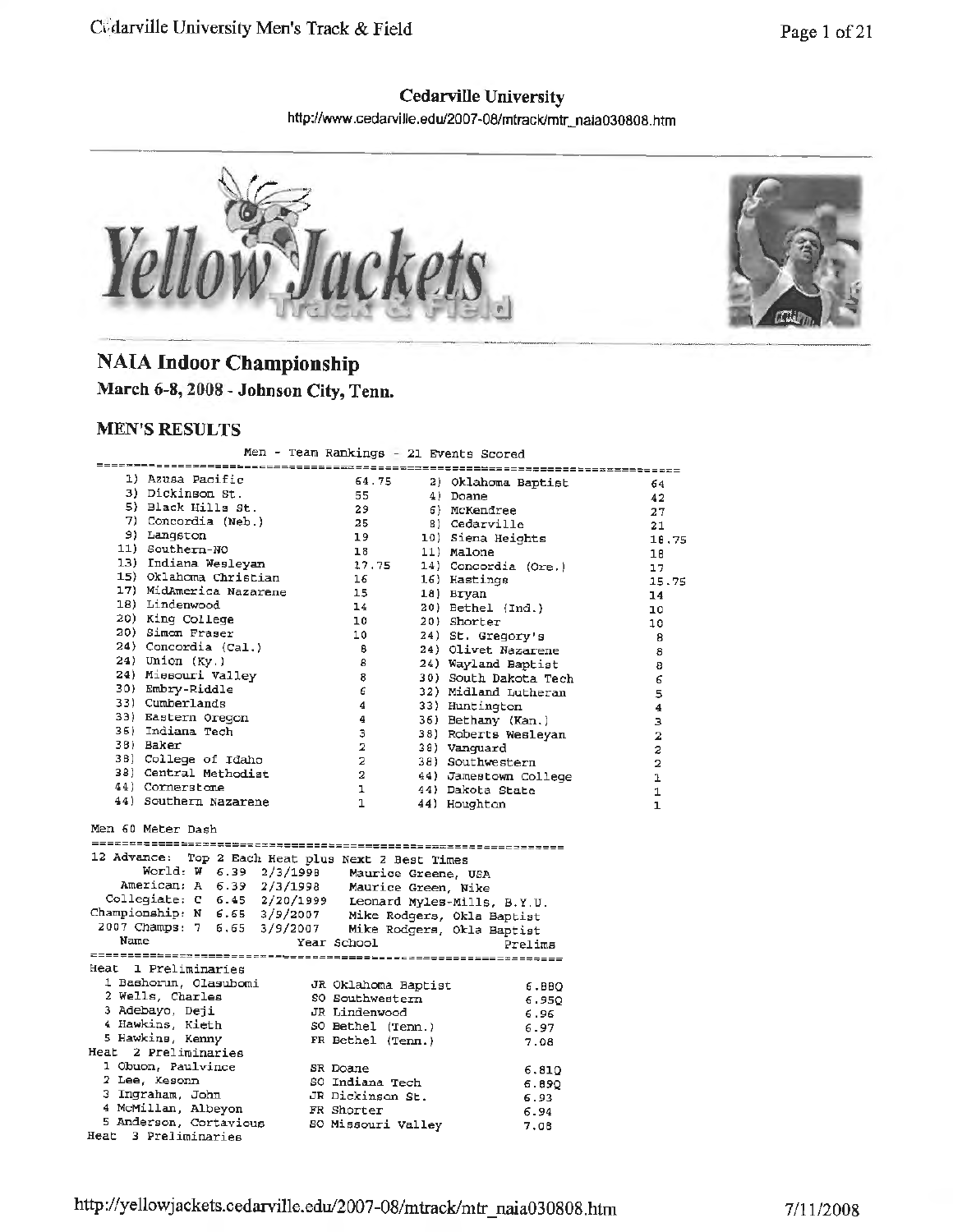| 1 Cuffy, Tyrell                                                                                                                                                                                                                        | SO King College                                         | 6.82Q            |              |
|----------------------------------------------------------------------------------------------------------------------------------------------------------------------------------------------------------------------------------------|---------------------------------------------------------|------------------|--------------|
| 2 Campbell, Hylton                                                                                                                                                                                                                     | JR MidAmerica Naz.                                      | 6.900            |              |
| 3 Dai're, D'Artagnan                                                                                                                                                                                                                   | JR Doane<br>SR Cumberlands                              | 6.9B             |              |
| 4 Jeffers, Jordan<br>-- Johnson, FiFI                                                                                                                                                                                                  | FR McKendree                                            | 7.06<br>DNS      |              |
| Heat 4 Preliminaries                                                                                                                                                                                                                   |                                                         |                  |              |
| 1 Sands, Michael                                                                                                                                                                                                                       | FR Dickinson St.                                        | 6.81Q            |              |
| 2 Clifford, Mandela                                                                                                                                                                                                                    | SO MidAmerica Naz.                                      | 6.85Q            |              |
| 3 Perry, Josh                                                                                                                                                                                                                          | SR Rio Grande                                           | 6.91q            |              |
| 4 Matthews, Dominique                                                                                                                                                                                                                  | SO Oklahoma Baptist                                     | 6.92q            |              |
| 5 Atkins, Zach<br>Heat 5 Preliminaries                                                                                                                                                                                                 | FR McKendree                                            | 7.06             |              |
| 1 Hyman, Kemar                                                                                                                                                                                                                         | FR King College                                         | 6.87Q            |              |
| 2 Nabors, Johnnie                                                                                                                                                                                                                      | JR Union (Ky.)                                          | 6.88Q            |              |
| 3 Golding, Rayon                                                                                                                                                                                                                       | SO Southern-NO                                          | 6.95             |              |
| 4 Stewart, Kevin                                                                                                                                                                                                                       | SO MidAmerica Naz.                                      | 7.04             |              |
| 5 Barber, Adam                                                                                                                                                                                                                         | JR Benedictine                                          | 7.26             |              |
| Men 60 Meter Dash                                                                                                                                                                                                                      |                                                         |                  |              |
| 6 Advance: Top 1 Each Heat plus Next 4 Best Times                                                                                                                                                                                      |                                                         |                  |              |
|                                                                                                                                                                                                                                        |                                                         |                  |              |
|                                                                                                                                                                                                                                        |                                                         |                  |              |
|                                                                                                                                                                                                                                        |                                                         |                  |              |
| World: W 6.39 2/3/1998 Maurice Greene, USA<br>American: A 6.39 2/3/1998 Maurice Greene, Nike<br>Collegiate: C 6.45 2/20/1999 Leonard Myles-Mills, B.Y.U.<br>Championship: N 6.65 3/9/2007 Mike Rodgers, Okla Baptist<br>2007 Champs: 7 |                                                         |                  |              |
| Name                                                                                                                                                                                                                                   | Year School                                             | Semis            |              |
|                                                                                                                                                                                                                                        |                                                         |                  |              |
| Heat 1 Semi-Finals                                                                                                                                                                                                                     |                                                         |                  |              |
| 1 Obuon, Paulvince                                                                                                                                                                                                                     | SR Doane                                                | 6.74Q            |              |
| 2 Cuffy, Tyrell<br>3 Nabors, Johnnie                                                                                                                                                                                                   | SO King College<br>JR Union (Ky.)                       | 6.78q<br>6.82g   |              |
| 4 Clifford, Mandela                                                                                                                                                                                                                    | SO MidAmerica Naz.                                      | 6.83             | 6.8299       |
| 5 Perry, Josh                                                                                                                                                                                                                          | SR Rio Grande                                           | 6.87             |              |
| 6 Wells, Charles                                                                                                                                                                                                                       | SO Southwestern                                         | 6.91             |              |
| Heat 2 Semi-Finals                                                                                                                                                                                                                     |                                                         |                  |              |
| 1 Sands, Michael<br>2 Lee, Kesonn                                                                                                                                                                                                      | FR Dickinson St.<br>SO Indiana Tech                     | 6.780            |              |
| 3 Bashorun, Olasubomi                                                                                                                                                                                                                  | JR Oklahoma Baptist                                     | 6.80q            | 6.83g 6.8295 |
| 4 Matthews, Dominique                                                                                                                                                                                                                  | SO Oklahoma Baptist                                     | 6.87             |              |
| 5 Hyman, Kemar                                                                                                                                                                                                                         | FR King College                                         | 6.88             |              |
| 6 Campbell, Hylton                                                                                                                                                                                                                     | JR MidAmerica Naz.                                      | 6.90             |              |
| Men 60 Meter Dash                                                                                                                                                                                                                      |                                                         |                  |              |
|                                                                                                                                                                                                                                        |                                                         |                  |              |
| World: W 6.39 2/3/1998 Maurice Greene, USA<br>American: A 6.39 2/3/1998 Maurice Green, Nike<br>Collegiate: C 6.45 2/20/1999 Leonard Myles-Mills, B.Y.U.<br>Championship: N 6.65 3/9/2007 Mike Rodgers, Okla Baptist                    |                                                         |                  |              |
|                                                                                                                                                                                                                                        |                                                         |                  |              |
|                                                                                                                                                                                                                                        |                                                         |                  |              |
| 2007 Champs: 7 6.65 3/9/2007 Mike Rodgers, Okla Baptist                                                                                                                                                                                |                                                         |                  |              |
| Name                                                                                                                                                                                                                                   | Year School                                             | Finals           |              |
|                                                                                                                                                                                                                                        |                                                         |                  |              |
| Section 1 Finals                                                                                                                                                                                                                       |                                                         |                  |              |
| 1 Obuon, Paulvince                                                                                                                                                                                                                     | SR Doane                                                | 6.78<br>6.84     |              |
| , michael<br>3 Nabors, Johnnie<br>4 Cuffy mental                                                                                                                                                                                       | FR Dickinson St.<br>JR Union (Ky.)                      | 6.85             |              |
|                                                                                                                                                                                                                                        |                                                         | 6.86             |              |
| 4 Cuffy, Tyrell 50 King College<br>5 Bashorun, Olasubomi JR Oklahoma Baptist                                                                                                                                                           |                                                         | 6.93 6.922       |              |
| 6 Lee, Kesonn                                                                                                                                                                                                                          | SO Indiana Tech                                         | 6.93             | 6.926        |
| Heptathlon: #1 Men 60 Meter Dash                                                                                                                                                                                                       |                                                         |                  |              |
|                                                                                                                                                                                                                                        |                                                         |                  |              |
| Name                                                                                                                                                                                                                                   | Year School                                             | Finals Points    |              |
| 1 Wills, Devyn                                                                                                                                                                                                                         |                                                         |                  |              |
|                                                                                                                                                                                                                                        |                                                         |                  |              |
|                                                                                                                                                                                                                                        |                                                         | 7.20             | 813          |
| 2 Haskins, Matthew<br>2 Ohmes, Lucas                                                                                                                                                                                                   | JR Azusa Pacific<br>SR Corneratone<br>JR Eastern Oregon | 7.29<br>7.29 782 | 782          |
| 4 Hannon, Aaron                                                                                                                                                                                                                        | SO Baker                                                | 7.30 779         |              |
| 5 Stevick, Casey                                                                                                                                                                                                                       | FR Azusa Pacific                                        | 7.31             | 775          |
| Section 2 Finals                                                                                                                                                                                                                       |                                                         |                  |              |
| 1 Pichler, David                                                                                                                                                                                                                       | SR Azusa Pacific                                        | 7.16             | 826          |
| 2 Hilton, Jonathan<br>3 Ewalt, Josh                                                                                                                                                                                                    | JR Oklahoma Baptist<br>FR Jamestown                     | 7.28<br>7.37     | 785<br>755   |
| 4 Brummit, Ben                                                                                                                                                                                                                         | JR Graceland                                            | 7.40             | 745          |
| 5 Dalton II, Ulysses<br>Section 3 Finals                                                                                                                                                                                               | FR Minot State                                          | 7.44             | 732          |

l,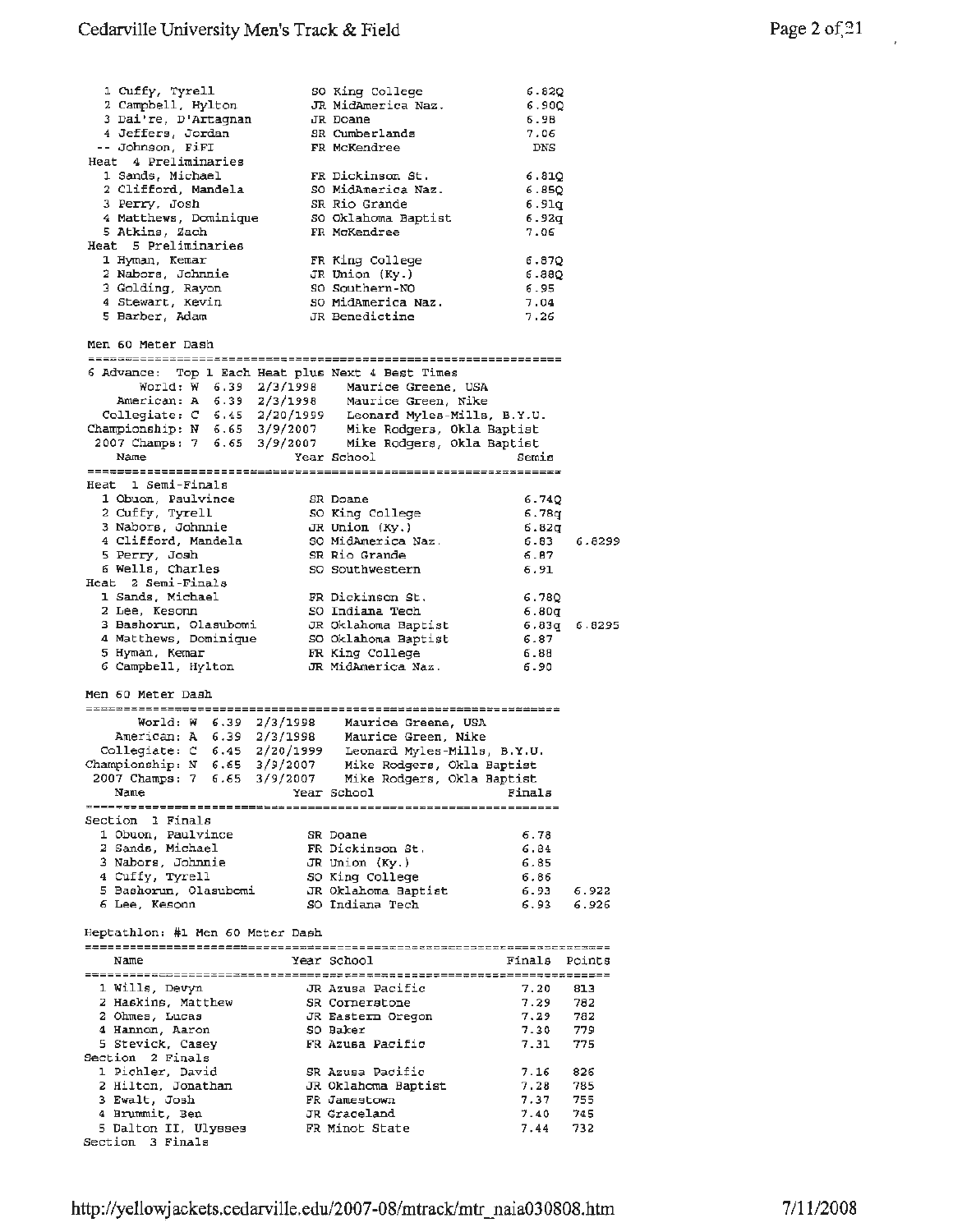J,

| 1 Hoppie, Chris<br>2 Bucklew, Jordan<br>3 Gregory, Forrest<br>4 West, Brady<br>5 Altizer, Jeff<br>6 Horgeshimer, Nathan                                                                                                                                          | JR Eastern Oregon<br>JR Culver-Stockton<br>SR Doane<br>SR Malone<br>FR Azusa Pacific<br>JR Jamestown | 7.19<br>7.32        | 816<br>772<br>7.45 729<br>7.57 690<br>7.59 684<br>7.64 668 |
|------------------------------------------------------------------------------------------------------------------------------------------------------------------------------------------------------------------------------------------------------------------|------------------------------------------------------------------------------------------------------|---------------------|------------------------------------------------------------|
| Men 200 Meter Dash                                                                                                                                                                                                                                               |                                                                                                      |                     |                                                            |
| Top 8 Advance by Time<br>World: W 19.92 2/18/1996 Frank Fredericks, NAM<br>American: A 20.10 3/11/2005 Wallace Spearmon, Arkansas<br>Collegiate: C 20.10 3/11/2005 Wallace Spearmon, Arkansas<br>Championship: N 20.84 2004 Mike Mitchell, Azusa Pacific (prelim |                                                                                                      |                     |                                                            |
| 2007 Champs: 7 20.91 3/10/2007 Mike Rodgers, Okla Baptist<br>Name                                                                                                                                                                                                | Year School                                                                                          | Prelima             |                                                            |
|                                                                                                                                                                                                                                                                  |                                                                                                      |                     |                                                            |
| Heat 1 Preliminaries<br>1 Perry, Josh                                                                                                                                                                                                                            | SR Rio Grande                                                                                        |                     |                                                            |
| 2 Bashorun, Olasubomi                                                                                                                                                                                                                                            | JR Oklahoma Baptist                                                                                  | 21.76q<br>21.96     |                                                            |
| -- Adebayo, Deji                                                                                                                                                                                                                                                 | JR Lindenwood                                                                                        | DN5                 |                                                            |
| Heat 2 Preliminaries<br>1 Matthews, Dominique                                                                                                                                                                                                                    |                                                                                                      |                     |                                                            |
| 2 Thornton, Andre                                                                                                                                                                                                                                                | SO Oklahoma Baptist                                                                                  | 21.53q              |                                                            |
| 3 Dai're, D'Artagnan                                                                                                                                                                                                                                             | SO Union (Ky.)<br>JR Doane                                                                           | 21.90q<br>22.09     |                                                            |
| Heat 3 Preliminaries                                                                                                                                                                                                                                             |                                                                                                      |                     |                                                            |
| 1 Downer, Mekel                                                                                                                                                                                                                                                  | SO Southern-NO                                                                                       | 21.51q              |                                                            |
| 2 Campbell, Hylton<br>3 5tewart, Kevin                                                                                                                                                                                                                           | JR MidAmerica Naz.                                                                                   | 21.73q              |                                                            |
| 4 Hall, James                                                                                                                                                                                                                                                    | SO MidAmerica Naz.<br>SR Langston                                                                    | 21.97<br>22,05      |                                                            |
| Heat 4 Preliminaries                                                                                                                                                                                                                                             |                                                                                                      |                     |                                                            |
| 1 Obuon, Paulvince                                                                                                                                                                                                                                               | SR Doane                                                                                             | 21.50q              |                                                            |
| 2 Jeffers, Jordan                                                                                                                                                                                                                                                | SR Cumberlands                                                                                       | 21.80q              |                                                            |
| 3 Lee, Kesonn<br>Heat 5 Preliminaries                                                                                                                                                                                                                            | SO Indiana Tech                                                                                      | 22.02               |                                                            |
| 1 Cuffy, Tyrell                                                                                                                                                                                                                                                  | SO King College                                                                                      |                     |                                                            |
| 2 Ingraham, John                                                                                                                                                                                                                                                 | JR Dickinson St.                                                                                     | 21.51q<br>21.91     |                                                            |
| 3 Kraner, Josh                                                                                                                                                                                                                                                   | FR Rio Grande                                                                                        | 22.23               |                                                            |
| 4 Brown, Ian                                                                                                                                                                                                                                                     | JR Taylor                                                                                            | 22.32               |                                                            |
|                                                                                                                                                                                                                                                                  |                                                                                                      |                     |                                                            |
| Men 200 Meter Dash                                                                                                                                                                                                                                               |                                                                                                      |                     |                                                            |
|                                                                                                                                                                                                                                                                  | World: W 19.92 2/18/1996 Frank Fredericks, NAM                                                       |                     |                                                            |
|                                                                                                                                                                                                                                                                  | American: A 20.10 3/11/2005 Wallace Spearmon, Arkansas                                               |                     |                                                            |
| Collegiate: C 20.10 3/11/2005 Wallace Spearmon, Arkansas                                                                                                                                                                                                         |                                                                                                      |                     |                                                            |
| Championship: N 20.84 2004 Mike Mitchell, Azusa Pacific (prelim)                                                                                                                                                                                                 |                                                                                                      |                     |                                                            |
| 2007 Champs: 7 20.91 3/10/2007 Mike Rodgers, Okla Baptist<br>Name                                                                                                                                                                                                | Year School                                                                                          |                     |                                                            |
|                                                                                                                                                                                                                                                                  |                                                                                                      | Finals              |                                                            |
| Section 1 Finals                                                                                                                                                                                                                                                 |                                                                                                      |                     |                                                            |
| 1 Jeffers, Jordan                                                                                                                                                                                                                                                | SR Cumberlands                                                                                       | 21.77               |                                                            |
| 2 Thornton, Andre<br>3 Campbell, Hylton                                                                                                                                                                                                                          | SO Union (Ky.)<br>JR MidAmerica Naz.                                                                 | 22.15               |                                                            |
| -- Perry, Josh                                                                                                                                                                                                                                                   | SR Rio Grande                                                                                        | 22.30<br>DQ.        | lane violation                                             |
| Section 2 Finals                                                                                                                                                                                                                                                 |                                                                                                      |                     |                                                            |
| 1 Matthews, Dominique                                                                                                                                                                                                                                            | SO Oklahoma Baptist                                                                                  | 21.52               |                                                            |
| 2 Obuon, Paulvince                                                                                                                                                                                                                                               | SR Doane                                                                                             | 21.58               |                                                            |
| 3 Cuffy, Tyrell<br>-- Downer, Mekel                                                                                                                                                                                                                              | SO King College<br>SO Southern-NO                                                                    | 21.65<br><b>DNS</b> |                                                            |
| Men 400 Meter Dash                                                                                                                                                                                                                                               |                                                                                                      |                     |                                                            |
|                                                                                                                                                                                                                                                                  |                                                                                                      |                     |                                                            |
| 6 Advance: Top 1 Each Heat plus Next 2 Best Times                                                                                                                                                                                                                | World: W 44.57 3/12/2005 Kerron Clement, USA                                                         |                     |                                                            |
|                                                                                                                                                                                                                                                                  | American: A 44.57 3/12/2005 Kerron Clement, Florida                                                  |                     |                                                            |
| Collegiate: C 44.57 3/12/2005 Kerron Clement, Florida                                                                                                                                                                                                            |                                                                                                      |                     |                                                            |
| Championship: N 46.95 3/10/2007 Ramon Miller, Dickinson State                                                                                                                                                                                                    |                                                                                                      |                     |                                                            |
| 2007 Champs: 7 46.95 3/10/2007 Ramon Miller, Dickinson State<br>Name                                                                                                                                                                                             |                                                                                                      |                     |                                                            |
|                                                                                                                                                                                                                                                                  | Year School                                                                                          | Prelims             |                                                            |
| Heat 1 Preliminaries                                                                                                                                                                                                                                             |                                                                                                      |                     |                                                            |
| 1 McLean, Caleb                                                                                                                                                                                                                                                  | FR Wayland Baptist                                                                                   | 48.92Q              |                                                            |
| 2 Lavoll, Akeem                                                                                                                                                                                                                                                  | JR Langston                                                                                          | 49.12g              |                                                            |
| 3 Torres, Greg<br>4 Jimerson, Bradley                                                                                                                                                                                                                            | SR Doane                                                                                             | 49.20               |                                                            |
| 5 Claxton, Javon                                                                                                                                                                                                                                                 | SO Oklahoma Baptist<br>FR Lindenwood                                                                 | 49.90<br>49.93      |                                                            |
|                                                                                                                                                                                                                                                                  |                                                                                                      |                     |                                                            |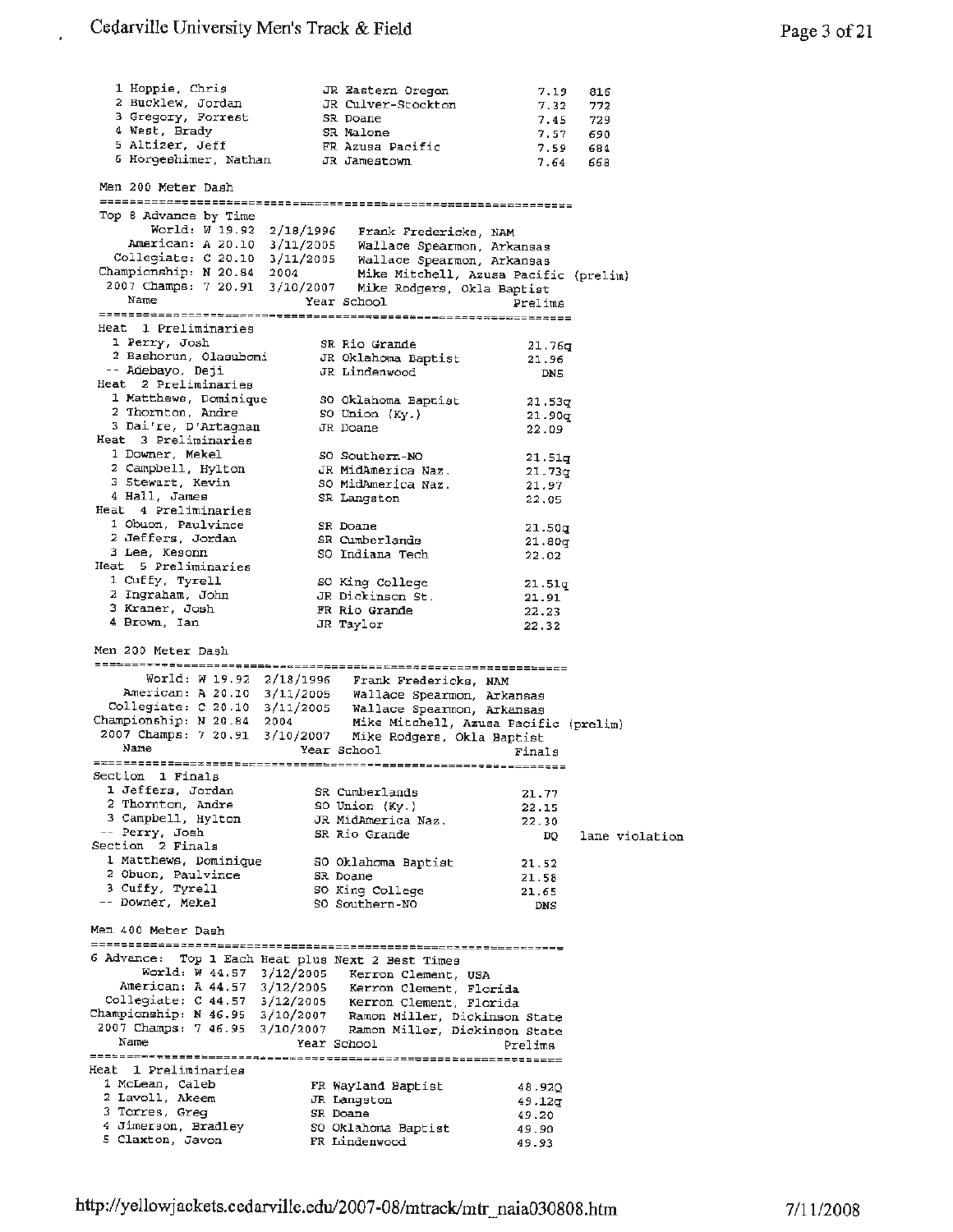| Heat 2 Preliminaries                                                                                                                                    |           |                                                |                              |
|---------------------------------------------------------------------------------------------------------------------------------------------------------|-----------|------------------------------------------------|------------------------------|
| 1 Miller, Norbert                                                                                                                                       |           | FR Southern-NO                                 | 49.640                       |
| 2 Smith, Alvin                                                                                                                                          |           | SR Olivet Nazarene                             | 50.21                        |
| 3 Clark, Anthony<br>4 Mccaskill, William                                                                                                                |           | FR Fresno Pacific<br>JR St. Gregory's          | 50.25<br>50.98               |
| 5 Annis, Cody                                                                                                                                           |           | SR Southwestern                                | 51.23                        |
| 6 Carter, Jason                                                                                                                                         |           | SR Wayland Baptist                             | 51.96                        |
| Heat 3 Preliminaries                                                                                                                                    |           |                                                |                              |
| 1 Miller, Ramon                                                                                                                                         |           | SO Dickinson St.                               | 47.81Q                       |
| 2 Pickstock, Sean                                                                                                                                       |           | SO Dickinson St.                               | 49.18q                       |
| 3 Pendergrass, Jeffery                                                                                                                                  |           | FR Voorhees                                    | 50.37                        |
| 4 Spencer, Chris<br>5 Boss, Andrew                                                                                                                      |           | SO St. Xavier                                  | 50.41                        |
| -- Manning, Alfraid                                                                                                                                     |           | FR Simon Fraser<br>FR Huston-Tillotson         | 50.86                        |
| Heat 4 Preliminaries                                                                                                                                    |           |                                                | DNS                          |
| 1 Simpson, Adrian                                                                                                                                       |           | SO Southern-NO                                 | 49.460                       |
| 2 Thornton, Andre                                                                                                                                       |           | SO Union (Ky.)                                 | 49.48                        |
| 3 Lightsey, T.J.                                                                                                                                        |           | SR Oklahoma Baptist                            | 49.69                        |
| 4 Dale, Imari                                                                                                                                           |           | JR Warner Southern                             | 49.92                        |
| 5 Jones, Adolphus                                                                                                                                       |           | SR Paul Quinn                                  | 50.16                        |
| 6 Phillips, Nate                                                                                                                                        |           | JR Bethel (Ind.)                               | 50.56                        |
| Men 400 Meter Dash                                                                                                                                      |           |                                                |                              |
|                                                                                                                                                         |           |                                                |                              |
| World: W 44.57 3/12/2005 Kerron Clement, USA<br>American: A 44.57 3/12/2005 Kerron Clement, Florida                                                     |           |                                                |                              |
|                                                                                                                                                         |           |                                                |                              |
| Collegiate: C 44.57 3/12/2005 Kerron Clement, Florida<br>Championship: N 46.95 3/10/2007 Ramon Miller, Dickinson State                                  |           |                                                |                              |
| 2007 Champs: 7 46.95 3/10/2007 Ramon Miller, Dickinson State                                                                                            |           |                                                |                              |
| Name                                                                                                                                                    |           | Year School                                    | Finals                       |
|                                                                                                                                                         |           |                                                |                              |
| Section 1 Finals                                                                                                                                        |           |                                                |                              |
| 1 Miller, Ramon                                                                                                                                         |           | SO Dickinson St.                               | 47.43                        |
| 2 Miller, Norbert                                                                                                                                       |           | FR Southern-NO                                 | 48.87                        |
| 3 Simpson, Adrian<br>4 McLean, Caleb                                                                                                                    |           | SO Southern-NO<br>FR Wayland Baptist           | 49.23<br>49.27               |
| 5 Pickstock, Sean                                                                                                                                       |           | SO Dickinson St.                               | 49.79                        |
|                                                                                                                                                         |           |                                                |                              |
|                                                                                                                                                         |           | JR Langston                                    | 50.01                        |
| 6 Lavoll, Akeem                                                                                                                                         |           |                                                |                              |
| Men 1 Mile Run                                                                                                                                          |           |                                                |                              |
|                                                                                                                                                         |           |                                                |                              |
| 10 Advance: Top 3 Each Heat plus Next 4 Best Times                                                                                                      |           |                                                |                              |
| World: $\hat{W}$ 3:48.45 2/12/1997 Hicham El Guerrouj, MAR<br>American: A 3:49.89 2/11/2005 Bernard Lagat, Nike                                         |           |                                                |                              |
|                                                                                                                                                         |           |                                                |                              |
| Collegiate: C 3:55.0h 2/17/1974 Tony Waldrop, North Carolina<br>ampionship: N 4:03.88 1996 James Njoroge, Taylor (IN)<br>Championship: $N$ 4:03.88 1996 |           |                                                |                              |
| 2007 Champs: 7 4:06.90 3/10/2007 Aron Rono, Azusa Pacif                                                                                                 |           |                                                |                              |
| Name                                                                                                                                                    |           | Year School                                    | Prelims                      |
|                                                                                                                                                         |           |                                                |                              |
| Heat 1 Preliminaries                                                                                                                                    |           |                                                |                              |
| 1 Rono, Aron<br>2 Bordewyk, Cody                                                                                                                        |           | JR Azusa Pacific<br>JR Black Hills St.         | 4:20.21Q<br>4:20.90Q         |
| 3 Brooker, Jud                                                                                                                                          |           | JR Cedarville                                  | 4:21.34Q                     |
| 4 Stroup, Justin                                                                                                                                        |           | SO Oklahoma Baptist                            | 4:21.35q                     |
| 5 Kiptoo, Evans                                                                                                                                         |           | SO Lindenwood                                  | 4:22.59q                     |
| 6 Degefa, Wegene                                                                                                                                        |           | JR Milligan                                    | 4:22.79                      |
| 7 Ballard, Dan                                                                                                                                          |           | JR Houghton                                    | 4:23.82                      |
| 8 Wainwright, John                                                                                                                                      |           | FR Indiana Tech                                | 4:29.99                      |
| Heat 2 Preliminaries                                                                                                                                    |           |                                                |                              |
| 1 Foss, Josh<br>2 Powell, Jordan                                                                                                                        |           | JR Indiana Wesleyan<br>JR Oklahoma Chr.        | 4:16.39Q<br>4:18.94Q         |
| 3 Goetz, Daniel                                                                                                                                         |           | SO Bryan                                       | 4:19.61Q                     |
| 4 Zeuch, James                                                                                                                                          |           | FR Malone                                      | 4:20.45q                     |
| 5 Coates, Mike                                                                                                                                          |           | SR Malone                                      | 4:21.00q                     |
| 6 McKee, Brendan                                                                                                                                        |           | JR Walsh                                       | 4:22.73                      |
| 7 Drealan, Anthony                                                                                                                                      |           | SO Dakota State                                | 4:25.95                      |
| 8 Heath, Zach                                                                                                                                           |           | JR Eastern Oregon                              | 4:28.56                      |
| Men 1 Mile Run<br>===================                                                                                                                   |           |                                                |                              |
| Woz1d: W3:48.45                                                                                                                                         | 2/12/1997 |                                                |                              |
| American: A 3:49.89 2/11/2005                                                                                                                           |           | Hicham El Guerrouj, MAR<br>Bernard Lagat, Nike |                              |
| Collegiate: C 3:55.0h                                                                                                                                   | 2/17/1974 |                                                | Tony Waldrop, North Carolina |
| Championship: N 4:03.88                                                                                                                                 | 1996      | James Njoroge, Taylor (IN)                     |                              |
| 2007 Champs: 7 4:06.90<br>Name                                                                                                                          | 3/10/2007 | Aron Rono, Azusa Pacif<br>Year School          | Finals                       |

l.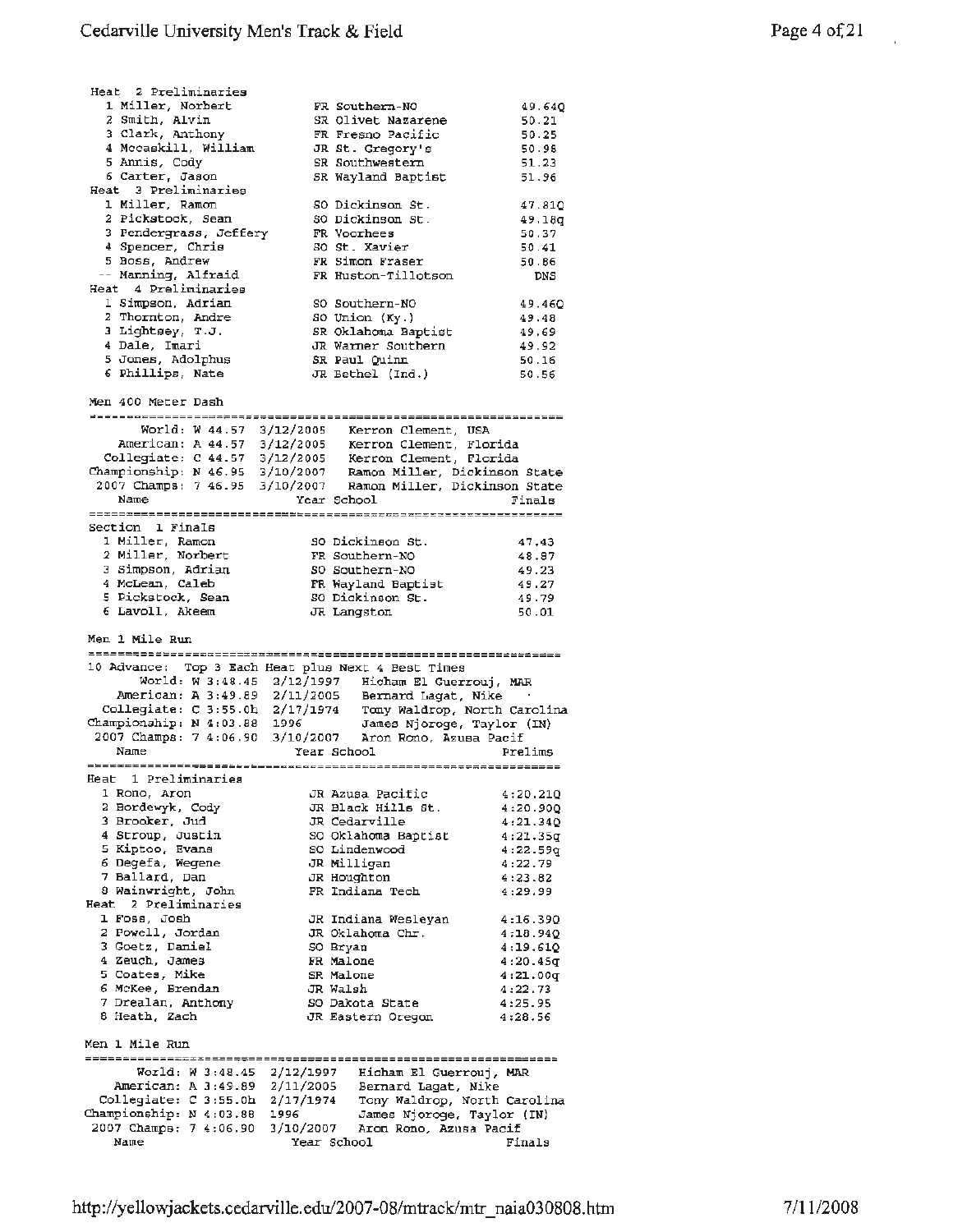| Section 1 Finals                                                |                                                                                                                                  |          |
|-----------------------------------------------------------------|----------------------------------------------------------------------------------------------------------------------------------|----------|
| 1 Rono, Aron                                                    | JR Azusa Pacific                                                                                                                 | 4:09.46  |
| 2 Foss, Josh                                                    | JR Indiana Wesleyan                                                                                                              | 4:11.45  |
| 3 Bordewyk, Cody                                                | JR Black Hills St.                                                                                                               | 4:14.02  |
| 4 Goetz, Daniel                                                 | SO Bryan                                                                                                                         | 4:14.92  |
| 5 Powell, Jordan                                                | JR Oklahoma Chr.                                                                                                                 | 4:15.18  |
| 6 Brooker, Jud                                                  | JR Cedarville                                                                                                                    | 4:18.21  |
| 7 Zeuch, James                                                  | FR Malone                                                                                                                        | 4:21.46  |
| 8 Stroup, Justin                                                | SO Oklahoma Baptist                                                                                                              | 4:23.84  |
| 9 Coates, Mike                                                  | SR Malone                                                                                                                        | 4:25.20  |
| 10 Kiptoo, Evans                                                | sk Malone<br>SO Lindenwood                                                                                                       | 4:26.30  |
|                                                                 |                                                                                                                                  |          |
| Men 600 Meter Run                                               |                                                                                                                                  |          |
|                                                                 |                                                                                                                                  |          |
|                                                                 | 6 Advance: Top 1 Each Heat plus Next 2 Best Times                                                                                |          |
|                                                                 | Championship: N 1:17.86 3/11/2006 Elkana Chepsiror, Virginia Inter<br>2007 Champs: 7 1:19.09 3/10/2007 Tony Ramirez, Azusa Pacif |          |
|                                                                 |                                                                                                                                  |          |
| Name                                                            | Year School                                                                                                                      | Prelims  |
|                                                                 |                                                                                                                                  |          |
| Heat I Preliminaries                                            |                                                                                                                                  |          |
| 1 Foster, Lance                                                 | SR Doane                                                                                                                         | 1:19.60Q |
| 2 Simmons, Mance<br>3 Maraton, Andy<br>4 Mo <sup>pet</sup> or 7 |                                                                                                                                  | 1:20.79  |
|                                                                 | JR Siena Heights<br>JR Taylor                                                                                                    | 1:22.53  |
| 4 McPeters, Ryley                                               | SR Dickinson St.                                                                                                                 | 1:22.55  |
| 5 O'Neal, Allen                                                 | SO Shorter                                                                                                                       | 1:24.03  |
| Heat 2 Preliminaries                                            |                                                                                                                                  |          |
| 1 Brinkley, Derrick                                             | JR Indiana Tech                                                                                                                  |          |
| 2 Charpentier, Remy                                             | SO Shorter                                                                                                                       | 1:20.880 |
| 3 Drapala, Rob                                                  | SR Simon Fraser                                                                                                                  | 1:21.35  |
| 4 Harlan, Ross                                                  | SO Oklahoma Baptist                                                                                                              | 1:21.60  |
| 5 Rogers, Ryan                                                  | SO Midland Lutheran                                                                                                              | 1:21.84  |
| Heat 3 Preliminaries                                            |                                                                                                                                  | 1:23.42  |
|                                                                 |                                                                                                                                  |          |
| 1 Logan, Anthony                                                | SO Azusa Pacific                                                                                                                 | 1:19.690 |
| 2 Pawlaczyk, Luke                                               | JR Siena Heights                                                                                                                 | 1:19.87q |
| 3 Myers, Jermaine                                               | SR McKendree                                                                                                                     | 1:20.13q |
| 4 Kraft, Ryan                                                   | SR Westmont                                                                                                                      | 1:24.72  |
| Heat 4 Preliminaries                                            |                                                                                                                                  |          |
| 1 Hughes, Joe                                                   | SR St. Gregory's                                                                                                                 | 1:19.70Q |
| 2 Harris, Jeremy                                                | JR Warner Southern                                                                                                               | 1:20.28  |
| 3 Moon, Christopher                                             | JR Warner Southern                                                                                                               | 1:24.40  |
| -- Holifield, Lemuel                                            | SR Cumberlands                                                                                                                   | DNF      |
|                                                                 |                                                                                                                                  |          |
| Men 600 Meter Run                                               |                                                                                                                                  |          |
|                                                                 |                                                                                                                                  |          |
|                                                                 | Championship: N 1:17.86 3/11/2006 Elkana Chepsiror, Virginia Inter                                                               |          |
|                                                                 | 2007 Champs: 7 1:19.09 3/10/2007 Tony Ramirez, Azusa Pacif                                                                       |          |
| Name                                                            | Year School                                                                                                                      | Finals   |
|                                                                 |                                                                                                                                  |          |
| Section 1 Finals                                                |                                                                                                                                  |          |
| 1 Foster, Lance                                                 | SR Doane                                                                                                                         | 1:19.14  |
| 2 Hughes, Joe                                                   |                                                                                                                                  |          |
|                                                                 | SR St. Gregory's                                                                                                                 | 1:19.31  |
| 3 Myers, Jermaine                                               | SR McKendree                                                                                                                     | 1:20.63  |
| 4 Logan, Anthony                                                | SO Azusa Pacific                                                                                                                 | 1:20.82  |
| 5 Brinkley, Derrick                                             | JR Indiana Tech                                                                                                                  | 1:20.97  |
| 6 Pawlaczyk, Luke                                               | JR Siena Heights                                                                                                                 | 1:21.38  |
|                                                                 |                                                                                                                                  |          |
| Men 800 Meter Run                                               |                                                                                                                                  |          |
|                                                                 |                                                                                                                                  |          |
|                                                                 | B Advance: Top 2 Each Heat plus Next 2 Best Times                                                                                |          |
| World: W 1:42.67 3/9/1997                                       |                                                                                                                                  |          |
| American: A 1:45.00 3/8/1992                                    | Wilson Kipketer, DEN                                                                                                             |          |
|                                                                 | Johnny Gray, S. Monica T.C.                                                                                                      |          |
| Collegiate: C 1:44.84 3/4/1989<br>Championship: N 1:47.70 1996  | Paul Ereng, Virginia                                                                                                             |          |
|                                                                 | James Njoroge, Taylor (IN)                                                                                                       |          |
| Name                                                            | 2007 Champs: 7 1:50.68 3/10/2007 Elphas Sang, MidAmerica Naz<br>Year School                                                      | Prelims  |
|                                                                 |                                                                                                                                  |          |
| Heat 1 Preliminaries                                            |                                                                                                                                  |          |
| 1 Mobley, Zach                                                  |                                                                                                                                  |          |
|                                                                 | FR Bryan                                                                                                                         | 1:54.55Q |
| 2 Tipton, Brett                                                 | JR Indiana Tech                                                                                                                  | 1:54.920 |
| 3 Henry, Dallas                                                 | SR MidAmerica Naz.                                                                                                               | 1:56.29q |
| 4 Bailey, Prophet                                               | SR Oklahoma Baptist                                                                                                              | 1:56.83  |
| 5 Sanders, Joel                                                 | SR Huntington                                                                                                                    | 1:57.89  |
| 6 Trettin, Jacob                                                | SR Morningside                                                                                                                   | 1:57.99  |
| Heat 2 Preliminaries<br>1 Neisler, John                         | SO St. Xavier                                                                                                                    | 1:55.530 |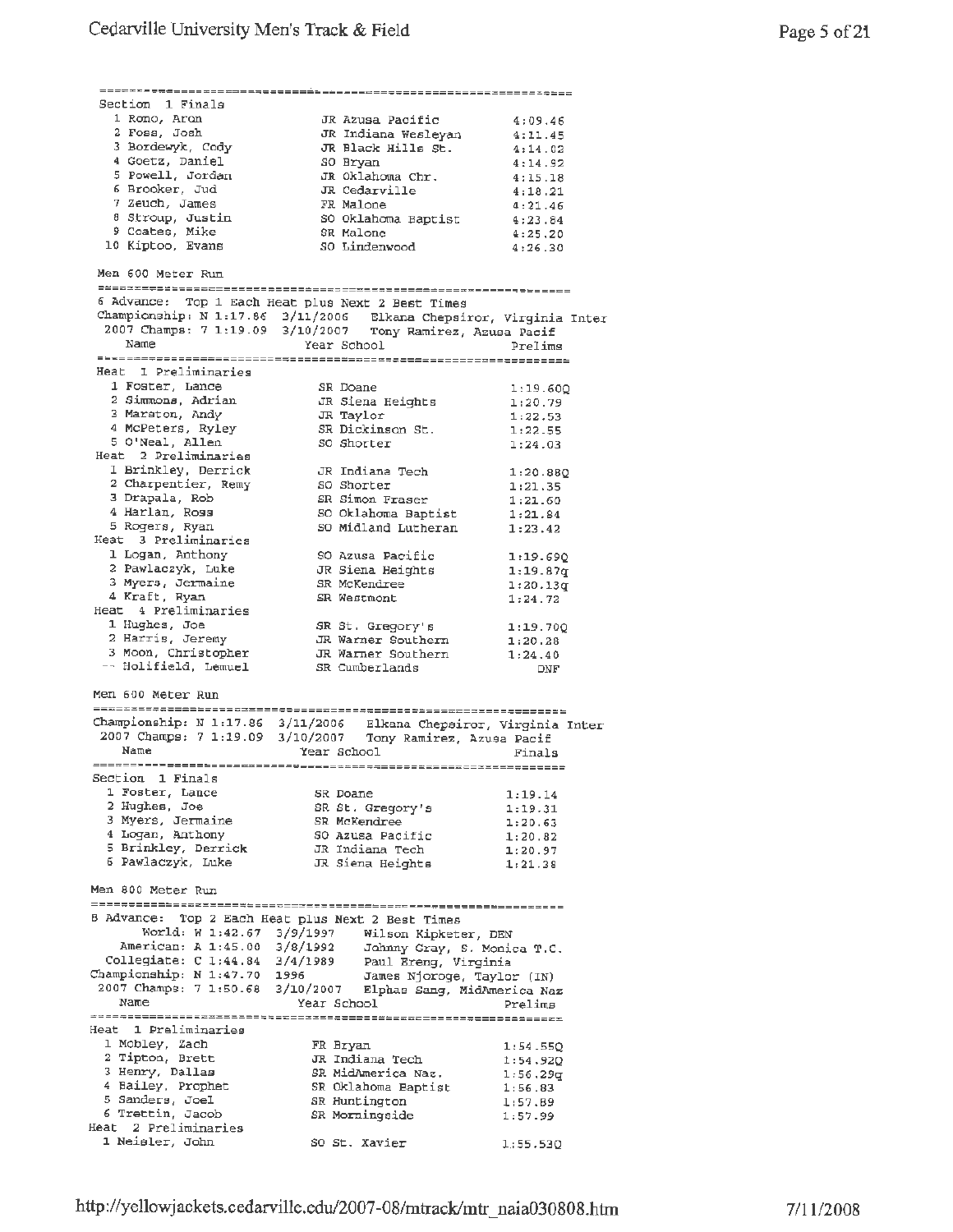| 2 Carter, A.J.               |          | JR Oklahoma Baptist         | 1:55.810 |
|------------------------------|----------|-----------------------------|----------|
| 3 VanPeursem, Tyler          |          | SO Dakota State             | 1:56.66q |
| 4 Rainbolt, Mike             |          | FR Calumet-St. Jose         | 1:57.81  |
| 5 Culley, Mitchell           |          | FR Simon Fraser             | 1:59.44  |
| -- Fraser, Chad              |          | JR Simon Fraser             | DNS      |
| Heat 3 Preliminaries         |          |                             |          |
| 1 Saalfeld, Michael          |          | JR Concordia (Neb.)         | 1:55.440 |
| 2 Bradley, Josh              |          | SO Bryan                    | 1:55.860 |
| 3 Irvine, Lee                |          | SO Dakota State             | 1:56.81  |
| 4 Ratliff, Brett             |          | JR Cumberlands              | 2:00.98  |
| 5 Koch, Jerad                |          | SO Olivet Nazarene          | 2:02.50  |
|                              |          |                             |          |
| Men 800 Meter Run            |          |                             |          |
|                              |          |                             |          |
| World: W 1:42.67 3/9/1997    |          | Wilson Kipketer, DEN        |          |
| American: A 1:45.00 3/8/1992 |          | Johnny Gray, S. Monica T.C. |          |
| Collegiate: C 1:44.84        | 3/4/1989 | Paul Ereng, Virginia        |          |

| Championship: N 1:47.70 1996                                 |                     | James Njoroge, Taylor (IN) |
|--------------------------------------------------------------|---------------------|----------------------------|
| 2007 Champs: 7 1:50.68 3/10/2007 Elphas Sang, MidAmerica Naz |                     |                            |
| Name                                                         | Year School         | Finals                     |
|                                                              |                     |                            |
| Section 1 Finals                                             |                     |                            |
| 1 Saalfeld, Michael                                          | JR Concordia (Neb.) | 1:54.34                    |
| 2 Mobley, Zach                                               | FR Bryan            | 1:54.72                    |
| 3 Carter, A.J.                                               | JR Oklahoma Baptist | 1:54.74                    |
| 4 Henry, Dallas                                              | SR MidAmerica Naz.  | 1:55.35                    |
| 5 Bradley, Josh                                              | SO Bryan            | 1:55.56                    |
| 6 VanPeursem, Tyler                                          | SO Dakota State     | 1:56.09                    |
| 7 Neisler, John                                              | SO St. Xavier       | 1:57.38                    |
| 8 Tipton, Brett                                              | JR Indiana Tech     | 1:57.71                    |
|                                                              |                     |                            |

Men 1000 Meter Run

| 8 Advance: Top 2 Each Heat plus Next 2 Best Times          |             |                          |
|------------------------------------------------------------|-------------|--------------------------|
| Championship: N 2:23.09 3/11/2006 Julius Rono, Roberts Wes |             |                          |
| 2007 Champs: 7 2:23.91 3/10/2007                           |             | Julius Rono, Roberts Wes |
| Name                                                       | Year School | Prelims                  |

| Heat 1 Preliminaries  |                             |                      |
|-----------------------|-----------------------------|----------------------|
| 1 Hopper, Tyler       | SR College of Idaho         | 2:29.680             |
| 2 Williams, Durrell   | JR Oklahoma Baptist         | 2:30.170             |
| 3 Jacob, Andrew       | JR Midland Lutheran         | 2:30.44              |
| 4 Tucker, Jordan      | SO Concordia (Neb.)         | 2:31.29              |
| 5 Knewitz, Dan        | SR St. Ambrose              | 2:32.04              |
| 6 Atwood, Robert      | SR Cornerstone              | 2:32.15              |
| 7 Bender, Steve       | JR Missouri Baptist         | 2:35.11              |
| 8 Millage, Jamie      | SR Simon Fraser             | 2:37.66              |
| Heat 2 Preliminaries  |                             |                      |
| 1 Wayland, Josh       | JR Oklahoma Chr.            | 2:30.210             |
| 2 Dunn, Kirby         | SO Wayland Baptist          | 2:30.230             |
| 3 Goulet, Adam        | SR Eastern Oregon           | 2:30.27g             |
| 4 Lynch, Caleb        | SR Azusa Pacific            | 2:30.30              |
| 5 Kibii, Kenneth      | JR Missouri Baptist 2:31.22 |                      |
| 6 Fraser, Seth        | JR Simon Fraser             | 2:34.95              |
| 7 Pifer, Takis        | JR Spring Arbor             | 2:38.68              |
| Heat 3 Preliminaries  |                             |                      |
| 1 Sinick, Christopher | SO Malone                   | 2:27.87Q             |
| 2 Jimenez, Sergio     | JR Dickinson St.            | 2:28.350             |
| 3 Kuhn, Kevin         | JR Cedarville               | 2:29.31 <sub>q</sub> |
| 4 Kisorio, Silas      | FR Oklahoma Chr.            | 2:30.39              |
| 5 Zuvieta, Luis       | JR Southern Naz.            | 2:30.71              |
| 6 Wood, Aaron         | SO Milligan                 | 2:35.21              |
| 7 Link, Andrew        | SO Siena Heights            | 2:36.01              |

Heptathlon: #7 Men 1000 Meter Run

| Name                    | Year School       | Finals                   | Points |
|-------------------------|-------------------|--------------------------|--------|
|                         |                   | ======================== |        |
| Section 1 Preliminaries |                   |                          |        |
| 1 Brummit, Ben          | JR Graceland      | 2:40.79                  | 865    |
| 2 Horgeshimer, Nathan   | JR Jamestown      | 2:43.35                  | 837    |
| 3 West. Brady           | SR Malone         | 2:43.56                  | 834    |
| 4 Hoppie, Chris         | JR Eastern Oregon | 2:45.83                  | 810    |
| 5 Wills, Devyn          | JR Azusa Pacific  | 2:45.92                  | 809    |
| 6 Haskins, Matthew      | SR Cornerstone    | 2:46.74                  | 800    |
| 7 Gregory, Forrest      | SR Doane          | 2:47.75                  | 789    |

 $\overline{a}$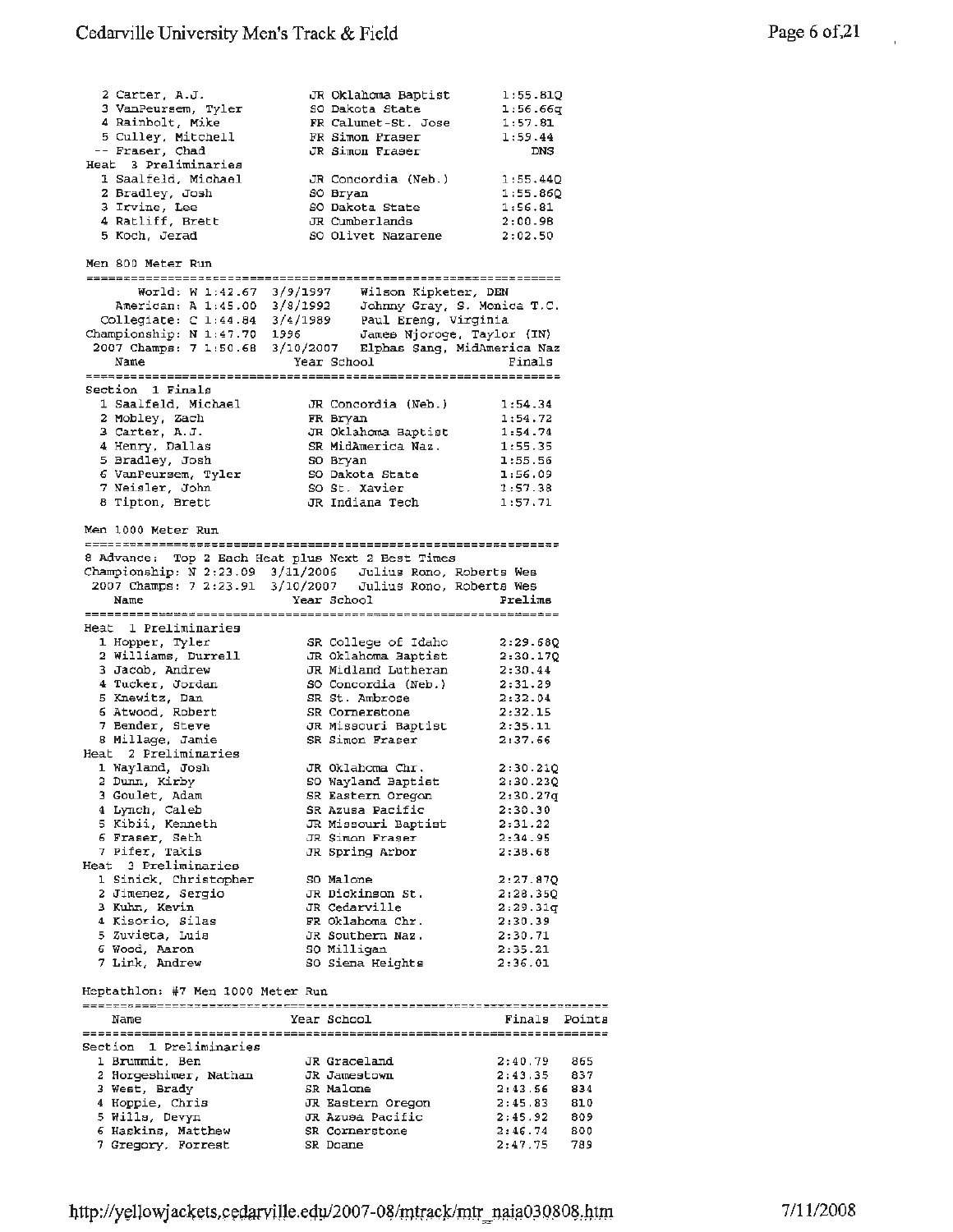JR Oklahoma Baptist 2:48 .21

784

8 Hilton, Jonathan

9 Pichler, David SR Azusa Pacific 2:50.63 759 10 Altizer, Jeff FR Azusa Pacific 2:51.57 749 11 Stevick, Casey FR Azusa Pacific 2:52.78 737 12 Bucklew, Jordan JR Culver-Stockton 2:53.37 731 13 Ewalt, Josh <sup>14</sup>Dalton II, Ulysses FR Jamestown 2:58.89 675 FR Minot State 3:00.78 657 15 Hannon, Aaron so Baker 3, 01. 68 648 JR Eastern Oregon 3:02.04 16 Ohmes, Lucas 644 Men 1000 Meter Run Championship: *N* 2:23.09 3/11/2006 Julius Rono, Roberts Wes 2007 Champs: 7 2:23.91 3/10/2007 Julius Rono, Roberta Wea Name Year School Finals Section 1 Finals 1 Williams, Durrell JR Oklahoma Baptist 2:29.65 2 Wayland, Josh JR Oklahoma Chr. 2 :29.81 so Malone 2:29.98 <sup>3</sup>Sinick, Christopher 4 Dunn, Kirby so Wayland Baptist 2:30.47 5 Hopper, Tyler SR College of Idaho 2:30.90 6 Jimenez, Sergio JR Dickinson St. 2:30.99 JR Cedarville 2:33.48 7 Kuhn, Kevin a Goulet, Adam SR Eastern Oregon 2:41.32 Men 3000 Meter Run =============~--================~~============================== 12 Advance: Top 4 Each Heat plus Next **4** Best Times World: **W** 7:24.90 2/6/1998 Daniel Komen, **KEN**  American: A 7:32.43 2/17/2007 Bernard Lagat, **Nike**  2/14/2004 Allistair Cragg, Arkansas Collegiate: C 7:38.59 Championship: N 7:59.79 1998 Silah Misoi, Life (GA) 2007 Champs: 7 8:21.68 3/10/2007 David Cheromei, Virginia Inter Year School **Prelims** Name and the second state of the second state of the second state of the second state of the second state of the second state of the second state of the second state of the second state of the second state of the second st Heat 1 Preliminaries JR Azusa Pacific 8:40.30Q 1 Rono, Aron so Doane 8:42.4SQ <sup>2</sup>**Kimo,** Sufian <sup>3</sup>Wood, Allen SR Black Hills St. 8:43.28Q <sup>4</sup>Robertz, Chris SR Aquinas 8:43.36Q 5 Schweikert, Nik JR Malone  $8:45.22$ 6 Ronoh, Ben **FR** Milligan 8:45.36 7 Johnson, Nick JR Huntington 8:45.54 8 Megazzi, Aaron SR Westmont 8:50.27 9 Deo, Robert SR Siena Heights **8:58.15**  10 Lewton, Forrest so Azusa Pacific 9:06.49 **11 Breneman,** Lucas SR William Woods 9:09.00 Ignatov, Ivaylo **JR** Linden wood **DNF**  Heat 2 Preliminaries l Gant, Dylan s<br>
SR Simon Fraser 8:36.79Q <sup>2</sup>Kienzle, Ryan SR Malone 8:36.96Q 3 Melhorn, Aaron FR Malone 8:37.0SQ JR Milligan 8:37.60Q **4** Degefa, Wegene 5 Gaynor, Evan  $so$  Malone  $8:38.46q$ 6 Nichols, Matt **FR** Malone 8:41.42q **JR** Huntington 8:42.07q 7 Lindbloom, Dan 8 Cherry, Robert SR Westmont  $8:44.17q$ <sup>9</sup>Meineke, Zach FR Concordia (Neb.) 8:54.29 10 Muller, Wes JR Cornerstone 8:57.04 11 Groholy, Michael SR Walsh 9:04.99 Walhof, Dan JR Northwestern DNF Men 3000 Meter Run World: **w** 7:24.90 2/6/1998 Daniel Kamen, **KEN**  American: **A** 7:32.43 2/17/2007 Bernard Lagat, Nike Collegiate: C 7:38.59 2/14/2004 Allistair Cragg, Arkansas Championship: N 7:59.79 1998 Silah Misoi, Life (GA) 3/10/2007 David Cheromei, Virginia Inter 2007 Champs: 7 8:21.6B Year School **Finals** Name Section 1 Finals 1 Rona, Aron JR Azusa Pacific 8:17.867 2 Kienzle, Ryan SR Malone 8:25.74 3 Gant, Dylan SR Simon Fraser 8:28.04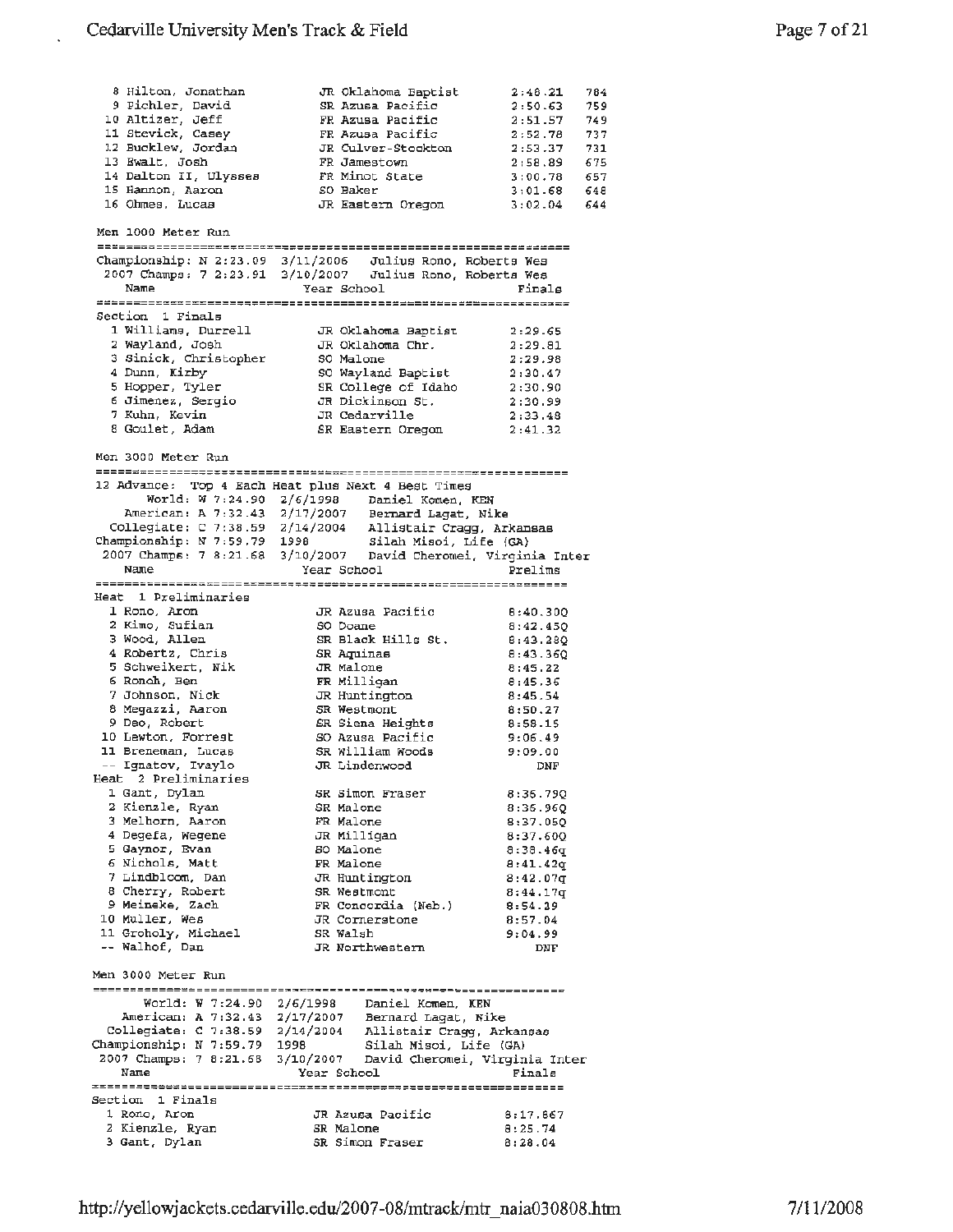| Men 5000 Meter Run<br>12 Advance: Top 3 Each Heat plus Next 3 Best Times<br>World: W 12:49.60 2/20/2004 Kenenisa Bekele, ETH<br>American: A 13:20.55 2/12/1982 Doug Padilla, Athletics West<br>Collegiate: C 13:20.4h 2/6/1981 Suleiman Nyambui, UTEP<br>Championship: N 13:52.15 1999 Silah Misoi, Life (GA)<br>2007 Champs: 7 14:22.44 3/10/2007 Aron Rono, Azusa Pacif<br>Year School<br>Name<br>Prelimp<br>Heat 1 Preliminaries<br>1 Maiyo, Sammy<br>SR Cornerstone<br>15:11.94Q<br>2 Badley, Tim<br>SR Concordia (Ore.)<br>15:12.49Q<br>3 Carr, Kacey<br>SR Olivet Nazarene<br>15:12.750<br>4 Baum, Justin<br>SR Malone<br>15:16.79q<br>5 Heezen, Chris<br>SR Dakota State<br>15:24.70q<br>6 Ball, Brian<br>SR Biola<br>15:30.00<br>7 Badertscher, T.J.<br>FR Cedarville<br>15:30.08<br>8 Walter, Camron<br>FR Indiana Tech<br>15:34.53<br>9 Neidlinger, Daniel<br>FR Indiana Tech<br>15:35.28<br>10 Davila, Juan<br>JR Northwood U.<br>15:43.15<br>11 Patterson, Stuart<br>JR Embry-Riddle<br>15:53.53<br>12 McCune, Timmy<br>SO Wayland Baptist<br>16:09.73<br>Heat 2 Preliminaries<br>1 Kiptoo, Evans<br>SO Lindenwood<br>15:20.10Q<br>2 Hernandez, Martin<br>JR Shorter<br>15:21.460<br>3 Sauter, Tobias<br>JR Huntington<br>15:23.39Q<br>4 Valenzuela, Jason<br>SR Vanguard<br>15:31.14<br>5 Flores, Anthony<br>SR Missouri Valley<br>15:42.26<br>6 Waage, Trent<br>SR Black Hills St.<br>15:47.60<br>7 Dyedi, Barnabas<br>JR Morningside<br>15:54.55<br>8 Felker, Bryan<br>JR Concordia (Neb.)<br>15:56.09<br>9 Garrard, Justin<br>JR Ottawa<br>16:03.55<br>10 Gehlsen, Nick<br>SO Embry-Riddle<br>16:17.86<br>11 Ortiz, Israel<br>SR McPherson<br>16:32.02<br>12 McGlothlin, Sean<br>SO Aquinaa<br>16:58.02<br>-- Robinson, Paul<br>SO Malone<br>DNF.<br>Heat 3 Preliminaries<br>1 Too, Noah<br>JR MidAmerica Naz.<br>15:14.590<br>2 Collette, Drew<br>SO Olivet Nazarene<br>15:14.98Q<br>3 Topham, Andrew<br>FR Southwestern<br>15:18.330<br>4 Parra, Porfirio<br>SR Dickinson St.<br>15:25.00q<br>5 Ditzler, Matt<br>FR Indiana Tech<br>15:25.80<br>6 Sandefur, Chris<br>Lindenwood<br>15:33.62<br>7 Veldman, Rob<br>SO Aquinas<br>15:37.52<br>8 Bischoff, Tyler<br>FR Aquinas<br>15:41.18<br>9 Njeri, Joseph<br>JR Huntington<br>16:01.70<br>10 Glinski, Mike<br>SO Siena Heights<br>16:06.94<br>11 Gale, Daniel<br>SR William Wooda<br>16:22.18<br>Men 5000 Meter Run<br>World: W 12:49.60 2/20/2004 Kenenisa Bekele, ETH<br>American: A 13:20.55 2/12/1982 Doug Padilla, Athletics West<br>Collegiate: C 13:20.4h 2/6/1981 Suleiman Nyambui, UTEP<br>Championship: N 13:52.15 1999<br>Silah Misoi, Life (GA)<br>2007 Champs: 7 14:22.44 3/10/2007 Aron Rono, Azusa Pacif<br>Name<br>Year School<br>Finals<br>Section 1 Finals<br>1 Too, Noah<br>JR MidAmerica Naz.<br>14:50.97<br>2 Badley, Tim<br>SR Concordia (Ore.)<br>14:51.77<br>3 Carr, Kacey<br>SR Olivet Nazarene<br>14:55.82<br>4 Sauter, Tobias<br>JR Huntington<br>15:01.12<br>50 Olivet Nazarene<br>5 Collette, Drew<br>15:02.72<br>6 Maiyo, Sammy<br>SR Cornerstone (1)<br>15:05.54 | 4 Wood, Allen<br>5 Melhorn, Aaron<br>6 Gaynor, Evan<br>7 Robertz, Chris<br>8 Nichols, Matt<br>9 Kimo, Sufian<br>10 Degefa, Wegene<br>11 Lindbloom, Dan<br>12 Cherry, Robert | SR Black Hills St.<br>FR Malone<br>SO Malone<br><b>SR Aquinas</b><br>FR Malone<br>SO Doane<br>JR Milligan<br>JR Huntington<br>SR Westmont | 8:29.72<br>8:33.56<br>8:35.71<br>8:38.26<br>8:39.07<br>8:39.17<br>8:52.16<br>8:54.45<br>9:01.27 |
|-------------------------------------------------------------------------------------------------------------------------------------------------------------------------------------------------------------------------------------------------------------------------------------------------------------------------------------------------------------------------------------------------------------------------------------------------------------------------------------------------------------------------------------------------------------------------------------------------------------------------------------------------------------------------------------------------------------------------------------------------------------------------------------------------------------------------------------------------------------------------------------------------------------------------------------------------------------------------------------------------------------------------------------------------------------------------------------------------------------------------------------------------------------------------------------------------------------------------------------------------------------------------------------------------------------------------------------------------------------------------------------------------------------------------------------------------------------------------------------------------------------------------------------------------------------------------------------------------------------------------------------------------------------------------------------------------------------------------------------------------------------------------------------------------------------------------------------------------------------------------------------------------------------------------------------------------------------------------------------------------------------------------------------------------------------------------------------------------------------------------------------------------------------------------------------------------------------------------------------------------------------------------------------------------------------------------------------------------------------------------------------------------------------------------------------------------------------------------------------------------------------------------------------------------------------------------------------------------------------------------------------------------------------------------------------------------------------------------------------------------------------------------------------------------------------------------------------------------------------------------------------------------------------------------------------------------------------------------------------------------------------------------------------------------------------------|-----------------------------------------------------------------------------------------------------------------------------------------------------------------------------|-------------------------------------------------------------------------------------------------------------------------------------------|-------------------------------------------------------------------------------------------------|
|                                                                                                                                                                                                                                                                                                                                                                                                                                                                                                                                                                                                                                                                                                                                                                                                                                                                                                                                                                                                                                                                                                                                                                                                                                                                                                                                                                                                                                                                                                                                                                                                                                                                                                                                                                                                                                                                                                                                                                                                                                                                                                                                                                                                                                                                                                                                                                                                                                                                                                                                                                                                                                                                                                                                                                                                                                                                                                                                                                                                                                                                   |                                                                                                                                                                             |                                                                                                                                           |                                                                                                 |
|                                                                                                                                                                                                                                                                                                                                                                                                                                                                                                                                                                                                                                                                                                                                                                                                                                                                                                                                                                                                                                                                                                                                                                                                                                                                                                                                                                                                                                                                                                                                                                                                                                                                                                                                                                                                                                                                                                                                                                                                                                                                                                                                                                                                                                                                                                                                                                                                                                                                                                                                                                                                                                                                                                                                                                                                                                                                                                                                                                                                                                                                   |                                                                                                                                                                             |                                                                                                                                           |                                                                                                 |
|                                                                                                                                                                                                                                                                                                                                                                                                                                                                                                                                                                                                                                                                                                                                                                                                                                                                                                                                                                                                                                                                                                                                                                                                                                                                                                                                                                                                                                                                                                                                                                                                                                                                                                                                                                                                                                                                                                                                                                                                                                                                                                                                                                                                                                                                                                                                                                                                                                                                                                                                                                                                                                                                                                                                                                                                                                                                                                                                                                                                                                                                   |                                                                                                                                                                             |                                                                                                                                           |                                                                                                 |
|                                                                                                                                                                                                                                                                                                                                                                                                                                                                                                                                                                                                                                                                                                                                                                                                                                                                                                                                                                                                                                                                                                                                                                                                                                                                                                                                                                                                                                                                                                                                                                                                                                                                                                                                                                                                                                                                                                                                                                                                                                                                                                                                                                                                                                                                                                                                                                                                                                                                                                                                                                                                                                                                                                                                                                                                                                                                                                                                                                                                                                                                   |                                                                                                                                                                             |                                                                                                                                           |                                                                                                 |
|                                                                                                                                                                                                                                                                                                                                                                                                                                                                                                                                                                                                                                                                                                                                                                                                                                                                                                                                                                                                                                                                                                                                                                                                                                                                                                                                                                                                                                                                                                                                                                                                                                                                                                                                                                                                                                                                                                                                                                                                                                                                                                                                                                                                                                                                                                                                                                                                                                                                                                                                                                                                                                                                                                                                                                                                                                                                                                                                                                                                                                                                   |                                                                                                                                                                             |                                                                                                                                           |                                                                                                 |
|                                                                                                                                                                                                                                                                                                                                                                                                                                                                                                                                                                                                                                                                                                                                                                                                                                                                                                                                                                                                                                                                                                                                                                                                                                                                                                                                                                                                                                                                                                                                                                                                                                                                                                                                                                                                                                                                                                                                                                                                                                                                                                                                                                                                                                                                                                                                                                                                                                                                                                                                                                                                                                                                                                                                                                                                                                                                                                                                                                                                                                                                   |                                                                                                                                                                             |                                                                                                                                           |                                                                                                 |
|                                                                                                                                                                                                                                                                                                                                                                                                                                                                                                                                                                                                                                                                                                                                                                                                                                                                                                                                                                                                                                                                                                                                                                                                                                                                                                                                                                                                                                                                                                                                                                                                                                                                                                                                                                                                                                                                                                                                                                                                                                                                                                                                                                                                                                                                                                                                                                                                                                                                                                                                                                                                                                                                                                                                                                                                                                                                                                                                                                                                                                                                   |                                                                                                                                                                             |                                                                                                                                           |                                                                                                 |
|                                                                                                                                                                                                                                                                                                                                                                                                                                                                                                                                                                                                                                                                                                                                                                                                                                                                                                                                                                                                                                                                                                                                                                                                                                                                                                                                                                                                                                                                                                                                                                                                                                                                                                                                                                                                                                                                                                                                                                                                                                                                                                                                                                                                                                                                                                                                                                                                                                                                                                                                                                                                                                                                                                                                                                                                                                                                                                                                                                                                                                                                   |                                                                                                                                                                             |                                                                                                                                           |                                                                                                 |
|                                                                                                                                                                                                                                                                                                                                                                                                                                                                                                                                                                                                                                                                                                                                                                                                                                                                                                                                                                                                                                                                                                                                                                                                                                                                                                                                                                                                                                                                                                                                                                                                                                                                                                                                                                                                                                                                                                                                                                                                                                                                                                                                                                                                                                                                                                                                                                                                                                                                                                                                                                                                                                                                                                                                                                                                                                                                                                                                                                                                                                                                   |                                                                                                                                                                             |                                                                                                                                           |                                                                                                 |
|                                                                                                                                                                                                                                                                                                                                                                                                                                                                                                                                                                                                                                                                                                                                                                                                                                                                                                                                                                                                                                                                                                                                                                                                                                                                                                                                                                                                                                                                                                                                                                                                                                                                                                                                                                                                                                                                                                                                                                                                                                                                                                                                                                                                                                                                                                                                                                                                                                                                                                                                                                                                                                                                                                                                                                                                                                                                                                                                                                                                                                                                   |                                                                                                                                                                             |                                                                                                                                           |                                                                                                 |
|                                                                                                                                                                                                                                                                                                                                                                                                                                                                                                                                                                                                                                                                                                                                                                                                                                                                                                                                                                                                                                                                                                                                                                                                                                                                                                                                                                                                                                                                                                                                                                                                                                                                                                                                                                                                                                                                                                                                                                                                                                                                                                                                                                                                                                                                                                                                                                                                                                                                                                                                                                                                                                                                                                                                                                                                                                                                                                                                                                                                                                                                   |                                                                                                                                                                             |                                                                                                                                           |                                                                                                 |
|                                                                                                                                                                                                                                                                                                                                                                                                                                                                                                                                                                                                                                                                                                                                                                                                                                                                                                                                                                                                                                                                                                                                                                                                                                                                                                                                                                                                                                                                                                                                                                                                                                                                                                                                                                                                                                                                                                                                                                                                                                                                                                                                                                                                                                                                                                                                                                                                                                                                                                                                                                                                                                                                                                                                                                                                                                                                                                                                                                                                                                                                   |                                                                                                                                                                             |                                                                                                                                           |                                                                                                 |
|                                                                                                                                                                                                                                                                                                                                                                                                                                                                                                                                                                                                                                                                                                                                                                                                                                                                                                                                                                                                                                                                                                                                                                                                                                                                                                                                                                                                                                                                                                                                                                                                                                                                                                                                                                                                                                                                                                                                                                                                                                                                                                                                                                                                                                                                                                                                                                                                                                                                                                                                                                                                                                                                                                                                                                                                                                                                                                                                                                                                                                                                   |                                                                                                                                                                             |                                                                                                                                           |                                                                                                 |
|                                                                                                                                                                                                                                                                                                                                                                                                                                                                                                                                                                                                                                                                                                                                                                                                                                                                                                                                                                                                                                                                                                                                                                                                                                                                                                                                                                                                                                                                                                                                                                                                                                                                                                                                                                                                                                                                                                                                                                                                                                                                                                                                                                                                                                                                                                                                                                                                                                                                                                                                                                                                                                                                                                                                                                                                                                                                                                                                                                                                                                                                   |                                                                                                                                                                             |                                                                                                                                           |                                                                                                 |
|                                                                                                                                                                                                                                                                                                                                                                                                                                                                                                                                                                                                                                                                                                                                                                                                                                                                                                                                                                                                                                                                                                                                                                                                                                                                                                                                                                                                                                                                                                                                                                                                                                                                                                                                                                                                                                                                                                                                                                                                                                                                                                                                                                                                                                                                                                                                                                                                                                                                                                                                                                                                                                                                                                                                                                                                                                                                                                                                                                                                                                                                   |                                                                                                                                                                             |                                                                                                                                           |                                                                                                 |
|                                                                                                                                                                                                                                                                                                                                                                                                                                                                                                                                                                                                                                                                                                                                                                                                                                                                                                                                                                                                                                                                                                                                                                                                                                                                                                                                                                                                                                                                                                                                                                                                                                                                                                                                                                                                                                                                                                                                                                                                                                                                                                                                                                                                                                                                                                                                                                                                                                                                                                                                                                                                                                                                                                                                                                                                                                                                                                                                                                                                                                                                   |                                                                                                                                                                             |                                                                                                                                           |                                                                                                 |
|                                                                                                                                                                                                                                                                                                                                                                                                                                                                                                                                                                                                                                                                                                                                                                                                                                                                                                                                                                                                                                                                                                                                                                                                                                                                                                                                                                                                                                                                                                                                                                                                                                                                                                                                                                                                                                                                                                                                                                                                                                                                                                                                                                                                                                                                                                                                                                                                                                                                                                                                                                                                                                                                                                                                                                                                                                                                                                                                                                                                                                                                   |                                                                                                                                                                             |                                                                                                                                           |                                                                                                 |
|                                                                                                                                                                                                                                                                                                                                                                                                                                                                                                                                                                                                                                                                                                                                                                                                                                                                                                                                                                                                                                                                                                                                                                                                                                                                                                                                                                                                                                                                                                                                                                                                                                                                                                                                                                                                                                                                                                                                                                                                                                                                                                                                                                                                                                                                                                                                                                                                                                                                                                                                                                                                                                                                                                                                                                                                                                                                                                                                                                                                                                                                   |                                                                                                                                                                             |                                                                                                                                           |                                                                                                 |
|                                                                                                                                                                                                                                                                                                                                                                                                                                                                                                                                                                                                                                                                                                                                                                                                                                                                                                                                                                                                                                                                                                                                                                                                                                                                                                                                                                                                                                                                                                                                                                                                                                                                                                                                                                                                                                                                                                                                                                                                                                                                                                                                                                                                                                                                                                                                                                                                                                                                                                                                                                                                                                                                                                                                                                                                                                                                                                                                                                                                                                                                   |                                                                                                                                                                             |                                                                                                                                           |                                                                                                 |
|                                                                                                                                                                                                                                                                                                                                                                                                                                                                                                                                                                                                                                                                                                                                                                                                                                                                                                                                                                                                                                                                                                                                                                                                                                                                                                                                                                                                                                                                                                                                                                                                                                                                                                                                                                                                                                                                                                                                                                                                                                                                                                                                                                                                                                                                                                                                                                                                                                                                                                                                                                                                                                                                                                                                                                                                                                                                                                                                                                                                                                                                   |                                                                                                                                                                             |                                                                                                                                           |                                                                                                 |
|                                                                                                                                                                                                                                                                                                                                                                                                                                                                                                                                                                                                                                                                                                                                                                                                                                                                                                                                                                                                                                                                                                                                                                                                                                                                                                                                                                                                                                                                                                                                                                                                                                                                                                                                                                                                                                                                                                                                                                                                                                                                                                                                                                                                                                                                                                                                                                                                                                                                                                                                                                                                                                                                                                                                                                                                                                                                                                                                                                                                                                                                   |                                                                                                                                                                             |                                                                                                                                           |                                                                                                 |
|                                                                                                                                                                                                                                                                                                                                                                                                                                                                                                                                                                                                                                                                                                                                                                                                                                                                                                                                                                                                                                                                                                                                                                                                                                                                                                                                                                                                                                                                                                                                                                                                                                                                                                                                                                                                                                                                                                                                                                                                                                                                                                                                                                                                                                                                                                                                                                                                                                                                                                                                                                                                                                                                                                                                                                                                                                                                                                                                                                                                                                                                   |                                                                                                                                                                             |                                                                                                                                           |                                                                                                 |
|                                                                                                                                                                                                                                                                                                                                                                                                                                                                                                                                                                                                                                                                                                                                                                                                                                                                                                                                                                                                                                                                                                                                                                                                                                                                                                                                                                                                                                                                                                                                                                                                                                                                                                                                                                                                                                                                                                                                                                                                                                                                                                                                                                                                                                                                                                                                                                                                                                                                                                                                                                                                                                                                                                                                                                                                                                                                                                                                                                                                                                                                   |                                                                                                                                                                             |                                                                                                                                           |                                                                                                 |
|                                                                                                                                                                                                                                                                                                                                                                                                                                                                                                                                                                                                                                                                                                                                                                                                                                                                                                                                                                                                                                                                                                                                                                                                                                                                                                                                                                                                                                                                                                                                                                                                                                                                                                                                                                                                                                                                                                                                                                                                                                                                                                                                                                                                                                                                                                                                                                                                                                                                                                                                                                                                                                                                                                                                                                                                                                                                                                                                                                                                                                                                   |                                                                                                                                                                             |                                                                                                                                           |                                                                                                 |
|                                                                                                                                                                                                                                                                                                                                                                                                                                                                                                                                                                                                                                                                                                                                                                                                                                                                                                                                                                                                                                                                                                                                                                                                                                                                                                                                                                                                                                                                                                                                                                                                                                                                                                                                                                                                                                                                                                                                                                                                                                                                                                                                                                                                                                                                                                                                                                                                                                                                                                                                                                                                                                                                                                                                                                                                                                                                                                                                                                                                                                                                   |                                                                                                                                                                             |                                                                                                                                           |                                                                                                 |
|                                                                                                                                                                                                                                                                                                                                                                                                                                                                                                                                                                                                                                                                                                                                                                                                                                                                                                                                                                                                                                                                                                                                                                                                                                                                                                                                                                                                                                                                                                                                                                                                                                                                                                                                                                                                                                                                                                                                                                                                                                                                                                                                                                                                                                                                                                                                                                                                                                                                                                                                                                                                                                                                                                                                                                                                                                                                                                                                                                                                                                                                   |                                                                                                                                                                             |                                                                                                                                           |                                                                                                 |
|                                                                                                                                                                                                                                                                                                                                                                                                                                                                                                                                                                                                                                                                                                                                                                                                                                                                                                                                                                                                                                                                                                                                                                                                                                                                                                                                                                                                                                                                                                                                                                                                                                                                                                                                                                                                                                                                                                                                                                                                                                                                                                                                                                                                                                                                                                                                                                                                                                                                                                                                                                                                                                                                                                                                                                                                                                                                                                                                                                                                                                                                   |                                                                                                                                                                             |                                                                                                                                           |                                                                                                 |
|                                                                                                                                                                                                                                                                                                                                                                                                                                                                                                                                                                                                                                                                                                                                                                                                                                                                                                                                                                                                                                                                                                                                                                                                                                                                                                                                                                                                                                                                                                                                                                                                                                                                                                                                                                                                                                                                                                                                                                                                                                                                                                                                                                                                                                                                                                                                                                                                                                                                                                                                                                                                                                                                                                                                                                                                                                                                                                                                                                                                                                                                   |                                                                                                                                                                             |                                                                                                                                           |                                                                                                 |
|                                                                                                                                                                                                                                                                                                                                                                                                                                                                                                                                                                                                                                                                                                                                                                                                                                                                                                                                                                                                                                                                                                                                                                                                                                                                                                                                                                                                                                                                                                                                                                                                                                                                                                                                                                                                                                                                                                                                                                                                                                                                                                                                                                                                                                                                                                                                                                                                                                                                                                                                                                                                                                                                                                                                                                                                                                                                                                                                                                                                                                                                   |                                                                                                                                                                             |                                                                                                                                           |                                                                                                 |
|                                                                                                                                                                                                                                                                                                                                                                                                                                                                                                                                                                                                                                                                                                                                                                                                                                                                                                                                                                                                                                                                                                                                                                                                                                                                                                                                                                                                                                                                                                                                                                                                                                                                                                                                                                                                                                                                                                                                                                                                                                                                                                                                                                                                                                                                                                                                                                                                                                                                                                                                                                                                                                                                                                                                                                                                                                                                                                                                                                                                                                                                   |                                                                                                                                                                             |                                                                                                                                           |                                                                                                 |
|                                                                                                                                                                                                                                                                                                                                                                                                                                                                                                                                                                                                                                                                                                                                                                                                                                                                                                                                                                                                                                                                                                                                                                                                                                                                                                                                                                                                                                                                                                                                                                                                                                                                                                                                                                                                                                                                                                                                                                                                                                                                                                                                                                                                                                                                                                                                                                                                                                                                                                                                                                                                                                                                                                                                                                                                                                                                                                                                                                                                                                                                   |                                                                                                                                                                             |                                                                                                                                           |                                                                                                 |
|                                                                                                                                                                                                                                                                                                                                                                                                                                                                                                                                                                                                                                                                                                                                                                                                                                                                                                                                                                                                                                                                                                                                                                                                                                                                                                                                                                                                                                                                                                                                                                                                                                                                                                                                                                                                                                                                                                                                                                                                                                                                                                                                                                                                                                                                                                                                                                                                                                                                                                                                                                                                                                                                                                                                                                                                                                                                                                                                                                                                                                                                   |                                                                                                                                                                             |                                                                                                                                           |                                                                                                 |
|                                                                                                                                                                                                                                                                                                                                                                                                                                                                                                                                                                                                                                                                                                                                                                                                                                                                                                                                                                                                                                                                                                                                                                                                                                                                                                                                                                                                                                                                                                                                                                                                                                                                                                                                                                                                                                                                                                                                                                                                                                                                                                                                                                                                                                                                                                                                                                                                                                                                                                                                                                                                                                                                                                                                                                                                                                                                                                                                                                                                                                                                   |                                                                                                                                                                             |                                                                                                                                           |                                                                                                 |
|                                                                                                                                                                                                                                                                                                                                                                                                                                                                                                                                                                                                                                                                                                                                                                                                                                                                                                                                                                                                                                                                                                                                                                                                                                                                                                                                                                                                                                                                                                                                                                                                                                                                                                                                                                                                                                                                                                                                                                                                                                                                                                                                                                                                                                                                                                                                                                                                                                                                                                                                                                                                                                                                                                                                                                                                                                                                                                                                                                                                                                                                   |                                                                                                                                                                             |                                                                                                                                           |                                                                                                 |
|                                                                                                                                                                                                                                                                                                                                                                                                                                                                                                                                                                                                                                                                                                                                                                                                                                                                                                                                                                                                                                                                                                                                                                                                                                                                                                                                                                                                                                                                                                                                                                                                                                                                                                                                                                                                                                                                                                                                                                                                                                                                                                                                                                                                                                                                                                                                                                                                                                                                                                                                                                                                                                                                                                                                                                                                                                                                                                                                                                                                                                                                   |                                                                                                                                                                             |                                                                                                                                           |                                                                                                 |
|                                                                                                                                                                                                                                                                                                                                                                                                                                                                                                                                                                                                                                                                                                                                                                                                                                                                                                                                                                                                                                                                                                                                                                                                                                                                                                                                                                                                                                                                                                                                                                                                                                                                                                                                                                                                                                                                                                                                                                                                                                                                                                                                                                                                                                                                                                                                                                                                                                                                                                                                                                                                                                                                                                                                                                                                                                                                                                                                                                                                                                                                   |                                                                                                                                                                             |                                                                                                                                           |                                                                                                 |
|                                                                                                                                                                                                                                                                                                                                                                                                                                                                                                                                                                                                                                                                                                                                                                                                                                                                                                                                                                                                                                                                                                                                                                                                                                                                                                                                                                                                                                                                                                                                                                                                                                                                                                                                                                                                                                                                                                                                                                                                                                                                                                                                                                                                                                                                                                                                                                                                                                                                                                                                                                                                                                                                                                                                                                                                                                                                                                                                                                                                                                                                   |                                                                                                                                                                             |                                                                                                                                           |                                                                                                 |
|                                                                                                                                                                                                                                                                                                                                                                                                                                                                                                                                                                                                                                                                                                                                                                                                                                                                                                                                                                                                                                                                                                                                                                                                                                                                                                                                                                                                                                                                                                                                                                                                                                                                                                                                                                                                                                                                                                                                                                                                                                                                                                                                                                                                                                                                                                                                                                                                                                                                                                                                                                                                                                                                                                                                                                                                                                                                                                                                                                                                                                                                   |                                                                                                                                                                             |                                                                                                                                           |                                                                                                 |
|                                                                                                                                                                                                                                                                                                                                                                                                                                                                                                                                                                                                                                                                                                                                                                                                                                                                                                                                                                                                                                                                                                                                                                                                                                                                                                                                                                                                                                                                                                                                                                                                                                                                                                                                                                                                                                                                                                                                                                                                                                                                                                                                                                                                                                                                                                                                                                                                                                                                                                                                                                                                                                                                                                                                                                                                                                                                                                                                                                                                                                                                   |                                                                                                                                                                             |                                                                                                                                           |                                                                                                 |
|                                                                                                                                                                                                                                                                                                                                                                                                                                                                                                                                                                                                                                                                                                                                                                                                                                                                                                                                                                                                                                                                                                                                                                                                                                                                                                                                                                                                                                                                                                                                                                                                                                                                                                                                                                                                                                                                                                                                                                                                                                                                                                                                                                                                                                                                                                                                                                                                                                                                                                                                                                                                                                                                                                                                                                                                                                                                                                                                                                                                                                                                   |                                                                                                                                                                             |                                                                                                                                           |                                                                                                 |
|                                                                                                                                                                                                                                                                                                                                                                                                                                                                                                                                                                                                                                                                                                                                                                                                                                                                                                                                                                                                                                                                                                                                                                                                                                                                                                                                                                                                                                                                                                                                                                                                                                                                                                                                                                                                                                                                                                                                                                                                                                                                                                                                                                                                                                                                                                                                                                                                                                                                                                                                                                                                                                                                                                                                                                                                                                                                                                                                                                                                                                                                   |                                                                                                                                                                             |                                                                                                                                           |                                                                                                 |
|                                                                                                                                                                                                                                                                                                                                                                                                                                                                                                                                                                                                                                                                                                                                                                                                                                                                                                                                                                                                                                                                                                                                                                                                                                                                                                                                                                                                                                                                                                                                                                                                                                                                                                                                                                                                                                                                                                                                                                                                                                                                                                                                                                                                                                                                                                                                                                                                                                                                                                                                                                                                                                                                                                                                                                                                                                                                                                                                                                                                                                                                   |                                                                                                                                                                             |                                                                                                                                           |                                                                                                 |
|                                                                                                                                                                                                                                                                                                                                                                                                                                                                                                                                                                                                                                                                                                                                                                                                                                                                                                                                                                                                                                                                                                                                                                                                                                                                                                                                                                                                                                                                                                                                                                                                                                                                                                                                                                                                                                                                                                                                                                                                                                                                                                                                                                                                                                                                                                                                                                                                                                                                                                                                                                                                                                                                                                                                                                                                                                                                                                                                                                                                                                                                   |                                                                                                                                                                             |                                                                                                                                           |                                                                                                 |
|                                                                                                                                                                                                                                                                                                                                                                                                                                                                                                                                                                                                                                                                                                                                                                                                                                                                                                                                                                                                                                                                                                                                                                                                                                                                                                                                                                                                                                                                                                                                                                                                                                                                                                                                                                                                                                                                                                                                                                                                                                                                                                                                                                                                                                                                                                                                                                                                                                                                                                                                                                                                                                                                                                                                                                                                                                                                                                                                                                                                                                                                   |                                                                                                                                                                             |                                                                                                                                           |                                                                                                 |
|                                                                                                                                                                                                                                                                                                                                                                                                                                                                                                                                                                                                                                                                                                                                                                                                                                                                                                                                                                                                                                                                                                                                                                                                                                                                                                                                                                                                                                                                                                                                                                                                                                                                                                                                                                                                                                                                                                                                                                                                                                                                                                                                                                                                                                                                                                                                                                                                                                                                                                                                                                                                                                                                                                                                                                                                                                                                                                                                                                                                                                                                   |                                                                                                                                                                             |                                                                                                                                           |                                                                                                 |
|                                                                                                                                                                                                                                                                                                                                                                                                                                                                                                                                                                                                                                                                                                                                                                                                                                                                                                                                                                                                                                                                                                                                                                                                                                                                                                                                                                                                                                                                                                                                                                                                                                                                                                                                                                                                                                                                                                                                                                                                                                                                                                                                                                                                                                                                                                                                                                                                                                                                                                                                                                                                                                                                                                                                                                                                                                                                                                                                                                                                                                                                   |                                                                                                                                                                             |                                                                                                                                           |                                                                                                 |
|                                                                                                                                                                                                                                                                                                                                                                                                                                                                                                                                                                                                                                                                                                                                                                                                                                                                                                                                                                                                                                                                                                                                                                                                                                                                                                                                                                                                                                                                                                                                                                                                                                                                                                                                                                                                                                                                                                                                                                                                                                                                                                                                                                                                                                                                                                                                                                                                                                                                                                                                                                                                                                                                                                                                                                                                                                                                                                                                                                                                                                                                   |                                                                                                                                                                             |                                                                                                                                           |                                                                                                 |
|                                                                                                                                                                                                                                                                                                                                                                                                                                                                                                                                                                                                                                                                                                                                                                                                                                                                                                                                                                                                                                                                                                                                                                                                                                                                                                                                                                                                                                                                                                                                                                                                                                                                                                                                                                                                                                                                                                                                                                                                                                                                                                                                                                                                                                                                                                                                                                                                                                                                                                                                                                                                                                                                                                                                                                                                                                                                                                                                                                                                                                                                   |                                                                                                                                                                             |                                                                                                                                           |                                                                                                 |
|                                                                                                                                                                                                                                                                                                                                                                                                                                                                                                                                                                                                                                                                                                                                                                                                                                                                                                                                                                                                                                                                                                                                                                                                                                                                                                                                                                                                                                                                                                                                                                                                                                                                                                                                                                                                                                                                                                                                                                                                                                                                                                                                                                                                                                                                                                                                                                                                                                                                                                                                                                                                                                                                                                                                                                                                                                                                                                                                                                                                                                                                   |                                                                                                                                                                             |                                                                                                                                           |                                                                                                 |
|                                                                                                                                                                                                                                                                                                                                                                                                                                                                                                                                                                                                                                                                                                                                                                                                                                                                                                                                                                                                                                                                                                                                                                                                                                                                                                                                                                                                                                                                                                                                                                                                                                                                                                                                                                                                                                                                                                                                                                                                                                                                                                                                                                                                                                                                                                                                                                                                                                                                                                                                                                                                                                                                                                                                                                                                                                                                                                                                                                                                                                                                   |                                                                                                                                                                             |                                                                                                                                           |                                                                                                 |
|                                                                                                                                                                                                                                                                                                                                                                                                                                                                                                                                                                                                                                                                                                                                                                                                                                                                                                                                                                                                                                                                                                                                                                                                                                                                                                                                                                                                                                                                                                                                                                                                                                                                                                                                                                                                                                                                                                                                                                                                                                                                                                                                                                                                                                                                                                                                                                                                                                                                                                                                                                                                                                                                                                                                                                                                                                                                                                                                                                                                                                                                   |                                                                                                                                                                             |                                                                                                                                           |                                                                                                 |
|                                                                                                                                                                                                                                                                                                                                                                                                                                                                                                                                                                                                                                                                                                                                                                                                                                                                                                                                                                                                                                                                                                                                                                                                                                                                                                                                                                                                                                                                                                                                                                                                                                                                                                                                                                                                                                                                                                                                                                                                                                                                                                                                                                                                                                                                                                                                                                                                                                                                                                                                                                                                                                                                                                                                                                                                                                                                                                                                                                                                                                                                   |                                                                                                                                                                             |                                                                                                                                           |                                                                                                 |
|                                                                                                                                                                                                                                                                                                                                                                                                                                                                                                                                                                                                                                                                                                                                                                                                                                                                                                                                                                                                                                                                                                                                                                                                                                                                                                                                                                                                                                                                                                                                                                                                                                                                                                                                                                                                                                                                                                                                                                                                                                                                                                                                                                                                                                                                                                                                                                                                                                                                                                                                                                                                                                                                                                                                                                                                                                                                                                                                                                                                                                                                   |                                                                                                                                                                             |                                                                                                                                           |                                                                                                 |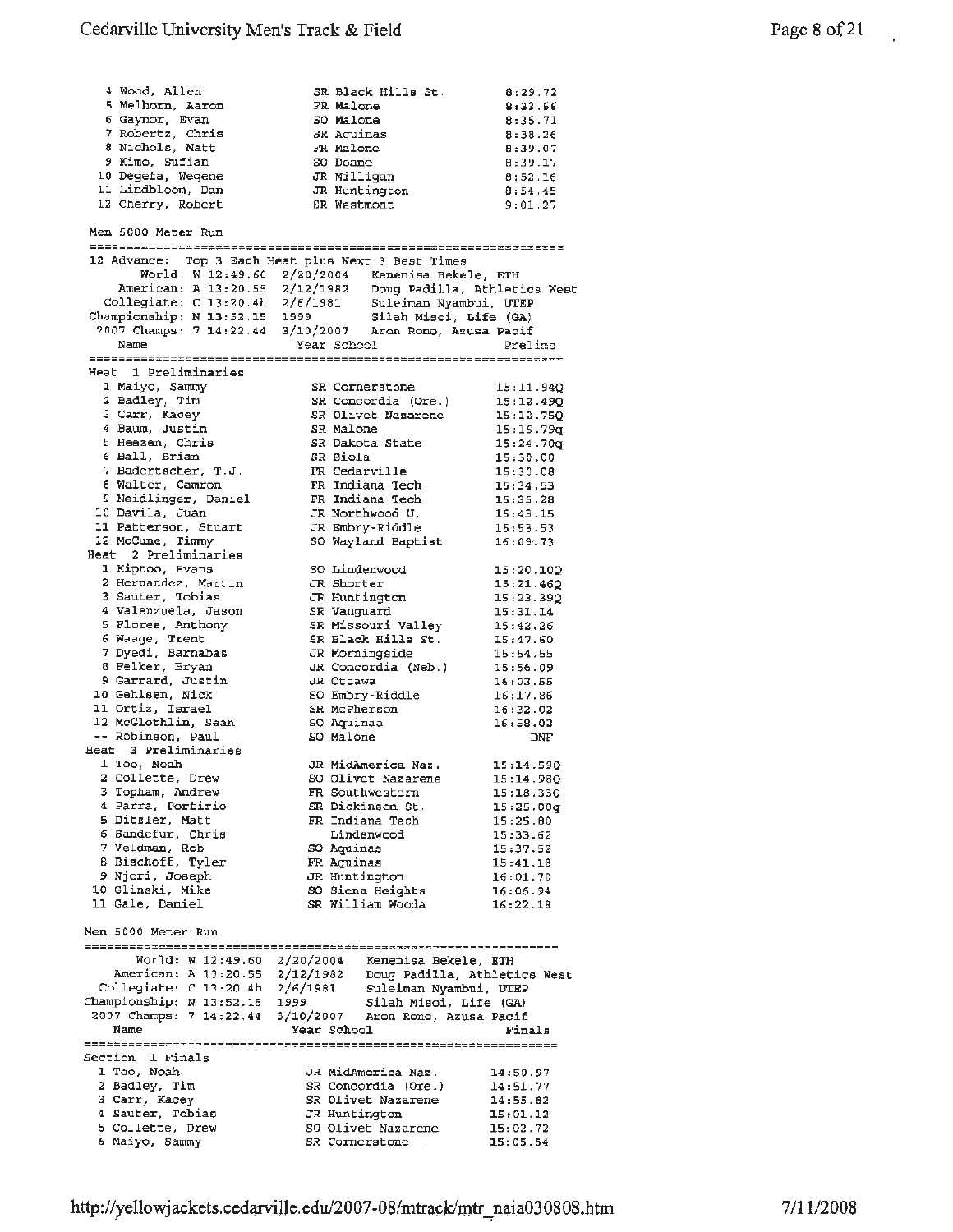$\epsilon$ 

| 7 Baum, Justin                                                                                                                                                                   | SR Malone                               | 15:06.86             |                  |
|----------------------------------------------------------------------------------------------------------------------------------------------------------------------------------|-----------------------------------------|----------------------|------------------|
| 8 Kiptoo, Evans                                                                                                                                                                  | SO Lindenwood                           | 15:16.66             |                  |
| 9 Hernandez, Martin                                                                                                                                                              | JR Shorter                              | 15:16.86             |                  |
| 10 Heezen, Chris<br>11 Topham, Andrew                                                                                                                                            | SR Dakota State                         | 15:17.47             |                  |
| 12 Parra, Porfirio                                                                                                                                                               | FR Southwestern<br>SR Dickinson St.     | 15:32.91             |                  |
|                                                                                                                                                                                  |                                         | 15:56.07             |                  |
| Men 3000 Meter Race Walk                                                                                                                                                         |                                         |                      |                  |
| Championship: N 12:16.56 2002 Lachlan McDonald, Wisconsin- Parkside                                                                                                              |                                         |                      |                  |
| 2007 Champs: 7 13:44.42 3/9/2007 Patrick Stroupe, Central Meth                                                                                                                   |                                         |                      |                  |
| Name                                                                                                                                                                             | Year School                             | Finals               |                  |
|                                                                                                                                                                                  |                                         |                      |                  |
| 1 Tegtmeier, Chris                                                                                                                                                               | SO Concordia (Neb.)                     | 12:41.187            |                  |
| 2 Ferreira, Thiago                                                                                                                                                               | JR Missouri Valley                      | 13:44.057            |                  |
| 3 Wiseman, Josh<br>4 Campbell, Seth                                                                                                                                              | FR Cedarville                           | 13:58.24             |                  |
| 5 Muldoon, Peter                                                                                                                                                                 | JR Cedarville<br>SO Cen, Methodist      | 13:58.37<br>14:14.19 |                  |
| 6 Stolee, Tom                                                                                                                                                                    | SO Concordia (Neb.)                     | 14:23.26             |                  |
| 7 Karhoff, Geoff                                                                                                                                                                 | JR Cen, Methodist                       | 14:42.85             |                  |
| 8 Dreher, Nathan                                                                                                                                                                 | JR Concordia (Neb.)                     | 14:50.53             |                  |
| 9 Sinick, Brad                                                                                                                                                                   | SR Malone                               | 15:00.86             |                  |
| 10 Dehning, Chris                                                                                                                                                                | JR Concordia (Neb.)                     | 15:09.64             |                  |
| 11 Adams, Zach                                                                                                                                                                   | FR Houghton                             | 15:15.31             |                  |
| 12 Lew, Daniel                                                                                                                                                                   | JR Westmont                             | 16:31.12             |                  |
| -- Bacon, Grant                                                                                                                                                                  | FR Cedarville                           | DQ                   | loss of contact  |
| Men 60 Meter Hurdles                                                                                                                                                             |                                         |                      |                  |
|                                                                                                                                                                                  |                                         |                      |                  |
| 12 Advance: Top 2 Each Heat plus Next 2 Best Times                                                                                                                               |                                         |                      |                  |
| World: W 7.30 3/3/1994 Colin Jackson, GBR                                                                                                                                        |                                         |                      |                  |
| American: A 7.36 1/16/1987 Foster/ Johnson, World Class/ Nike<br>Collegiate: C 7.47 2/7/1997 Reggie Torian, Wisconsin<br>Championship: N 8.07 3/10/2007 Matt Sparks, Azusa Pacif |                                         |                      |                  |
|                                                                                                                                                                                  |                                         |                      |                  |
|                                                                                                                                                                                  |                                         |                      |                  |
| 2007 Champs: 7 8.07 3/10/2007 Matt Sparks, Azusa Pacif                                                                                                                           |                                         |                      |                  |
| Name                                                                                                                                                                             | Year School                             | Prelims              |                  |
| Heat 1 Preliminaries                                                                                                                                                             |                                         |                      |                  |
| 1 Baskin, Lamar                                                                                                                                                                  | SR Oklahoma Baptist                     | 8.13Q                |                  |
| 2 Walls, Howard                                                                                                                                                                  | JR Embry-Riddle                         | 8.200                |                  |
| 3 Flattum, Tyler                                                                                                                                                                 | SR So. Dakota Tech                      | 8.30 <sub>q</sub>    |                  |
| 4 Comley, Caden                                                                                                                                                                  | SR Siena Heights                        | 8.42q                |                  |
| 5 Railsback, Mike                                                                                                                                                                | SR Doane                                | 8.44                 |                  |
| Heat 2 Preliminaries<br>1 Plank, Chris                                                                                                                                           |                                         |                      |                  |
|                                                                                                                                                                                  | SR Oklahoma Chr.                        | 8.230                |                  |
| 2 Christie, Jermaine                                                                                                                                                             | FR Dickinson St.                        | 8.500                |                  |
| 3 Buresh, Tyson                                                                                                                                                                  | FR Hastings                             | 8.51                 |                  |
| 4 Lindsay, Erik                                                                                                                                                                  | FR Briar Cliff                          | 8.97                 |                  |
| -- Waters, Rod                                                                                                                                                                   | SR Indiana Tech                         | FS                   |                  |
| -- Johnson, Chad                                                                                                                                                                 | JR Cen, Methodist                       | DQ                   | hurdle violation |
| Heat 3 Preliminaries                                                                                                                                                             |                                         |                      |                  |
| 1 Manstedt, Chase<br>2 Risinger, Eric                                                                                                                                            | SR Midland Lutheran                     | 8.290                |                  |
| 3 Burnette, Jordan                                                                                                                                                               | JR Midland Lutheran<br>SR Azusa Pacific | 8.35Q                |                  |
| 4 Mapp, Andrew                                                                                                                                                                   | JR Lindenwood                           | 8.45<br><b>B.53</b>  |                  |
| 5 Stevenson, Mark                                                                                                                                                                | JR William Jewell                       | 8.75                 |                  |
| -- King, Jordan                                                                                                                                                                  | JR McPherson                            | FS                   |                  |
| Heat 4 Preliminaries                                                                                                                                                             |                                         |                      |                  |
| 1 Perkins, Aze                                                                                                                                                                   | SO Vanguard                             | 8.330                |                  |
| 2 Skipper, Robert                                                                                                                                                                | FR Fresno Pacific                       | 8.430                |                  |
| 3 Gay, Clifton                                                                                                                                                                   | JR Azusa Pacific                        | 8.67                 |                  |
| 4 Hinds, Justen<br>-- Scott, Nate                                                                                                                                                | JR Missouri Baptist<br>SO Shorter       | 10.33                |                  |
| -- Tress, Brandon                                                                                                                                                                | SO Cedarville                           | DNF                  |                  |
| Heat 5 Preliminaries                                                                                                                                                             |                                         | DQ.                  | impedment        |
| 1 Bethel, Chris                                                                                                                                                                  | SR McKendree                            | 8.21Q                |                  |
| 2 Woods, Derrick                                                                                                                                                                 | SO Concordia (Neb.)                     | 8.41Q                |                  |
| 3 Weber, Zach                                                                                                                                                                    | SR Indiana Wesleyan                     | 8.43                 |                  |
| 4 Argentino, Anthony                                                                                                                                                             | FR Indiana Tech                         | 8.48                 |                  |
| 5 Barnes, Franklin                                                                                                                                                               | JR Ashford                              | 8.81                 |                  |
| 6 Hannon, Aaron                                                                                                                                                                  | 50 Baker                                | 8.85                 |                  |
| Men 60 Meter Hurdlea                                                                                                                                                             |                                         |                      |                  |
|                                                                                                                                                                                  |                                         |                      |                  |
| 6 Advance: Top 1 Each Heat plus Next 4 Best Times                                                                                                                                |                                         |                      |                  |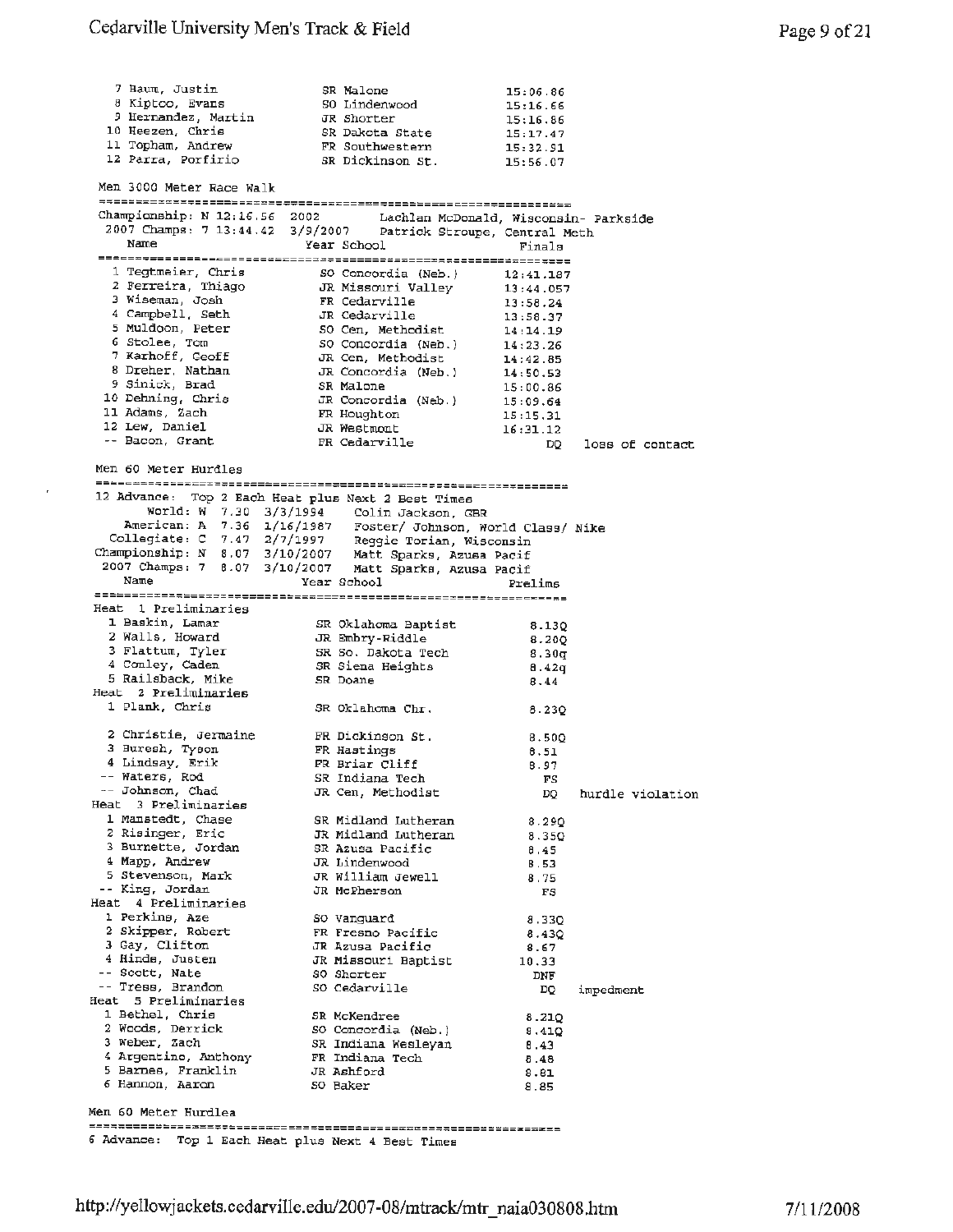$Word: W = 7.30 = 3/3/1994$  Colin Jackson, GBR American: A 7.36 1/16/1987 Foster/ Johnson, world Class/ Nike Collegiate: C 7. 47 2/7/1997 Reggie Torian, Wisconsin Championship: N 8.07 3/10/2007 Matt Sparks, Azusa Pacif 2007 Champs: 7 8.07 3/10/2007 Matt Sparks, Azusa Pacif Name Year School Semis Heat 1 Semi-Finals 1 Walls, Howard JR Embry-Riddle 8.lSQ 2 Bethel, Chris SR McKendree 8.20q 3 Risinger, Eric JR Midland Lutheran 8.22q 4 Plank, Chris SR Oklahoma Chr. 8.28 8.275 5 Flattum, Tyler SR So. Dakota Tech 8.43 *<sup>6</sup>*Christie, Jermaine FR Dickinson St. 8.59 Heat 2 Semi-Finals 1 Baskin, Lamar SR Oklahoma Baptist 7 8.07Q 2 Manstedt, Chase SR Midland Lutheran 8.25q  $3$  Perkins, Aze  $3$  SO Vanguard  $8.28q$   $8.271$ 4 Conley, Caden SR Siena Heights 8.37 5 Woods, Derrick SO Concordia (Neb.) 8.42 Skipper, Robert FR Fresno Pacific FS Heptathlon: #5 Men 60 Meter Hurdles Name **Year School Finals** Points Section 1 Semi-Finals 1. Stevick, Casey FR Azusa Pacific 8.54 B51 2 Brummit, Ben JR Graceland **8.98** 750 3 Haskins, Matthew SR Cornerstone 9.74 591 Section 2 Semi-Finale 1. Pichler, David SR Azusa Pacific B .36 893 2 Gregory, Forrest **SR** Doane 8.67 820 Section 3 Semi-Finals 1 Hilton, Jonathan JR Oklahoma Baptist 8.42 879 2 Hoppie, Chris JR Eastern Oregon 8.50 860 3 West, Brady SR Malone 8.99 748 Section 4 Semi-Finals l Ohmee, Lucas JR Eastern Oregon 8.82 786 2 Wills, Devyn JR Azusa Pacific 9.74 591 3 Altizer, Jeff FR Azusa Pacific 9,76 587 Section 5 Semi-Finals l Dalton II, Ulysses FR Minot State 8.80 791 2 Bucklew, Jordan JR CUlver-Stockton **8.82** 786 3 Horgeshimer, Nathan JR Jamestown 9.33 675 Section 6 semi-Finals 1 Ewalt, Josh FR Jamestown 8.84 781 <sup>2</sup>Hallllon, Aaron so Baker 8.89 770 Men 60 Meter Hurdles World: W 7.30 3/3/1994 Colin Jackson, GBR American: A 7.36 1/16/1987 Foster/·Johnson, World Class/ Nike Collegiate : *C* 7.47 2/7/1997 Reggie Torian, Wisconsin Championship: N' 8.07 3/10/2007 Matt Sparks, Azusa Pacif 2007 Champs: 7 8.07 3/1.0/2007 Matt Sparks, Azusa Pacif Name Year School Finals section 1 Finals extendions are resonance to the section 1 Finals 1 Baskin, Lamar SR Oklahoma Baptist 8.09 2 Bethel, Chris SR McKendree 8.19 3 Walls, Howard JR Embry-Riddle 8.25 4 Manstedt, Chase SR Midland Lutheran 8.26 8.251 <sup>5</sup>Perkins, Aze so Vanguard 8 .26 8.258 6 Risinger, Eric JR Midland Lutheran 8.27 Men 4x400 Meter Relay 6 Advance: Top 1 Each Heat plus Next 2 Best Times World: W 3:02.S3 3/7/1999 United States, USA American: A 3:01.96 2/11/2006 U.S.A., U.S.A. Clement, Spearmon, Williamson, Wariner Collegiate: C 3:03.51 3/12/2005 Florida, Florida · Clark, Middleton, Pastor, Clement Championship: N 3:09.40 3/10/2007 St. Gregory's University (Ok), St. Gregory D Thornton, W McCaskill, J Jones, J Hughes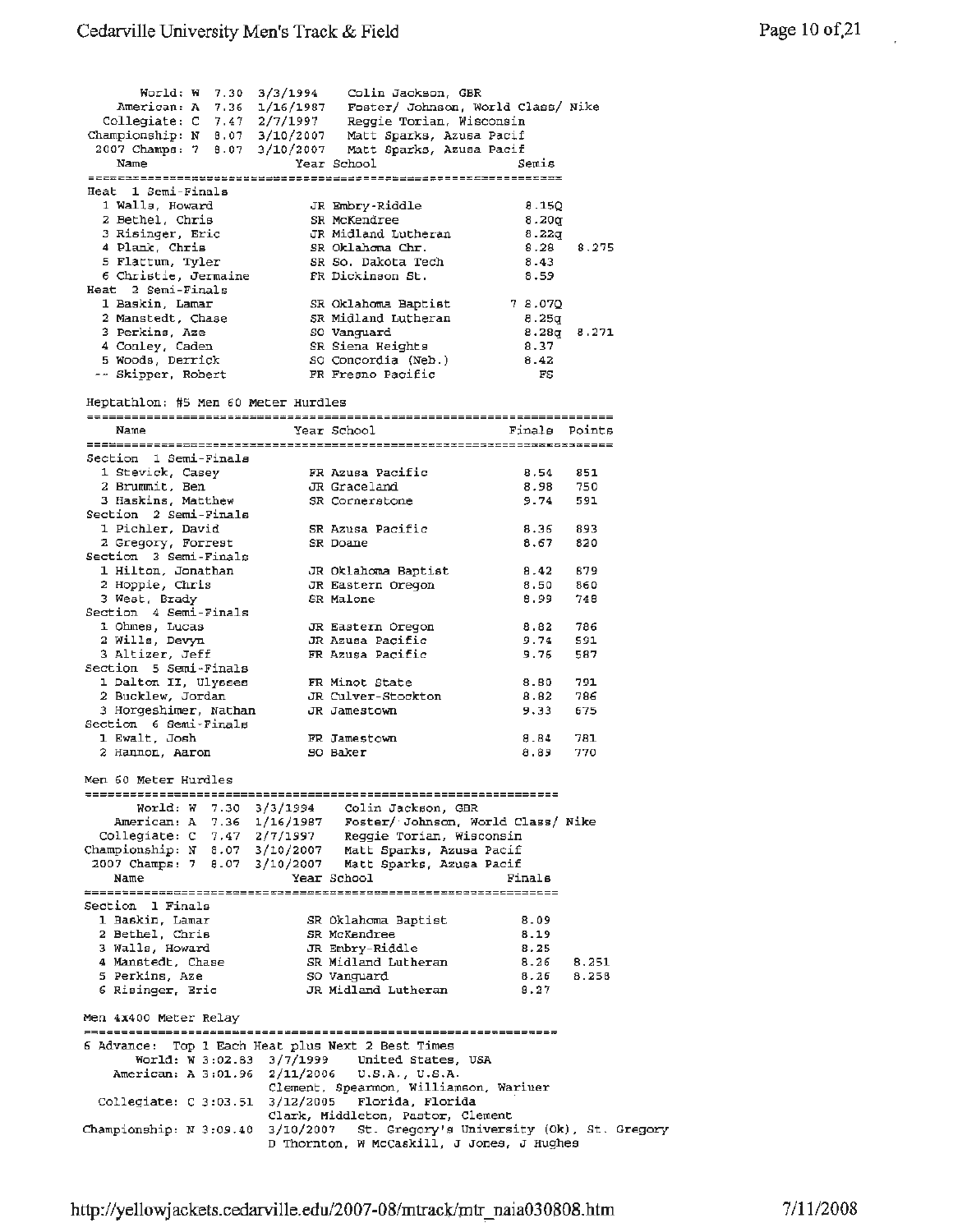2007 Champs: 7 3:09.40 3/10/2007 St. Gregory's University (Ok), St . Gregory D Thornton, W McCaskill, J Jones, J Hughes School Prelims Heat 1 Preliminaries 1 Dickinson St. 1) Ayala, Allan SO 3) Pickstock, Sean so 2) Ingraham, John JR 4) Miller, Ramon SO 2 Langston 1) Taylor, Akiel JR 3) Lavoll, Akeem JR 3 Siena Heights 1) Pawlaczyk, Luke JR 3) Banks, Robert SR 4 Linden wood 1) Willskytt., Fabian FR 3) Hernande.:, Noe FR 2) Holwerda, Patrick JR <sup>5</sup>Notre Dame (Ohio) 1) Robinson, Andre FR 3) Sheffey, Demar FR 2) Kinches, Jeremy SR 6 Malone 1) Krieger, Bryan so 3) Oliver, Garrett so Heat 2 Preliminaries 1 Azusa Pacific 1) Burnette, Jordan SR 3) Arnold, Staphon SO <sup>2</sup>St. Gregory's 1) Rich, Brandon so 3) Crook, Corey SO 3 Southern Nazarene 1) Richard, Kyle JR 3) Briggs, Coryan FR 2) Berkley, Spencer so 4 Cornerstone 1) Koffkey, Kurtis so 3) Holberg, Geo,ge FR 2) Norman, Dwayne so -- McKendree 1) Myers, Jermaine SR 3) Per:ry, Jordan SO 2) Thomas, Keren JR 4) Brown, Jeff so Heat 3 Preliminaries 1 Doane 1) Foster, Lance SR 3) Wimmer, Jess SR 2) Ingold, Cody JR <sup>2</sup>Warner Southern 1) Moon, Christopher JR 3) Dale, lmari JR 3 Union (Ky.) 1) Nabors, Johnnie JR 3) Barnes, Scotty SO 4 Embry-Riddle 1) Jett, Aaron FR 3) Fuquay, Aaron SR<br>5 Shorter 1) Cornutt, Logan FR 3) Wakaba, Cyrus JR -- Concordia (Neb.) Heat 4 Preliminaries 1 Oklahoma Baptist 1) Betterton, Adam so 3) Jimerson, Bradley SO 2) Mignard, Ethan FR 2 Southern-NO 1) Lawson, Lerone JR 3) Miller, Norbert FR 2) Simpson, Adrian so 3 Huston-Tillotson 1) Curry, Keenan FR 3) Rodriquez, Rosangel SO 4 MidAmerica Nazarene Indiana. Tech 1) Chapman, Zac FR 3) Argentina, Anthony FR 2) Marks, Richard FR Men 4x400 Meter Relay 3:15.57Q 3:15.9lq 2) Felder, Willie FR 4) Hall, James SR 3:16.86 2) Laskowsky, Kent JR 4) Simmons, Adrian JR 3:21.00 4) Claxton, Javon FR 3:22.08 4) Bruce, Brian SR 3:23.11 2) Brueckner, Jason SR 4) Crnise, Chris SR 3: 17. 07Q 2) Gay, Clifton JR 4) Logan, Anthony so  $3:17.78$ 2) Hughes, Joe SR 4) Mccaskill, William JR 3:22,69 4) Rosenau, Kameron SR 3:26.99 4) Symonds, Joey JR DNF 3:l4.44Q 4) Torres, Greg SR 3:17.83 2) Harris, Jeremy JR 4) Alston, Troy SO 3,22.84 2) Coleman, Erick FR 4) Thornton, Andre so 3:23.40 2) Bray, Kevin FR 4) Harper, Bryan FR 3:28.08 2) Dodson, Nick FR 4) Baker, A.J. so DNS 3:15.690 4) Harlan, Ross SO  $3:16.35q$ 4) Nelson, Chadrick JR 3 :21. 74 2) Manning, Alfraid FR 4) Sinlair, Garfield FR 3:22.35 DQ 4) Lee, Kesonn so World: W 3:02.83 World: W 3:02.83 3/7/1999 United States, USA<br>American: A 3:01.96 2/11/2006 U.S.A., U.S.A. 2/11/2006 *U.S.A.,* U.S.A. Clement, Spearmon, Williamson, Wariner impedment during #1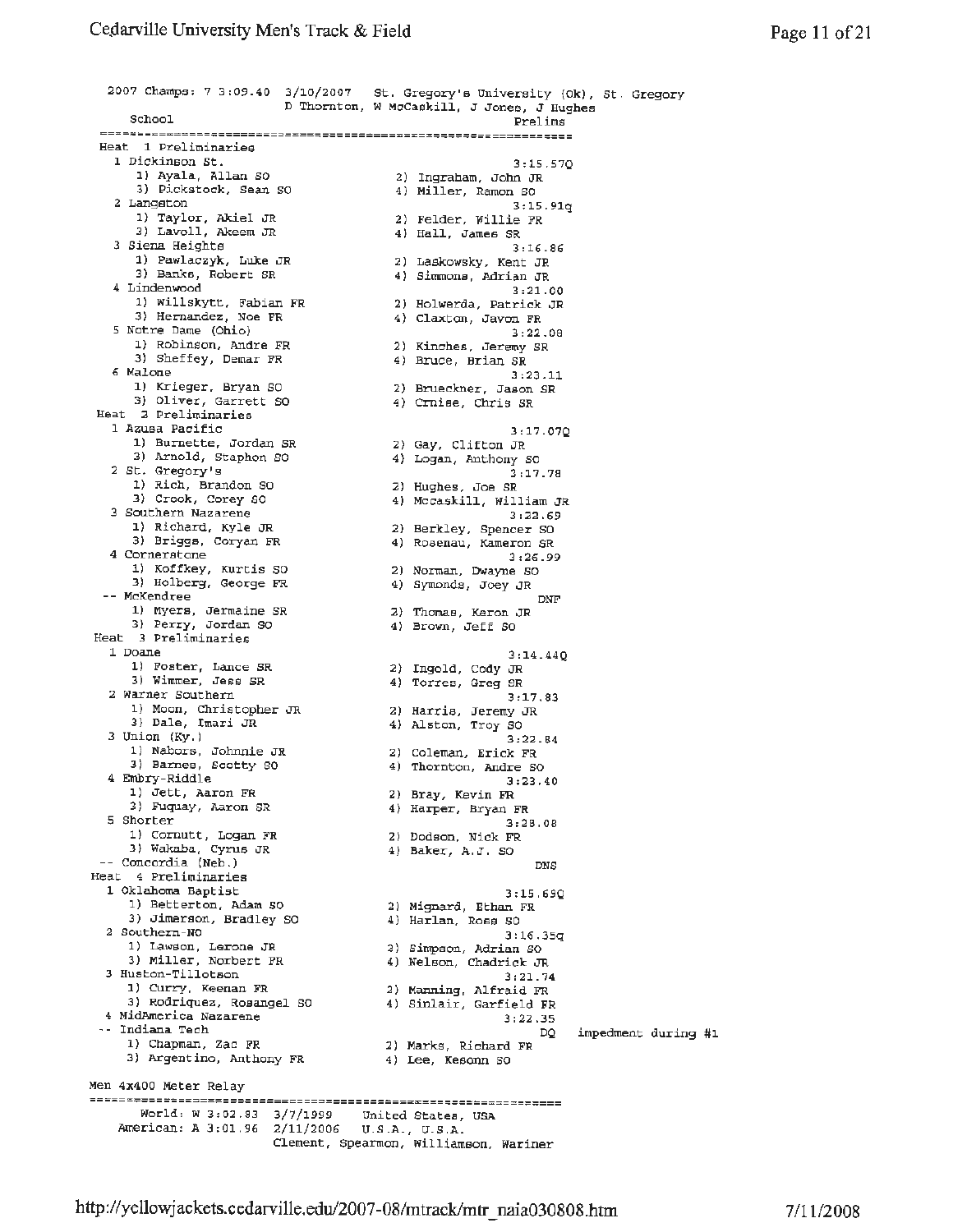Collegiate : C 3:03 . 51 3/12/2005 Florida, Florida Clark, Middleton, Pastor, Clement Championship: N 3:09.40 3/10/2007 St. Gregory's University (Ok), St. Gregory D Thornton, w McCaskill, J Jones, J Hughes 2007 Champs: 7 3:09.40 3/10/2007 St. Gregory's University (Ok), St. Gregory D Thornton, W McCaskill, J Jones, J Hughes School Finals Section l Finals 1 Dickinson St. 3:10.76 l.) Ayala, Allan so 2) Ingraham, John JR 3) Pickstock, Sean SO 4) Miller, Ramon SO <sup>2</sup>Doane 3:13.05 1) Foster, Lance SR 2) Ingold, Cody JR 3) Wimmer, Jess SR **4)** Torres, Greg SR 3 Oklahoma Baptist 3:13.51 1) Bashorun, Olasubomi JR 2) Mignard, Ethan FR 3) Matthews, Dominique so 4) Harlan, Ross SO **<sup>4</sup>**Southern-NO 3:16.15 l) **Lawson,** Lerone JR *2)* Simpson, Adrian SO 3) Miller, Norbert **FR** 4) Nelson, Chadrick JR 5 Langston 3:lB.46 1) Taylor, Akiel JR 2) Felder, Willie FR 3) Lavoll, Akeem JR 4) Hall, James SR  $\frac{1}{6}$  Azusa Pacific 3:18.54 1) Logan, Anthony SO 2) Gay, Clifton JR 3) Arnold, Staphon SO **4)** Lynch, Caleb SR Men 4x800 Meter Relay B Advance: Top 2 Each Heat plus Next 4 Best Times Championship: N 7:31.55 1999 California Baptist, California Baptist Browne, Adams, Ethridge, Browne 2007 Champa: 7 7:35.55 3/9/2007 Oklahoma Baptist Univ., Okla Baptist A Carter, D Williams, P Bailey, T Lightsey School Prelims Prelims Heat **1** Preliminaries l Oklahoma Baptist 7:47.72Q l.) Bailey, Prophet SR 2) Carter, A.J. JR 3) Williams, Durrell JR **4)** Lightsey, **T.J.** SR <sup>2</sup>Oklahoma Christian 7:47.75Q 1) Pratt, CUrtis JR 2) McAllister, Cole SR 3) Poole, Eric SR 4) Wayland, Josh JR 3 Southwestern 7:48.43q 1) Johnson, Bryce JR 2) Bryant, Jimmy SO 3) Joiner. Dan SR **4)** Cherry, Arie JR 4 Indiana Tech 7: 49. 3 7q 1) Wainwright, John **FR** 2) Jimenez, Jonathan FR 3) Brinkley, Derrick JR **4)** Mitchell, Jordan FR **<sup>5</sup>**Wayland Baptist 7: 50. Blq l) Lemay, Victor FR 2) Scott,\_Mario FR 3) Lancaster, Andrew FR 4) Dunn, Kirby SO 6 Dordt 7:53.23 1) Van Schepen, Brent so 2) Luttjeboer, Josiah FR 3) Eekhoff, Mark SO **4)** Kroeze, Brett SR 7 Cedarville 8:00.01 1) Groman, Kurt so **2)** Davies, Jordan **FR**  3) Nowels, Kelly SO 4) Herbert, Justin SR 8**Aquinas** 8<br>**8**Aquinas **8** 1) Vereecke, **Andy** SO 2) Leetsma, Joe FR 3) Stickney, Kolin FR 4) Calvo, Jairo FR Heat 2 Preliminaries l. Azusa Pacific 7:50.25Q 1) Fernandes, Travis **FR** 2) Pfiel, John **JR**  3) Richardson, Rocky FR **4)** Lynch, Caleb SR 2 Siena Heights 7:50.41Q<br>
1) Banks, Robert SR (2) Laskowsky, Kent JR<br>
2) Circle 1: 1) Banks, Robert SR 2) Laskowsky, Kent JR 3) Simmons, Adrian JR 4) **Pawlaczyk, Luke JR**  3 McKendree 7:50.86q l) Williams, Devin so 2) **Mendez,** Mike SO 3) Brown, Jeff so 4) Myers, Jermaine SR **<sup>4</sup>**Shorter 7:51.15 l) Cornutt, Logan **FR** 2) O'Neal, Allen SO 3) Wakaba, Cyrus JR **4)** Rodriguez, Andrew SO 5 Lindenwood 7,51.60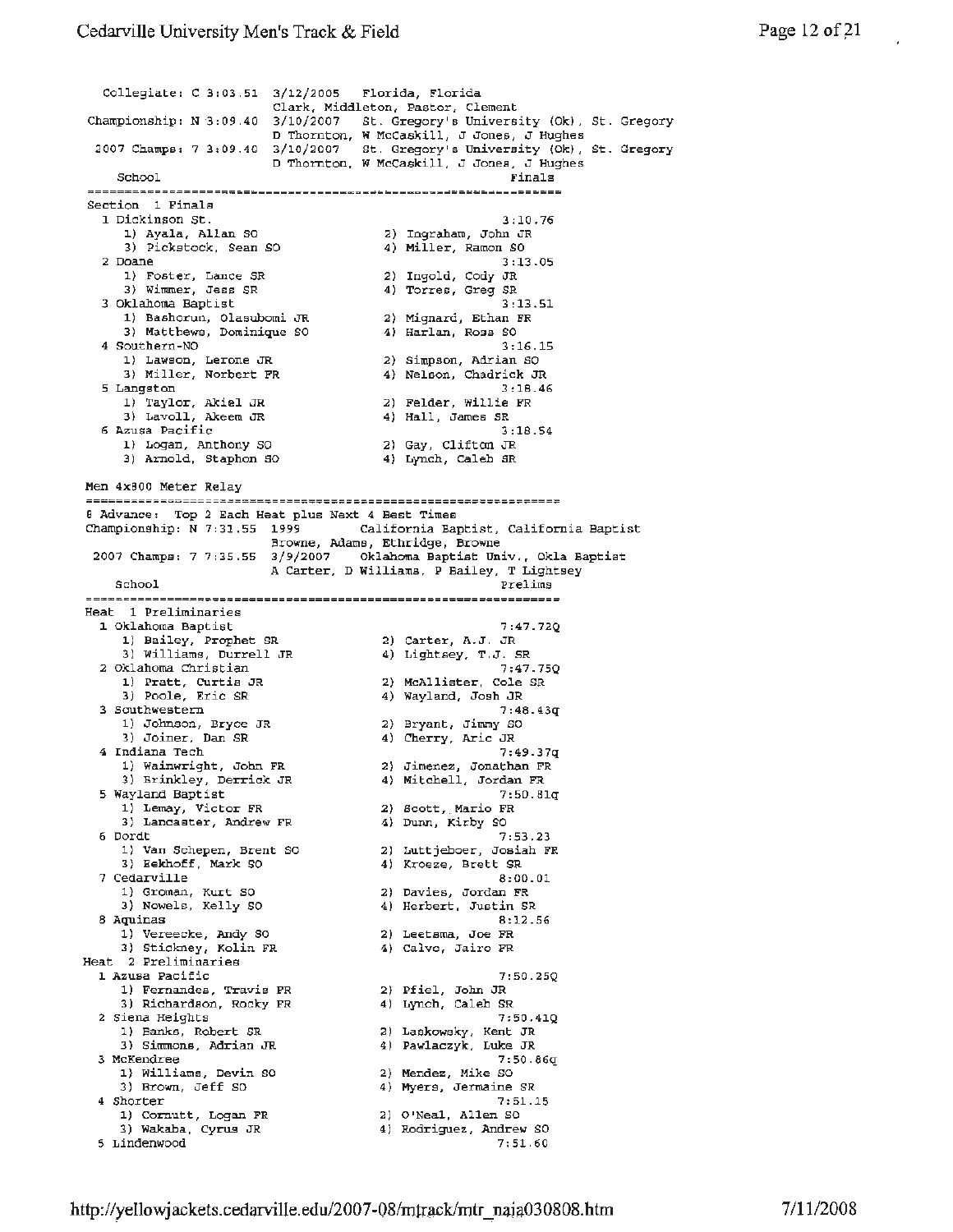1) Hernandez, Noe FR 2) Arunalasam, Navin FR 3) Arzur, Geoffroy JR 4) Triop, Titus 3) Arzur, Geoffroy JR (4) Triop, Titus<br>6 Bethel (Ind.) <sup>7:56.70</sup> (7:56.70) 1) Robinson, Scott JR 2) Starkel, Ryan FR<br>3) Reel, Vincent JR 2 4) Gray, Andrew SR 3) Reel, Vincent JR<br>7 Morningside 7 Morningside 7:57.43 1) Nordstrom, Chris JR 2) Hoffman, Kasey SR 3) Graf, Edwin JR 4) Trettin, Jacob SR <sup>8</sup>Bryan 8:16.43 l) Harper, Bryson FR 2) Hall, Hunter FR 3) Dorn, Andrew JR **4)** Smith, Colby FR Men 4x800 Meter Relay Championship: **N** 7:31.55 1999 California Baptist, California Baptist Browne, Adams, Ethridge, Browne 2007 Champs: 7 7:35.55 3/9/2007 Oklahoma Baptist Univ., Okla Baptist A Carter, D Williams, P Bailey, T Lightsey  $School$   $\n *Finally* 1 - *linear* 1 + *linear* 2 + *linear* 3 + *linear* 4 + *linear* 4 + *linear* 4 + *linear* 5 + *linear* 6 + *linear* 6 + *linear* 7 + *linear* 7 + *linear* 8 + *linear* 8 + *linear* 8 + *linear* 8 + *linear* 8 + *linear* 8 + *linear* 8 + *linear* 8 + *linear* 8 +$ Section 1 Finals 1 Siena Heights 1) Banks, Robert SR 3) Simmons, Adrian JR 2 Azusa Pacific l) Fernandes, Travis FR 3) Richardson, Rocky **FR**  2) Pfiel, John JR 3 Oklahoma Christian 1) Pratt, Curtis JR 3) Poole, Eric SR 4 Oklahoma Baptist 1) Bailey, Prophet SR 3) Williams, Durrell JR 2) carter, A.J, JR 5 Southwestern 1) Johnson, Bryce JR 3) Joiner, Dan SR 6 McKendree l) Williams, Devin SO 1) Williams, Devin SO (2) Mendez, Mike SO<br>3) Brown, Jeff SO (4) Myers, Jermaine 7 Wayland Baptist 1) Lemay, Victor FR 3) Lancaster, Andrew FR 2) Scott, Mario FR 8 Indiana Tech 1) Jimenez, Jonathan FR 3) Mitchell, Jordan FR Men Distance Medley 7 :41.09 2) Laskowsky, Kent JR 4) Pawlaczyk, Luke JR 7:41.98 4) Lynch, Caleb SR 7:42.31 2) McAllister, Cole SR 4) Wayland, Josh JR 7:42.62 4) Lightsey, T.J. SR 7:45.65 2) Bryant, Jimmy SO 4) Cherry, Arie JR 7:50.43 4) Myers, Jermaine SR 7:54.15 4) Dwm, Kirby SO 7:54.54 2) Tipton, Brett JR 4) Brinkley, Derrick JR 8 Advance: Top 2 Each Heat plus **Next** 4 Best Times American: **A** 9:28.83 3/10/2000 Stanford, Stanford Jennings, Kelty, Stember, Riley Collegiate: *c* 9:27.77 3/12/2004 Michigan, Michigan Brannen, Talbert, Ellerton, Willis<br>Championship: N 9:56.48 1998 California Baptist, Ca California Baptist, California Baptist Smart, Browne, Browne, Ethridge 2D07 Champs: 7 10:06.11 3/10/2007 Azusa Pacific university, **Azusa** Paci£ P Shennan, **N** Nasca, C Lynch, **A** Rono School Prelims Heat **1** Preliminaries 1 Azusa Pacific 7 10: 03.110 1) Pfiel, John JR 2) Guzman, David FR 3) Richardson, Rocky FR **4)** Rono, Aron JR **<sup>2</sup>**Indiana Wesleyan 7 10: 03. 67Q 1) Hazel, Bryan JR 2) Weber, Zach SR 3) Wenzel, Jason FR 4) Foss, Josh JR 3 Bryan 10:06.47q 1) Mobley, Zach FR 2) Nunnelly, Drew FR 3) Mobley, Zach FR (2) Nunnelly, Drew FR (3) Bradley, Josh SO (4) Goetz, Daniel SO (4) Black Hills St. (10:07. **<sup>4</sup>**Black Hills St. l0:07.36g 1) Bordewyk, Cody *JR* 2) Long, Shane so J) Condon, Zach FR **4)** Wood, Allen SR **<sup>5</sup>**Aquinas 10:22.86 1) Tanis, Erich SR 2) Klotz, B. J. FR 3) Rameriz, Victor FR (4) Leikert, Chris JR<br>6 Dickinson St. 10:22.95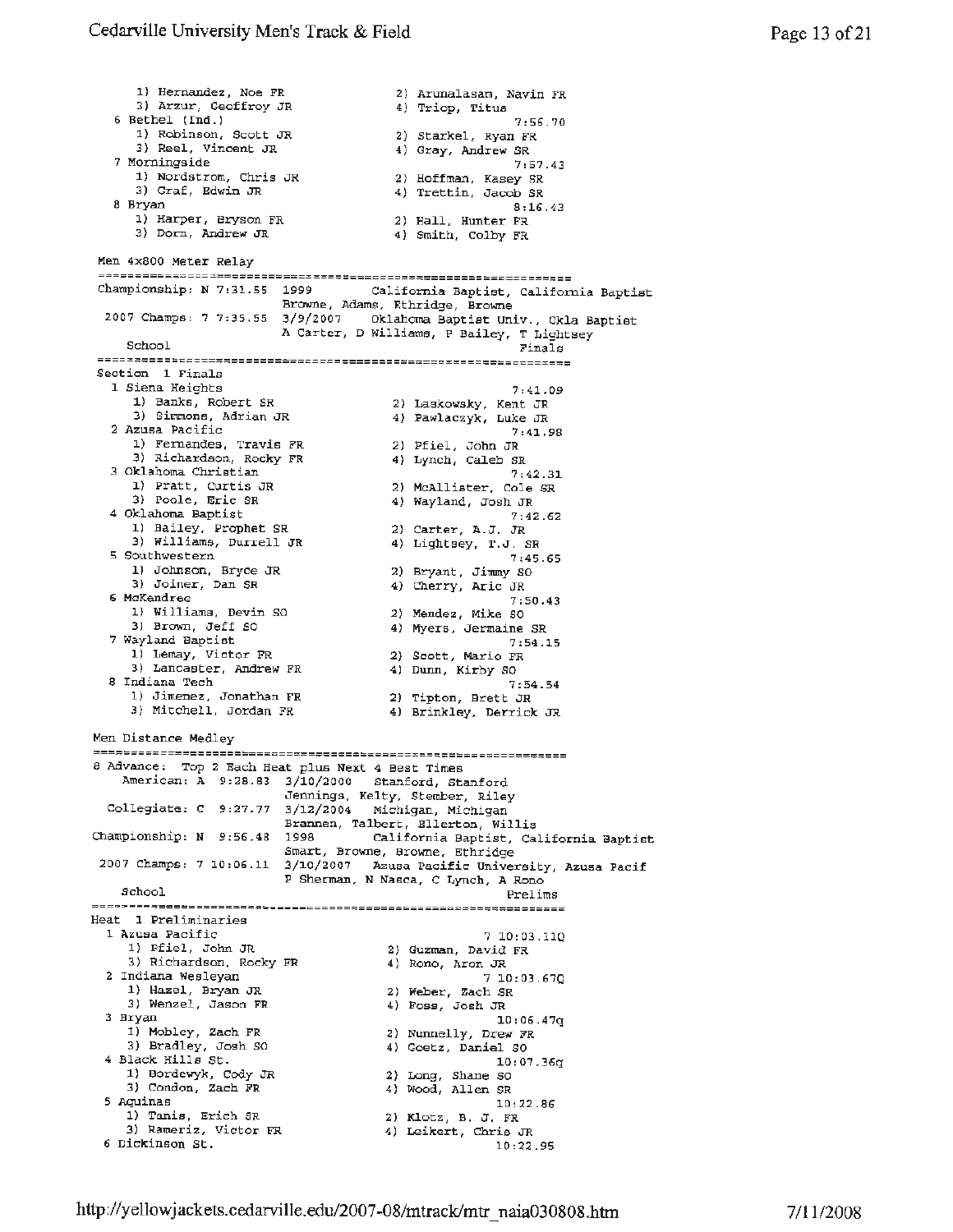1) Barmasai, Wilson FR 3) Loeffler, Ross SR 2) McPeters, Ryley SR 4) Parra, Porfirio SR <sup>7</sup>Indiana Tech 1) Wainwright, John FR 3) Chapman, Zac FR <sup>8</sup>Benedictine (Kan.) l) Tekle, Yared SO 3) Seiler, Matt SR <sup>9</sup>Dana College 1) Palmblade, Andrew SO 3) Staehlin, Dan FR -- Concordia (Neb.) Heat 2 Preliminaries l Simon Fraser l) Culley, Mitchell FR 3) Fraser, Seth JR <sup>2</sup>Oklahoma Baptist 1) Stroup, Juetin SO 3) Coppedge, Jack SO 3 Siena Heights 1) Link, Andrew so 3) Lanczki, Alex FR 4 Houghton 1) Kimani, Johnny FR 3) Snelgrove, Josiah SO <sup>5</sup>Cornerstone 1) Atwood, Robert SR 3) Osborn , *Nick* FR 6 Doane 1) DeLay, Ben SR 3) Cox, Justin SO 7 Embry-Riddle 1) Chidgey, Chris JR 3) Maysonet, Horacio FR 8 Olivet Nazarene 9 Marian (Ind.) l) Hinkle, Kyle JR 3) Rothenberger, Dean FR 10 Lindenwood l) Ignatov, Ivaylo JR 3) Arunalasam, Navin FR Men Distance Medley 10:26.34 2) Jimenez, Jonathan FR 4) Mitchell, Jordan FR 10 :40 .64 2) Ralls, Dustin SO 4) O'Laughlin, Ryan so 10:50.24 2) Mcconico, Josh **FR**  4) Logsdon, Cory SO DNS 10:ll.46Q 2) Drapala, Rob SR 4) Gant, Dylan SR 10:12.BlQ 2) Christy, Billy FR 4) Duncan, Justin FR 10:13.lSq 2) Hogue III, Samuel FR 4) Deo, Robert SR 10:14.79g 2) Scott, Stephen JR 4) Ballard, Dan JR 10:18.19 2) Symonds, Joey JR 4) Ripley, Zach SO 10:19.47 2) Hamm-Simpkins, Shane FR 4) Peavy, Josh SR 10:29.19 2) Bray, Kevin FR 4) Snyder, Russel FR 10:33.98 10:41.90 2) Graham, Joshua JR 4) Murray, Kyle SO 10:49.25 *2)* Holwerda, Patrick JR **4)** Triop, Titus American: A 9:28.83 3/10/2000 Stanford, Stanford Jennings, Kelty, Stember, Riley Collegiate: C 9:27.77 3/12/2004 Michigan, Michigan Brannen, Talbert, Ellerton, Willis Championship: N 9:S6.48 1998 California Baptist, California Baptist Smart, Browne, Browne, Ethridge 2007 Champs: 7 10:06.11 3/10/2007 Azusa Pacific University, Azusa Pacif P Sherman, N Nasca, C Lynch, A Rono  $School$  Finals Section 1 Finals l Azusa Pacific 10:04.367 1) Richardson, Rocky FR 2) Guzman, David FR 3) Pfiel, John JR 4) Rono, Aron JR 2 Indiana Wesleyan 10:06.92 l) Hazel, Bryan JR 2) Weber, Zach SR

3) Wenzel, Jason FR 4) Foss, Josh JR 3 Oklahoma Baptist 10:07.53 1) Stroup, Justin SO 2) Jimerson, Bradley SO 3) Carter, A.J. JR 4) Duncan, Justin FR **<sup>4</sup>**Simon Fraser 10:10.93 l) Culley, Mitchell FR :2) Drapala, Rob SR  $3)$  Fraser, Seth JR  $4)$  Gant, Dylan SR  $\frac{1}{2}$  Shack Hills St. 10:14.58 1) Bordewyk, Cody JR 2) Long, Shane so 3) Condon, Zach FR **4)** Wood, Allen SR *"* Houghton 10:19.59 l) Kimani, Johnny FR 2) Scott, Stephen JR 3) Snelgrove, Josiah SO 4) Ballard, Dan JR <sup>7</sup>Bryan 10:27.79 l) Mobley, Zach FR 2) Nunnelly, Drew FR 3) Bradley, Josh so **4)** Goetz, Daniel so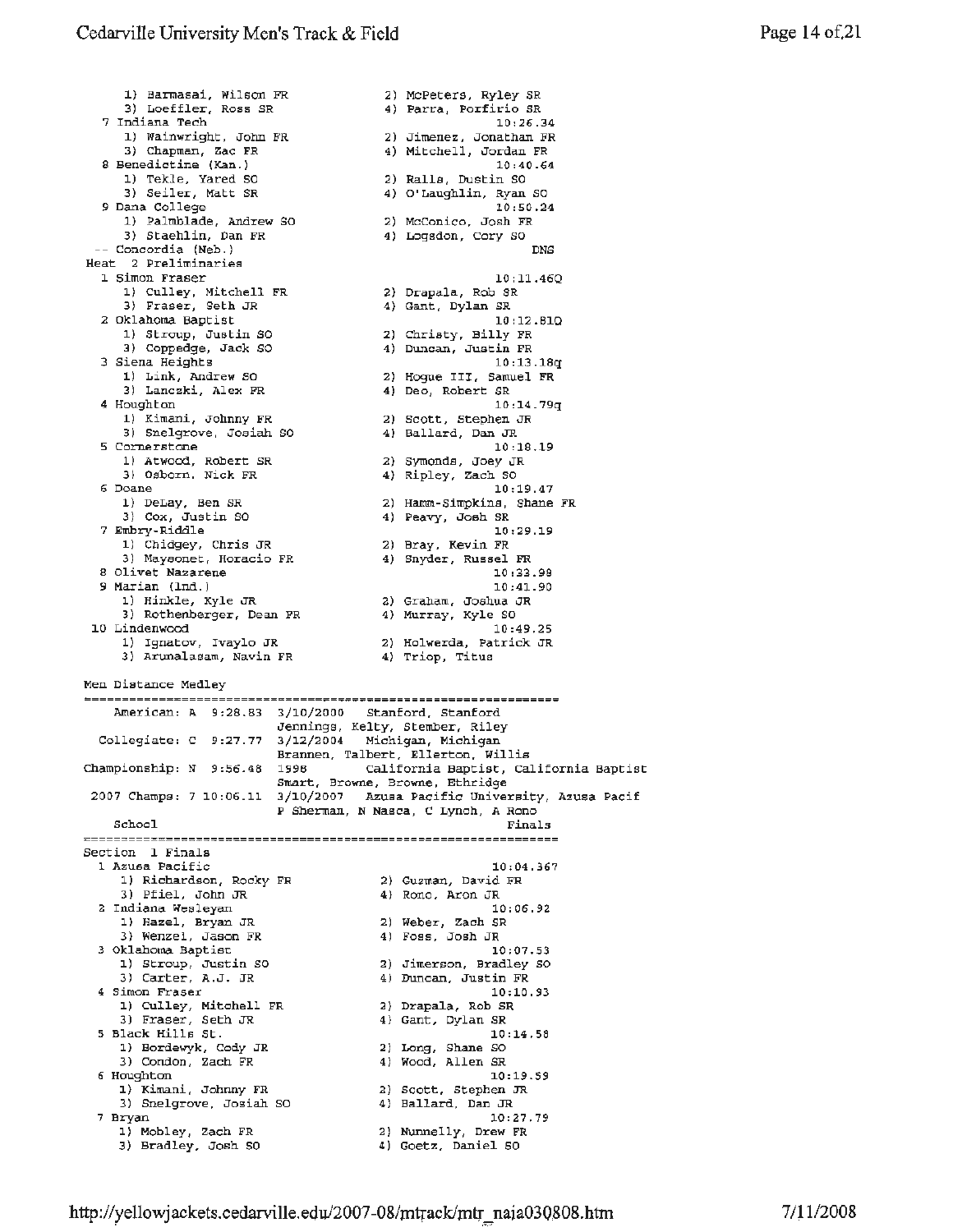8 Siena Heights

1) Link, Andrew so 3) Lanc2ki, Alex **FR** 

10:28 . 78 2) Hogue III, Samuel FR 4) Deo, Robert SR

Heptathlon: **#4** Men High Jump

| Name                                                                                                                                                                                                                                    | Year School                      | Finals                            | <b>Points</b>                                          |
|-----------------------------------------------------------------------------------------------------------------------------------------------------------------------------------------------------------------------------------------|----------------------------------|-----------------------------------|--------------------------------------------------------|
|                                                                                                                                                                                                                                         |                                  |                                   |                                                        |
| Flight 1 Finals                                                                                                                                                                                                                         |                                  |                                   |                                                        |
| 1 Hilton, Jonathan                                                                                                                                                                                                                      | JR Oklahoma Baptist              |                                   | $2.01m$ 6-07.00<br>813                                 |
| 2 Gregory, Forrest                                                                                                                                                                                                                      | SR Doane                         | 1.98m                             | $6 - 06.00$<br>785                                     |
| 3 Brummit, Ben                                                                                                                                                                                                                          | JR Graceland                     |                                   | $1.95m$ 6-04.75<br>758                                 |
| 4 Horgeshimer, Nathan                                                                                                                                                                                                                   | JR Jamestown                     | 1.92m                             | $6 - 03.50$<br>731                                     |
| 5 Pichler, David                                                                                                                                                                                                                        | SR Azusa Pacific                 |                                   | 705                                                    |
| 5 Haskins, Matthew                                                                                                                                                                                                                      | SR Cornerstone                   |                                   | 1.89m 6-02.25<br>1.89m 6-02.25<br>705                  |
| 7 West, Brady                                                                                                                                                                                                                           | SR Malone                        |                                   | $6 - 01.25$<br>679                                     |
| 8 Stevick, Casey                                                                                                                                                                                                                        | FR Azusa Pacific                 | $1.86\mathrm{m} \ 1.83\mathrm{m}$ | $6 - 00.00$<br>653                                     |
| 8 Hoppie, Chris                                                                                                                                                                                                                         | JR Eastern Oregon                |                                   | 653                                                    |
| 10 Dalton II, Ulysses FR Minot State                                                                                                                                                                                                    |                                  |                                   | $1.83m$ 6-00.00<br>1.80m 5-10.75<br>$5 - 10.75$<br>627 |
| 11 Bucklew, Jordan                                                                                                                                                                                                                      | JR Culver-Stockton               | 1.77m<br>1.74m                    | 5-09.75<br>602                                         |
| 12 Altizer, Jeff                                                                                                                                                                                                                        | FR Azusa Pacific                 |                                   | $5 - 08.50$<br>577                                     |
| 13 Ohmes, Lucas                                                                                                                                                                                                                         | JR Eastern Oregon                |                                   | 552                                                    |
| 13 Hannon, Aaron                                                                                                                                                                                                                        | SO Baker                         |                                   | 1.71m 5-07.25<br>1.71m 5-07.25<br>552                  |
| 15 Ewalt, Josh<br>16 Wills, Devyn                                                                                                                                                                                                       | FR Jamestown<br>JR Azusa Pacific |                                   | $1.68m$ 5-06.00<br>$1.56m$ 5-01.25<br>528              |
|                                                                                                                                                                                                                                         |                                  |                                   | 434                                                    |
|                                                                                                                                                                                                                                         |                                  |                                   |                                                        |
| Men High Jump                                                                                                                                                                                                                           |                                  |                                   |                                                        |
|                                                                                                                                                                                                                                         |                                  |                                   |                                                        |
| Starting height: 1.95m; 5cm increments                                                                                                                                                                                                  |                                  |                                   |                                                        |
| World: W 2.43m 3/4/1989 Javier Sotomayor, CUB<br>American: A 2.40m 3/10/1991 Hollis Conway, Nike International<br>Collegiate: C 2.37m 3/11/1989 Hollis Conway, LA. Lafayette<br>Championship: N 2.24m 1998 Jason Howard, California Bap |                                  |                                   |                                                        |
|                                                                                                                                                                                                                                         |                                  |                                   |                                                        |
|                                                                                                                                                                                                                                         |                                  |                                   |                                                        |
|                                                                                                                                                                                                                                         |                                  |                                   |                                                        |
| 2007 Champs: 7 2.10m 3/9/2007 William Moses, Langston Univers                                                                                                                                                                           |                                  |                                   |                                                        |
| Name                                                                                                                                                                                                                                    | Year School                      | Finals                            |                                                        |
|                                                                                                                                                                                                                                         |                                  |                                   |                                                        |
| 1 Brown, Montagious FR Shorter                                                                                                                                                                                                          |                                  | 2.10m7 6-10.75                    |                                                        |
| 1.95 2.00 2.05 2.10 2.15                                                                                                                                                                                                                |                                  |                                   |                                                        |
| 0.<br>o o oxxax                                                                                                                                                                                                                         |                                  |                                   |                                                        |
| 2 Moses, William GR Langston                                                                                                                                                                                                            |                                  | 2.10 <sub>m</sub> 7               | $6 - 10.75$                                            |
| 1.95 2.00 2.05 2.10 2.15                                                                                                                                                                                                                |                                  |                                   |                                                        |
| PPP 0 0 XO XXX                                                                                                                                                                                                                          |                                  |                                   |                                                        |
| 3 Warren, Erving                                                                                                                                                                                                                        | SO Siena Heights                 | $2.05\mathrm{m}$                  | 6-08.75                                                |
| 1.95 2.00 2.05 2.10                                                                                                                                                                                                                     |                                  |                                   |                                                        |
| $\circ$<br>o oxxx                                                                                                                                                                                                                       |                                  |                                   |                                                        |
| 4 Arnold, Staphon                                                                                                                                                                                                                       | SO Azusa Pacific                 | $2.00m$ 6-06.75                   |                                                        |
| 1.95 2.00 2.05                                                                                                                                                                                                                          |                                  |                                   |                                                        |
| $0$ $0$ $XXX$                                                                                                                                                                                                                           |                                  |                                   |                                                        |
| 4 Weber, Zach                                                                                                                                                                                                                           | SR Indiana Wesleyan              | 2.00m                             | 6-06.75                                                |
| 1.95 2.00 2.05                                                                                                                                                                                                                          |                                  |                                   |                                                        |
| PPP OXXX                                                                                                                                                                                                                                |                                  |                                   |                                                        |
| 4 Keesee, Will                                                                                                                                                                                                                          | FR Hastings                      | 2.00 <sub>m</sub>                 | $6 - 06.75$                                            |
| 1.95 2.00 2.05                                                                                                                                                                                                                          |                                  |                                   |                                                        |
| $0$ $0$ $\chi$ $\chi$ $\chi$                                                                                                                                                                                                            |                                  |                                   |                                                        |
| 4 Bullard, Chris                                                                                                                                                                                                                        | JR Siena Heights 2.00m 6-06.75   |                                   |                                                        |
| 1.95 2.00 2.05                                                                                                                                                                                                                          |                                  |                                   |                                                        |
| $0$ 0 $XXX$                                                                                                                                                                                                                             |                                  |                                   |                                                        |
| 8 Huggins, Kevin                                                                                                                                                                                                                        | JR Lindenwood                    | $2.00m$ 6-06.75                   |                                                        |
| 1.95 2.00 2.05                                                                                                                                                                                                                          |                                  |                                   |                                                        |
| 0 XO XXX                                                                                                                                                                                                                                |                                  |                                   |                                                        |
| 9 Gass, Ryan                                                                                                                                                                                                                            | FR Morningside                   | $2.00m$ $6-06.75$                 |                                                        |
| 1.95 2.00 2.05                                                                                                                                                                                                                          |                                  |                                   |                                                        |
| 0 XXO XXX                                                                                                                                                                                                                               |                                  |                                   |                                                        |
| 10 McLaughlin, Shane 50 Malone                                                                                                                                                                                                          |                                  | $1.95m$ 6-04.75                   |                                                        |
| 1.95 2.00                                                                                                                                                                                                                               |                                  |                                   |                                                        |
| O XXX                                                                                                                                                                                                                                   |                                  |                                   |                                                        |
| 10 Pearson, Keymo                                                                                                                                                                                                                       | SR Friends                       | 1.95m                             | $6 - 04.75$                                            |
| 1.95 2.00                                                                                                                                                                                                                               |                                  |                                   |                                                        |
| o xxx                                                                                                                                                                                                                                   |                                  |                                   |                                                        |
| 10 Hysjulien, Drew                                                                                                                                                                                                                      | SR Minot State                   |                                   |                                                        |
| 1.95 2.00                                                                                                                                                                                                                               |                                  | 1.95m                             | $6 - 04.75$                                            |
| O XXX                                                                                                                                                                                                                                   |                                  |                                   |                                                        |
| 10 Koger, Julius                                                                                                                                                                                                                        | FR Langston                      | 1.95m                             | $6 - 04 - 75$                                          |
| 1.95 2.00                                                                                                                                                                                                                               |                                  |                                   |                                                        |
| $0$ XXX                                                                                                                                                                                                                                 |                                  |                                   |                                                        |
| 14 Thompson, Frank                                                                                                                                                                                                                      | FR Dakota Wesleyan               | $1.95m$ 6-04.75                   |                                                        |
|                                                                                                                                                                                                                                         |                                  |                                   |                                                        |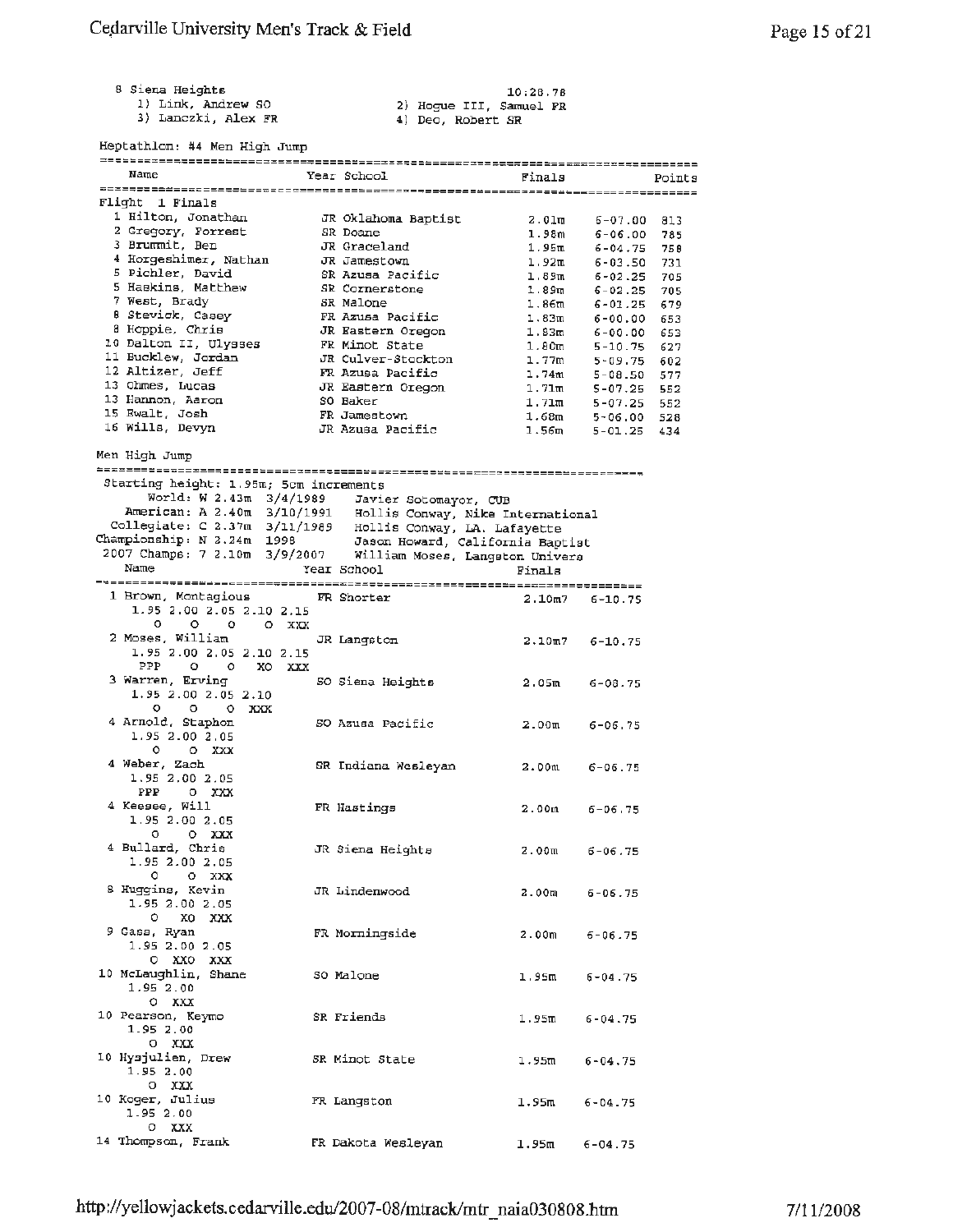| 1.95 2.00                                                                                                                                                                                                                                     |                                     |                    |                    |
|-----------------------------------------------------------------------------------------------------------------------------------------------------------------------------------------------------------------------------------------------|-------------------------------------|--------------------|--------------------|
| XO XXX                                                                                                                                                                                                                                        |                                     |                    |                    |
| 14 Gabel, Kyle<br>1.95 2.00                                                                                                                                                                                                                   | JR Doane                            |                    | $1.95m$ $6-04.75$  |
| XO XXX                                                                                                                                                                                                                                        |                                     |                    |                    |
| 14 Milligan, Tyler                                                                                                                                                                                                                            | FR Doane                            |                    | $1.95m$ 6-04.75    |
| 1.95 2.00                                                                                                                                                                                                                                     |                                     |                    |                    |
| XO XXX<br>14 Zuch, Ben                                                                                                                                                                                                                        | FR Midland Lutheran $1.95m$ 6-04.75 |                    |                    |
| 1.95 2.00                                                                                                                                                                                                                                     |                                     |                    |                    |
| XO XXX                                                                                                                                                                                                                                        |                                     |                    |                    |
| 18 Hall, Brad                                                                                                                                                                                                                                 | SO Midland Lutheran                 |                    | $1.95m$ 6-04.75    |
| 1,95 2.00<br>XXO XXX                                                                                                                                                                                                                          |                                     |                    |                    |
| –– Greene, Nathan                                                                                                                                                                                                                             | FR Doane                            | NH                 |                    |
| 1.95                                                                                                                                                                                                                                          |                                     |                    |                    |
| XXX                                                                                                                                                                                                                                           |                                     |                    |                    |
| -- Hughes, Steven                                                                                                                                                                                                                             | JR Grand View                       | NH                 |                    |
| 1.95<br>XXX                                                                                                                                                                                                                                   |                                     |                    |                    |
| -- Walker, Zane                                                                                                                                                                                                                               | SR McPherson                        | NH                 |                    |
| 1.95                                                                                                                                                                                                                                          |                                     |                    |                    |
| xxx<br>-- Tisdol, Eric                                                                                                                                                                                                                        | SO Cumberlands                      |                    |                    |
| 1.95                                                                                                                                                                                                                                          |                                     | NH                 |                    |
| XXX                                                                                                                                                                                                                                           |                                     |                    |                    |
| -- Martin, Kenneth         JR Doane                                                                                                                                                                                                           |                                     | NH                 |                    |
| 1.95<br>XXX                                                                                                                                                                                                                                   |                                     |                    |                    |
|                                                                                                                                                                                                                                               |                                     |                    |                    |
| Men Pole Vault                                                                                                                                                                                                                                |                                     |                    |                    |
| Starting height: 4.50m; 15cm increments                                                                                                                                                                                                       |                                     |                    |                    |
|                                                                                                                                                                                                                                               |                                     |                    |                    |
|                                                                                                                                                                                                                                               |                                     |                    |                    |
| World: W 6.15m 2/21/1993 Sergey Bubka, UKR                                                                                                                                                                                                    |                                     |                    |                    |
|                                                                                                                                                                                                                                               |                                     |                    |                    |
|                                                                                                                                                                                                                                               |                                     |                    |                    |
| American: A 5.96m 3/3/2001 Lawrence Johnson, adidas<br>Collegiate: C 5.85m 3/6/1999 Jacob Davis, Texas<br>Championship: N 5.74m 1982 Billy Olson, Abilene Christ. (TX)<br>2007 Champs: 7 5.40m 3/10/2007 Jason Scott, Cedarville Univ<br>Name | Year School                         | Finals             |                    |
|                                                                                                                                                                                                                                               |                                     |                    |                    |
| 1 Burrington, Zach                                                                                                                                                                                                                            | SR Bethel (Ind.)                    |                    | $5.10m$ 16-08.75   |
| 4.50 4.65 4.80 4.95 5.10 5.20                                                                                                                                                                                                                 |                                     |                    |                    |
| PPP PPP 0 0 XO XXX<br>2 Rasnick, Robert                                                                                                                                                                                                       | FR Cedarville                       | $4.95m$ 16-02.75   |                    |
| 4.50 4.65 4.80 4.95 5.10                                                                                                                                                                                                                      |                                     |                    |                    |
| PPP<br>OXXO OXXX                                                                                                                                                                                                                              |                                     |                    |                    |
|                                                                                                                                                                                                                                               |                                     | $4.95m$ $16-02.75$ |                    |
| 4.50 4.65 4.80 4.95 5.10<br>oxo oxoxx                                                                                                                                                                                                         |                                     |                    |                    |
|                                                                                                                                                                                                                                               |                                     |                    |                    |
| 4.50 4.65 4.80 4.95                                                                                                                                                                                                                           |                                     |                    |                    |
| PPP<br>o oxxx                                                                                                                                                                                                                                 |                                     |                    |                    |
| 5 Swiech, Jim<br>4.50 4.65 4.80 4.95                                                                                                                                                                                                          | SR Roberts Wesleyan                 | $4.80$ m 15-09.00  |                    |
| PPP PPP XXO XXX                                                                                                                                                                                                                               |                                     |                    |                    |
| 6 Ergenbright, Adam                                                                                                                                                                                                                           | SR Southern Naz.                    |                    | $4.65m$ $15-03.00$ |
| 4.50 4.65 4.80<br>PPP O KXX                                                                                                                                                                                                                   |                                     |                    |                    |
| 7 Rosenberger, Zach                                                                                                                                                                                                                           | SO Culver-Stockton                  | $4.65m$ 15-03.00   |                    |
| 4.50 4.65 4.80                                                                                                                                                                                                                                |                                     |                    |                    |
| XXO OXXX                                                                                                                                                                                                                                      |                                     |                    |                    |
| 8 Burns, Greg<br>$4.50$ $4.65$ $4.80$                                                                                                                                                                                                         | SO Siena Heights 4.65m 15-03.00     |                    |                    |
| XO XO XXX                                                                                                                                                                                                                                     |                                     |                    |                    |
| 9 Brown, Seth                                                                                                                                                                                                                                 | JR Oklahoma Baptist                 |                    | $4,50m$ $14-09.00$ |
| 4.50 4.65                                                                                                                                                                                                                                     |                                     |                    |                    |
| 0 XXX                                                                                                                                                                                                                                         |                                     |                    |                    |
| 10 Boley, Kyle<br>4.50 4.65                                                                                                                                                                                                                   | SR Indiana Wesleyan                 | $4.50m$ $14-09.00$ |                    |
| XO XXX                                                                                                                                                                                                                                        |                                     |                    |                    |
| -- Cordell, Seth<br>4.50                                                                                                                                                                                                                      | SO Concordia (Ore.)                 | ΝH                 |                    |

-- Goetz, Cody SO Minot State NH

XXX

4.50 XXX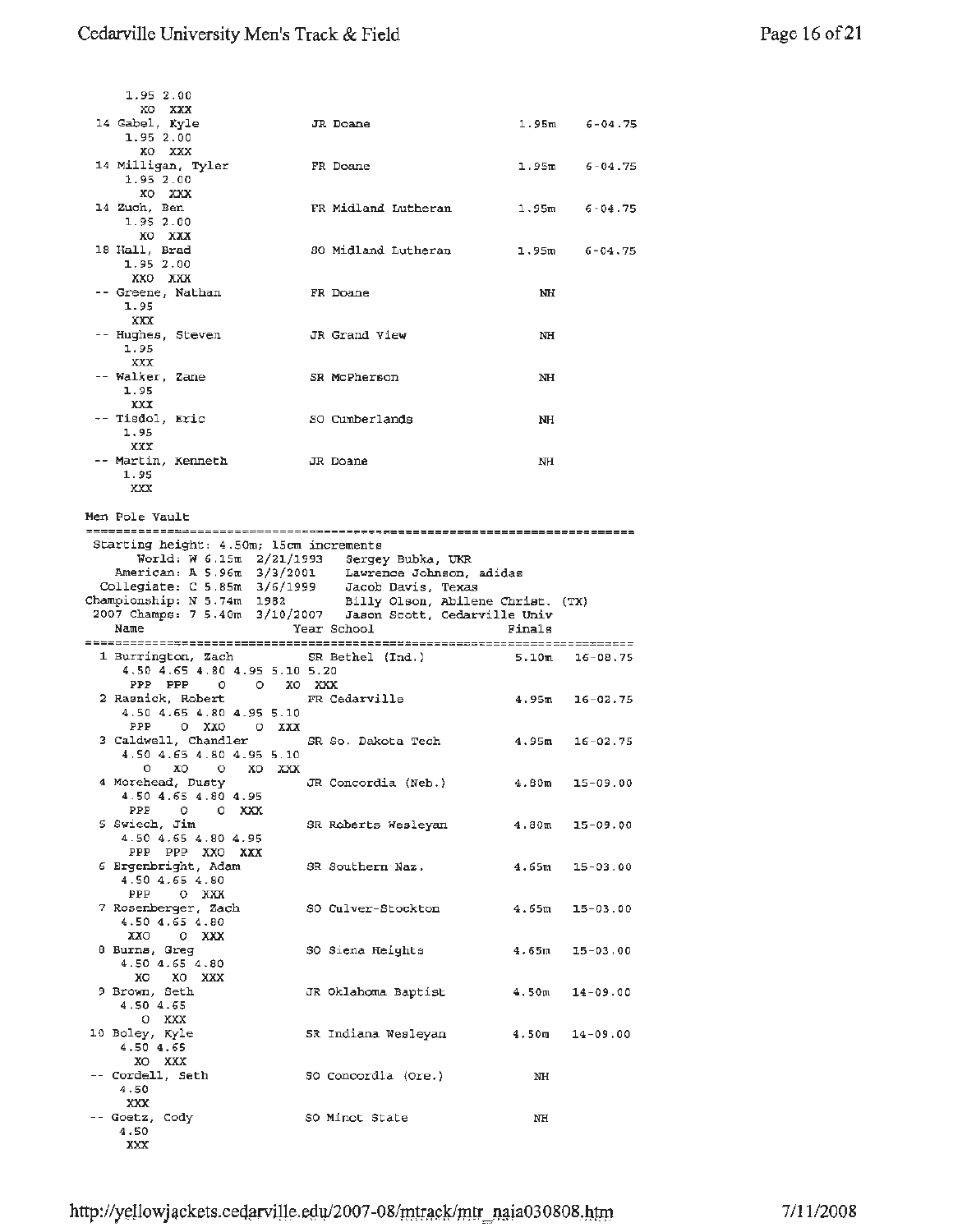#### Cedarville University Men's Track & Field

| -- Clark, Ryan<br>4.50<br>XXX             | FR Notre Dame       | NH |
|-------------------------------------------|---------------------|----|
| -- Dodson, Caleb<br>4.50 4.65<br>PPP XXX  | SR Cumberlands      | NH |
| -- Strong, Joe<br>4.50<br>XXX             | SO Indiana Tech     | NH |
| -- Klein, Kyle<br>4.50<br>XXX             | FR Bethel (Ind.)    | NH |
| -- Perkins, Daniel<br>4.50<br>XX          | SR Warner Southern  | NH |
| -- Wettlaufer, Levi<br>4.50<br><b>XXX</b> | SO Midland Lutheran | NH |
| -- Monahan, Brad<br>4.50<br><b>XXX</b>    | FR Siena Heights    | NH |
| -- Murray, Chris<br>4.50<br>XXX           | SO Siena Heights    | NH |

Heptathlon: #6 Men Pole Vault

| Name                                                | Year School                                                                                                               | Finals            |                                | Points |
|-----------------------------------------------------|---------------------------------------------------------------------------------------------------------------------------|-------------------|--------------------------------|--------|
|                                                     |                                                                                                                           |                   |                                |        |
| 1 Hilton, Jonathan                                  | JR Oklahoma Baptist                                                                                                       | 4.65m             | $15 - 03.00$                   | 804    |
| 2 Ohmes, Lucas                                      | JR Eastern Oregon                                                                                                         |                   | $4.55m$ $14-11.00$             | 775    |
| 3 Pichler, David                                    | SR Azusa Pacific                                                                                                          |                   | $4.45m$ $14-07.25$             | 746    |
| 4 Gregory, Forrest                                  | SR Doane                                                                                                                  |                   | $4.35m$ $14-03.25$             | 716    |
| 5 Altizer, Jeff                                     | FR Azusa Pacific                                                                                                          |                   | $4.25m$ $13-11.25$             | 688    |
| 6 Haskins, Matthew                                  | SR Cornerstone                                                                                                            |                   | 3.95m 12-11.50                 | 603    |
| 6 Hoppie, Chris                                     | JR Eastern Oregon                                                                                                         |                   | $3.95m$ 12-11.50               | 603    |
| 8 West, Brady                                       | SR Malone                                                                                                                 |                   | $3.85$ m $12-07.50$            | 576    |
| 9 Brummit, Ben                                      | JR Graceland                                                                                                              |                   | $3.75m$ $12-03.50$             | 549    |
| 10 Bucklew, Jordan                                  | JR Culver-Stockton                                                                                                        |                   | $3.55m$ $11-07.75$             | 496    |
| 11 Stevick, Casey                                   | FR Azusa Pacific                                                                                                          |                   | $3.45m$ 11-03.75               | 469    |
| 11 Ewalt, Josh                                      | FR Jamestown                                                                                                              |                   | $3.45m$ 11-03.75               | 469    |
| 13 Horgeshimer, Nathan                              | JR Jamestown                                                                                                              |                   | $3.25m$ $10-08.00$             | 418    |
| 13 Wills, Devyn                                     | JR Azusa Pacific                                                                                                          |                   | $3.25m$ $10-08.00$             | 418    |
| 15 Dalton II, Ulysses                               | FR Minot State                                                                                                            |                   |                                | 345    |
| 16 Hannon, Aaron                                    | SO Baker                                                                                                                  |                   | 2.95m 9-08.00<br>2.85m 9-04.25 | 321    |
|                                                     |                                                                                                                           |                   |                                |        |
| Men Long Jump                                       |                                                                                                                           |                   |                                |        |
|                                                     |                                                                                                                           |                   |                                |        |
| Top 8 advance to final                              |                                                                                                                           |                   |                                |        |
|                                                     | World: W 8.79m 1/27/1984 Carl Lewis, USA                                                                                  |                   |                                |        |
|                                                     | American: A 8.79m 1/27/1984 Carl Lewis, Santa Monica T.C.                                                                 |                   |                                |        |
|                                                     | Collegiate: C 8.59m 3/1/2002 Miguel Pate, Alahama                                                                         |                   |                                |        |
|                                                     |                                                                                                                           |                   |                                |        |
|                                                     | Championship: N 7.88m 2004 Mike Mitchell, Azusa Pacific<br>2007 Champs: 7 7.30m 3/9/2007 Jamuary Harris, Missouri Baptist |                   |                                |        |
| Name                                                | Year School                                                                                                               | Finals            |                                |        |
|                                                     |                                                                                                                           |                   |                                |        |
| 1 Goodman, Dominic                                  | SO Dickinson St.                                                                                                          | 7.31m7 23-11.75   |                                |        |
| 7.03m 6.98m 5.41m 7.12m 7.31m 7.16m                 |                                                                                                                           |                   |                                |        |
| 2 Felder, Willie                                    | FR Langston                                                                                                               |                   |                                |        |
| FOUL 7.01m FOUL FOUL 7.16m 7.04m                    |                                                                                                                           | 7.16m             | $23 - 06.00$                   |        |
| 3 Adebayo, Deji                                     | JR Lindenwood                                                                                                             |                   |                                |        |
|                                                     |                                                                                                                           | 7.12m             | $23 - 04.50$                   |        |
| FOUL 6.73m 6.93m 6.76m 6.76m 7.12m<br>4 Lawson, Dan |                                                                                                                           |                   |                                |        |
|                                                     | SR Jamestown                                                                                                              | 7.0900            | $23 - 03.25$                   |        |
| 6.45m 6.63m 7.09m 6.59m FOUL 6.97m                  |                                                                                                                           |                   |                                |        |
| 5 Conley, Caden                                     | SR Siena Heights                                                                                                          | 7.04 ณ            | $23 - 01.25$                   |        |
| 6.70m FOUL 7.04m FOUL FOUL 6.65m                    |                                                                                                                           |                   |                                |        |
|                                                     |                                                                                                                           |                   |                                |        |
| 6 Collet, Thomas                                    | SO Indiana Wesleyan                                                                                                       | 6.98m             | $22 - 11.00$                   |        |
| $6.68m$ $6.91m$ $6.98m$ $6.88m$ $F00L$ $6.93m$      |                                                                                                                           |                   |                                |        |
| 7 Ryan, Jon                                         | SO Sioux Falls                                                                                                            | 6.86m             | $22 - 06.25$                   |        |
| $6.86m$ $6.51m$ $6.74m$                             |                                                                                                                           |                   |                                |        |
| Flight 2 Finals                                     |                                                                                                                           |                   |                                |        |
| 1 Steele, Brian                                     | FR McKendree                                                                                                              | 7.12 <sub>m</sub> | $23 - 04.50$                   |        |
| 6.77m 6.83m 7.12m 7.01m 6.47m FOUL                  |                                                                                                                           |                   |                                |        |
| 2 Bryant, Richie                                    | SR Baker                                                                                                                  | 7.09m             | $23 - 03.25$                   |        |
| 6.43m 6.41m 6.93m 6.80m 7.09m 7.04m                 |                                                                                                                           |                   |                                |        |
| 3 Reed, Lance                                       | JR Siena Heights                                                                                                          | 7.07m             | $23 - 02.50$                   |        |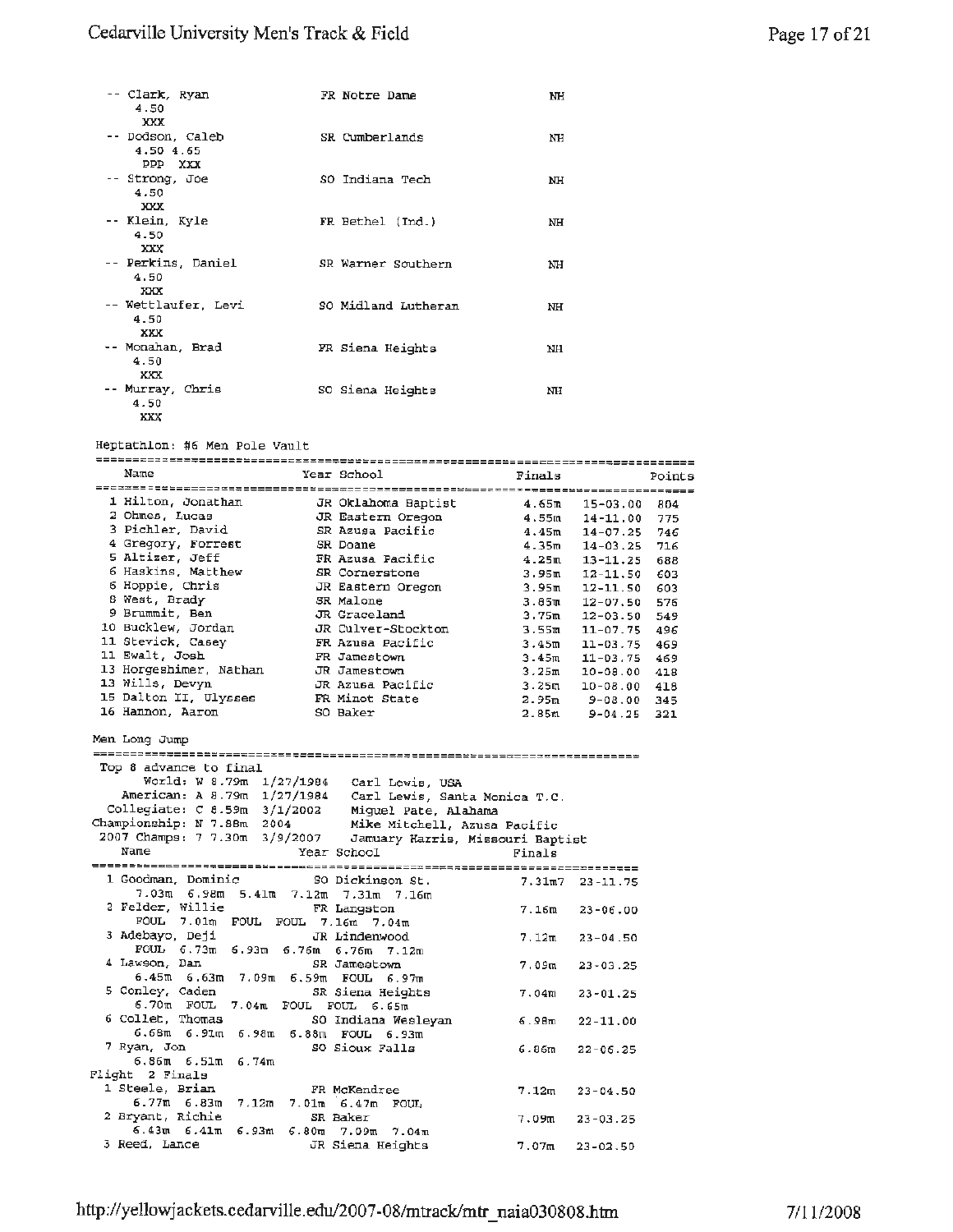l.

| 6.96 m. 7.07 m. 6.97 m. 6.82 m. 7.03 m. 7.07 m.                |                                        |           |                    |        |
|----------------------------------------------------------------|----------------------------------------|-----------|--------------------|--------|
| 4 Warren, Erving                                               | SO Siena Heights                       |           | 6.93m 22-09.00     |        |
| 6.93m 5.45m FOUL FOUL FOUL 6.26m<br>5 Hoppie, Chris            | JR Eastern Oregon                      |           | 6.85m 22-05.75     |        |
| $6.71m$ $6.85m$ $6.67m$<br>6 Lee, Kesonn                       | SO Indiana Tech                        |           | $6.82m$ $22-04.50$ |        |
| $6.82m$ 5.42m $6.13m$                                          |                                        |           |                    |        |
| 7 Smith, Maurice<br>FOUL FOUL 6.81m                            | JR Doane                               |           | $6.81m$ $22-04.25$ |        |
| 8 Volkmer, Trenton<br>FOUL FOUL 6.54m                          | SO Doane                               |           | $6.54m$ 21-05.50   |        |
| Heptathlon: #2 Men Long Jump                                   |                                        |           |                    |        |
|                                                                |                                        |           |                    |        |
| Name                                                           | Year School                            | Finals    |                    | Points |
| Flight 1 Finals                                                |                                        |           |                    |        |
| 1 Hilton, Jonathan                                             | JR Oklahoma Baptist 6.81m 22-04.25 769 |           |                    |        |
| $6.47m$ $6.44m$ $6.81m$<br>2 Hannon, Aaron                     | SO Baker                               |           | $6.63m$ $21-09.00$ | 727    |
| $6.61m$ $6.45m$ $6.63m$<br>3 Hoppie, Chris                     | JR Eastern Oregon                      | 6.61m     | $21 - 08.25$       | 723    |
| 6.49m 6.56m 6.61m                                              |                                        |           |                    |        |
| 4 Gregory, Forrest<br>$6.50m$ $6.52m$ $6.60m$                  | SR Doane                               | 6.60m     | $21 - 08.00$       | 720    |
| 4 Stevick, Casey<br>$6.37m$ $6.55m$ $6.60m$                    | FR Azusa Pacific                       | 6.60m     | $21 - 08.00$       | 720    |
| 6 Bucklew, Jordan                                              | JR Culver-Stockton                     | 6.56ա     | $21 - 06.25$       | 711    |
| $6.15m$ $6.45m$ $6.56m$<br>7 Pichler, David                    | SR Azusa Pacific                       | 6.52m     | $21 - 04.75$       | 702    |
| $6.27m$ $6.52m$ $6.42m$<br>7 Haskins, Matthew                  | SR Cornerstone                         | 6.52π     | 21-04.75           | 702    |
| $6.22m$ $6.10m$ $6.52m$<br>9 West, Brady                       | SR Malone                              | 6.49 m    | $21 - 03.50$       | 695    |
| $6.21m$ $6.23m$ $6.49m$                                        |                                        |           |                    |        |
| 10 Ohmes, Lucas<br>$6.43m$ $6.43m$ $6.29m$                     | JR Eastern Oregon                      | 6.43m     | $21 - 01.25$       | 682    |
| 11 Altizer, Jeff<br>$6.12m$ $6.06m$ $6.21m$                    | FR Azusa Pacific                       | 6.21m     | $20 - 04.50$       | 632    |
| 12 Horgeshimer, Nathan                                         | JR Jamestown                           | ճ.20m     | $20 - 04.25$       | 630    |
| $6.20m$ $6.15m$ $6.06m$<br>13 Brummit, Ben                     | JR Graceland                           | 6.17ա     | $20 - 03.00 624$   |        |
| $6.17m$ 5.86 $m$ 6.01 $m$<br>14 Ewalt, Josh                    | FR Jamestown                           | 6.16ա     | 20-02.50           | 621    |
| $6.14m$ $6.05m$ $6.16m$<br>15 Dalton II, Ulysses               | FR Minot State                         | 6.03m     | 19-09.50           | 593    |
| 6.03.m 5.77.m 5.98.m                                           |                                        |           |                    |        |
| 16 Wills, Devyn<br>5.94m 5.72m 5.75m                           | JR Azusa Pacific                       | 5.94m     | 19-06.00           | 574    |
| Men Triple Jump                                                |                                        |           |                    |        |
|                                                                |                                        |           |                    |        |
| Top 8 advance to final<br>World: W 17.83m 3/1/1997             | Aliecer Urrutia, CUB                   |           |                    |        |
| American: A 17.76m 2/27/1987 Mike Conley, Tyson T.C.           |                                        |           |                    |        |
| Collegiate: C 17.50m 1/17/1986 Charlie Simpkins, Baptist       |                                        |           |                    |        |
| Championship: N 16.67m 1985                                    | Paul Emordi, Texas Southern            |           |                    |        |
| 2007 Champs: 7 15.31m 3/10/2007                                | Iliyan Chamov, Lindenwood              |           |                    |        |
| Name                                                           | Year School                            | Finals    |                    |        |
| 1 Chamov, Illiyan                                              | JR Lindenwood                          | 15.55m7   | $51 - 00.25$       |        |
| 14.51m 15.29m 15.30m 15.12m 15.52m 15.55m<br>2 McCormack, Kurt | FR Dickinson St.                       | 14.68m    | $48 - 02.00$       |        |
| FOUL 14.62m 14.21m 14.15m 14.68m 14.46m<br>3 Marshall, Stephen | SO Concordia (Ore.)                    | 14.37m    | $47 - 01.75$       |        |
| 13.53m FOUL 14.37m 14.23m 13.43m 13.99m                        |                                        |           |                    |        |
| 4 Pearson, Keymo<br>13.67m 14.03m 14.29m 13.98m 13.94m 14.12m  | SR Friends                             | 14.29m    | $46 - 10.75$       |        |
| 5 Thixton, Nick<br>14.07m 13.49m<br>13.92m                     | SR Doane                               | 14.07m    | $46 - 02.00$       |        |
| 6 Phelps, Jamal<br>13.70m 13.94m 13.77m                        | JR Milligan                            | 13.94m    | $45 - 09.00$       |        |
| 7 Sutton, Monti                                                | SO Azusa Pacific                       | 13.90m    | $45 - 07.25$       |        |
| 13.90m FOUL 13.60m<br>8 Agee, Brandon                          | SO MidAmerica Naz.                     | $13.74$ m | $45 - 01.00$       |        |
| 13.46m<br>$12.33m$ $13.74m$                                    |                                        |           |                    |        |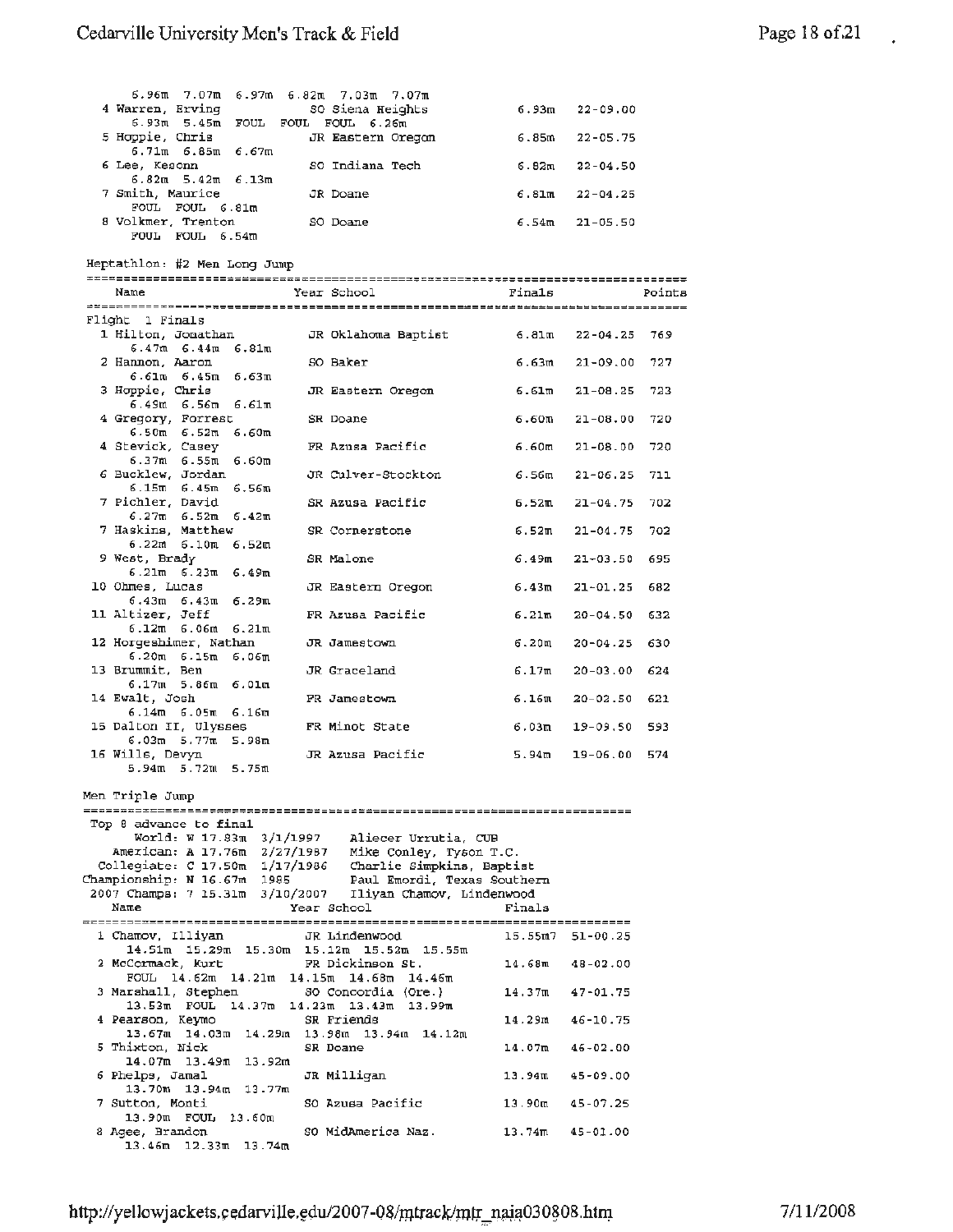| Flight 2 Finals<br>1 Goodman, Dominic 50 Dickinson St.                                                           |                                        |                    | $15.52m7$ $50-11.00$ |        |
|------------------------------------------------------------------------------------------------------------------|----------------------------------------|--------------------|----------------------|--------|
| 15.08m 14.75m 14.69m 15.31m 15.52m 15.21m<br>2 Williams, Julius                                                  | SR McKendree                           |                    | $14.75m$ $48-04.75$  |        |
| 14.13m 14.36m 14.75m 14.23m 14.61m FOUL                                                                          |                                        |                    |                      |        |
| 3 Bastian, Antillio<br>FOUL 14.45m 13.14m 14.23m 14.68m FOUL                                                     | FR Dickinson St.                       |                    | $14.68m$ $48-02.00$  |        |
| 4 Hysjulien, Drew<br>14.13m 13.80m 13.52m 13.68m 13.85m 14.26m                                                   | SR Minot State                         |                    | $14.26m$ $46-09.50$  |        |
| 5 Hessing, Brandon<br>14.07m 13.85m 14.09m                                                                       | SR Southwestern                        |                    | $14.09m$ $46-02.75$  |        |
| 6 Smith, Kemar<br>FOUL 14.00m 13.76m                                                                             | SO MidAmerica Naz. $14.00m$ $45-11.25$ |                    |                      |        |
| 7 Rodine, Drew<br>13.36m 13.96m 13.67m                                                                           | SO Concordia (Neb.) 13.96m 45-09.75    |                    |                      |        |
| 8 Greene, Nathan                                                                                                 | FR Doane                               |                    | $13.43m$ $44-00.75$  |        |
| FOUL 12.95m 13.43m                                                                                               |                                        |                    |                      |        |
| Heptathlon: #3 Men Shot Put                                                                                      |                                        |                    |                      |        |
| Name                                                                                                             | Year School                            | Finals             |                      | Points |
| Flight 1 Finals                                                                                                  |                                        |                    |                      |        |
| 1 Stevick, Casey<br>$12.04m$ $12.91m$ $13.43m$                                                                   | FR Azusa Pacific 13.43m 44-00.75 693   |                    |                      |        |
| 2 West, Brady<br>$11.35m$ $12.50m$ $11.98m$                                                                      | SR Malone                              |                    | $12.50m$ $41-00.25$  | 637    |
| 3 Gregory, Forrest                                                                                               | SR Doane                               |                    | $12.46m$ $40-10.50$  | 634    |
| $12.12m$ $12.46m$ $12.33m$<br>4 Ohmes, Lucas                                                                     | JR Eastern Oregon                      |                    | $12.33m$ $40-05.50$  | 626    |
| 11.78m 12.33m 12.00m<br>5 Hilton, Jonathan                                                                       | JR Oklahoma Baptist                    |                    | $12.23m$ $40-01.50$  | 620    |
| 12.23m FOUL 11.69m<br>6 Haskins, Matthew                                                                         | SR Cornerstone                         |                    | $12.12m$ 39-09.25    | 614    |
| $12.12m$ $11.69m$ $11.51m$<br>7 Bucklew, Jordan                                                                  | JR Culver-Stockton                     | 11.87m             | 38-11.50             | 599    |
| 11.15m 11.87m FOUL<br>8 Pichler, David                                                                           | SR Azusa Pacific                       | 11.85m             | 38-10.50             | 597    |
| 11.06m 11.85m 10.27m<br>9 Wills, Devyn                                                                           | JR Azusa Pacific                       | 11.66m             | 38-03.25             | 586    |
| 9.28m 10.50m 11.66m<br>10 Hoppie, Chris                                                                          | JR Eastern Oregon                      | 11.09m             | $36 - 04.75$         | 551    |
| $10.57m$ $10.63m$ $11.09m$<br>11 Dalton II, Ulysses                                                              | FR Minot State                         | 10.35m             | 33-11.50             | 507    |
| $10.35m$ 9.96 $m$ 10.22 $m$<br>12 Ewalt, Josh                                                                    | FR Jamestown                           | $10.29$ m          | 33-09.25             | 503    |
| $9.38m$ $9.22m$ $10.29m$                                                                                         |                                        |                    |                      |        |
| 13 Hannon, Aaron<br>$10.24m$ $10.24m$ $9.69m$                                                                    | SO Baker                               |                    | $10.24m$ $33-07.25$  | 500    |
| 14 Altizer, Jeff<br>7.81m 9.60m 9.70m                                                                            | FR Azusa Pacific                       | 9.70m              | 31-10.00 468         |        |
| 15 Brummit, Ben<br>FOUL FOUL 9.33m                                                                               | JR Graceland                           | 9.33m              | $30 - 07.50$         | 445    |
| 16 Horgeshimer, Nathan<br>8.40m 8.40m 7.96m                                                                      | JR Jamestown                           | 8.40m              | $27 - 06.75$         | 390    |
|                                                                                                                  |                                        |                    |                      |        |
| Men Shot Put                                                                                                     |                                        |                    |                      |        |
| Top 8 advance to final<br>World: W 22.66m 1/20/1989                                                              |                                        |                    |                      |        |
| American: A 22.66m 1/20/1989 Randy Barnes, Mazda T. C.                                                           | Randy Barnes, USA                      |                    |                      |        |
| Collegiate: C 21.50m 2/4/1977 Terry Albritton, Stanford<br>tampionship: N 19.44m 1990 Ade Olukoju, Azusa Pacific |                                        |                    |                      |        |
| Championship: N 19.44m 1990<br>2007 Champs: 7 17.82m 3/10/2007 Paul Castaneda, Concordia Univ                    |                                        |                    |                      |        |
| Name                                                                                                             | Year School                            | Finals             |                      |        |
| 1 Ferguson, James                                                                                                | SR Azusa Pacific                       | 17.61m             | $57 - 09.50$         |        |
| FOUL 16.37m 17.27m 17.56m FOUL 17.61m<br>2 Flores, Eric                                                          | SO Black Hills St.                     | 17.36m             | $56 - 11.50$         |        |
| 16.16m 16.89m FOUL 16.36m                                                                                        | $17.11m$ $17.36m$                      |                    |                      |        |
| 3 VanCura, Scott<br>16.01m FOUL 16.40m 17.10m FOUL FOUL                                                          | SR Hastings                            | 17.10 <sub>m</sub> | $56 - 01.25$         |        |
| 4 Boeding, Jason<br>FOUL 16.60m FOUL 16.33m 16.10m FOUL                                                          | SO Black Hills St.                     | 16.60m             | $54 - 05.50$         |        |
| 5 Baller, Matt<br>16.50m 16.14m FOUL FOUL 16.06m 16.50m                                                          | JR Concordia (Neb.)                    | 16.50m             | $54 - 01.75$         |        |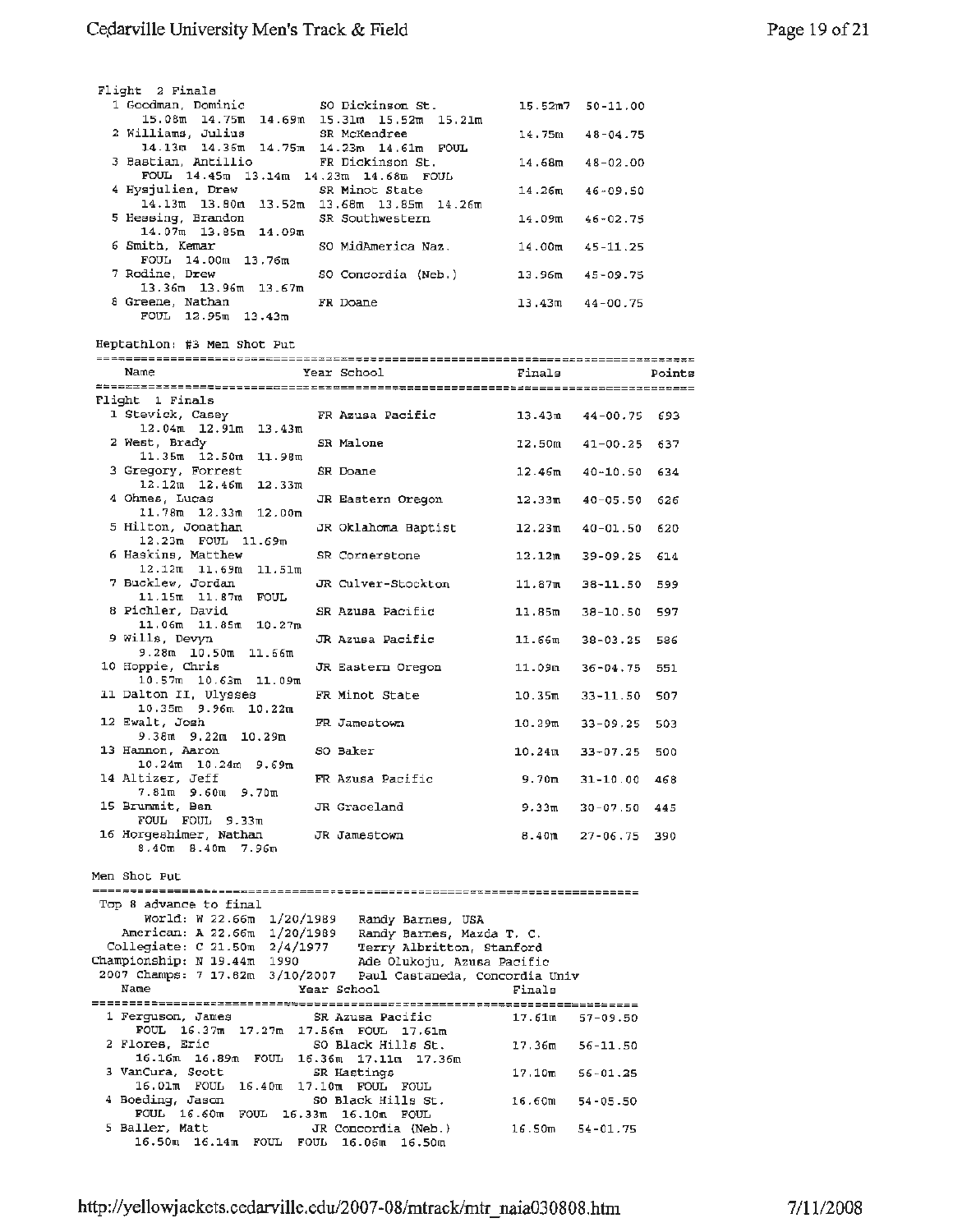| 6 Smith, Chad                                                           | FR Concordia (Cal.)                                                                                                                                                         | 16.22m | $53 - 02.75$        |
|-------------------------------------------------------------------------|-----------------------------------------------------------------------------------------------------------------------------------------------------------------------------|--------|---------------------|
| 16.22m 15.94m FOUL<br>7 Long, Tyg                                       | SR Black Hills St.                                                                                                                                                          | 16.13m | 52-11.00            |
| 15.84m 16.13m FOUL<br>8 Jackson, JJ                                     | SO Bethel (Ind.)                                                                                                                                                            | 15.28m | $50 - 01.75$        |
| $14.67m$ 15.15m 15.28m<br>9 Hammond, Steve                              | JR McKendree                                                                                                                                                                | 15.21m | $49 - 11.00$        |
| $FOUL$ 15.21 $m$ $FOUL$<br>10 Pinkelman, Josh                           | JR Hastings                                                                                                                                                                 |        | $14.79m$ $48-06.25$ |
| 14.79m FOUL FOUL<br>11 Huvler, Landon                                   | SR Notre Dame                                                                                                                                                               | 13.89m | $45 - 07.00$        |
| FOUL 13.86m 13.89m<br>Flight 2 Finals                                   |                                                                                                                                                                             |        |                     |
| 1 Castaneda, Paul                                                       | SR Concordia (Cal.)<br>16.47m 17.19m 17.57m FOUL FOUL 17.39m                                                                                                                | 17.57m | 57-07.75            |
| 2 Michaud, Ben                                                          | JR Cedarville<br>15.76m 16.39m FOUL 16.37m FOUL 16.64m                                                                                                                      |        | $16.64m$ 54-07.25   |
| 3 Schuurmans, Jared                                                     | SO Doane<br>FOUL 16.32m 15.79m FOUL 16.25m 16.25m                                                                                                                           |        | $16.32m$ $53-06.50$ |
| 4 Simonsen, Brock<br>16.04m FOUL FOUL                                   | JR Concordia (Neb.)                                                                                                                                                         | 16.04m | $52 - 07,50$        |
| 5 Tierney, Mike<br>FOUL 15.95m FOUL                                     | JR Doane                                                                                                                                                                    | 15.95m | $52 - 04.00$        |
| 6 Mervau, Shane<br>FOUL 15.94m FOUL                                     | FR Concordia (Cal.)                                                                                                                                                         |        | $15.94m$ $52-03.75$ |
| 7 Beach, Lucas<br>15.55m 15.81m FOUL                                    | JR Huntington                                                                                                                                                               |        | $15.81m$ $51-10.50$ |
| 8 Hinrichs, Jordan<br>FOUL 15.12m 15.48m                                | JR Concordia (Neb.)                                                                                                                                                         |        | $15.48m$ $50-09.50$ |
| 9 Torie, Mike<br>14.60m 14.66m FOUL                                     | Lindenwood                                                                                                                                                                  |        | $14.66m$ $48-01.25$ |
| 10 Gretz, Garrett<br>FOUL 13.64m 14.41m                                 | SR Evangel                                                                                                                                                                  |        | $14.41m$ $47-03.50$ |
| -- Coleman, William<br>FOUL FOUL FOUL                                   | FR Missouri Valley                                                                                                                                                          | FOUL   |                     |
| -- Robinson, Tim<br>FOUL FOUL FOUL                                      | FR Notre Dame                                                                                                                                                               | FOUL   |                     |
| Men Weight Throw                                                        |                                                                                                                                                                             |        |                     |
| Top 8 advance to final                                                  | American: A 25.86m 3/4/1995 Lance Deal, New York A.C.<br>Collegiate: C 24.02m 3/9/2001 Libor Charfreitag, S.M.U.<br>Championship: N 20.44m 3/10/2006 Will Moman, Doane (NE) |        |                     |
| Name                                                                    | 2007 Champs: 7 18.04m 3/9/2007 Eric Flores, Black Hills<br>Year School                                                                                                      | Finals |                     |
| Flight 1 Finals                                                         |                                                                                                                                                                             |        |                     |
| 1 VanCura, Scott                                                        | SR Hastings                                                                                                                                                                 |        | $18.51m7$ 60-08.75  |
| 17.84m FOUL FOUL FOUL 18.51m 18.36m<br>2 Svaty, Caleb SR Bethany (Kan.) | 15.27m 16.82m FOUL FOUL 17.69m 16.99m                                                                                                                                       |        | $17.69m$ 58-00.50   |
| 3 Tierney, Mike                                                         | JR Doane<br>FOUL 15.80m 17.00m 16.95m 17.33m FOUL                                                                                                                           |        | $17.33m$ $56-10.25$ |
| 4 Kramer, Kyle<br>16.25m 15.79m 15.00m                                  | SR Aquinas                                                                                                                                                                  |        | $16.25m$ 53-03.75   |
| 5 Adams, Jordan<br>$15.82m$ 15.28m 16.17m                               | JR Grand View                                                                                                                                                               |        | $16.17m$ $53-00.75$ |
| 6 Drelleshak, Jeremiah<br>14.63m 15.85m FOUL                            | JR Concordia (Ore.) 15.85m 52-00.00                                                                                                                                         |        |                     |
| 7 Fritz, Scott<br>15.30m FOUL FOUL                                      | SO Hastings                                                                                                                                                                 |        | $15.30m$ $50-02.50$ |
| 8 Wheelhouse, Mitch<br>FOUL FOUL 15.21m                                 | JR Eastern Oregon                                                                                                                                                           |        | $15.21m$ $49-11.00$ |
| Flight 2 Finals<br>1 Long, Tyg                                          | SR Black Hills St.                                                                                                                                                          |        | $18.24m7$ 59-10.25  |
| 2 Flores, Eric                                                          | $16.43m$ 17.48 $m$ 17.14 $m$ 17.61 $m$ 17.38 $m$ 18.24 $m$<br>SO Black Hills St.                                                                                            |        | $18.10m7$ 59-04.75  |
| 17.37m FOUL FOUL FOUL FOUL 18.10m<br>3 Scholl, Turner                   | JR Hastings                                                                                                                                                                 |        | $17.34m$ 56-10.75   |
| 4 Eckhardt, Jake                                                        | 17.12m FOUL 16.73m FOUL 17.34m FOUL<br>50 Doane                                                                                                                             |        | 15.91m 52-02.50     |
| $14.16m$ 15.48m 15.91m<br>5 Scott, Evan<br>$15.70m$ $14.92m$ $15.46m$   | SR Azusa Pacific                                                                                                                                                            |        | $15.70m$ $51-06.25$ |